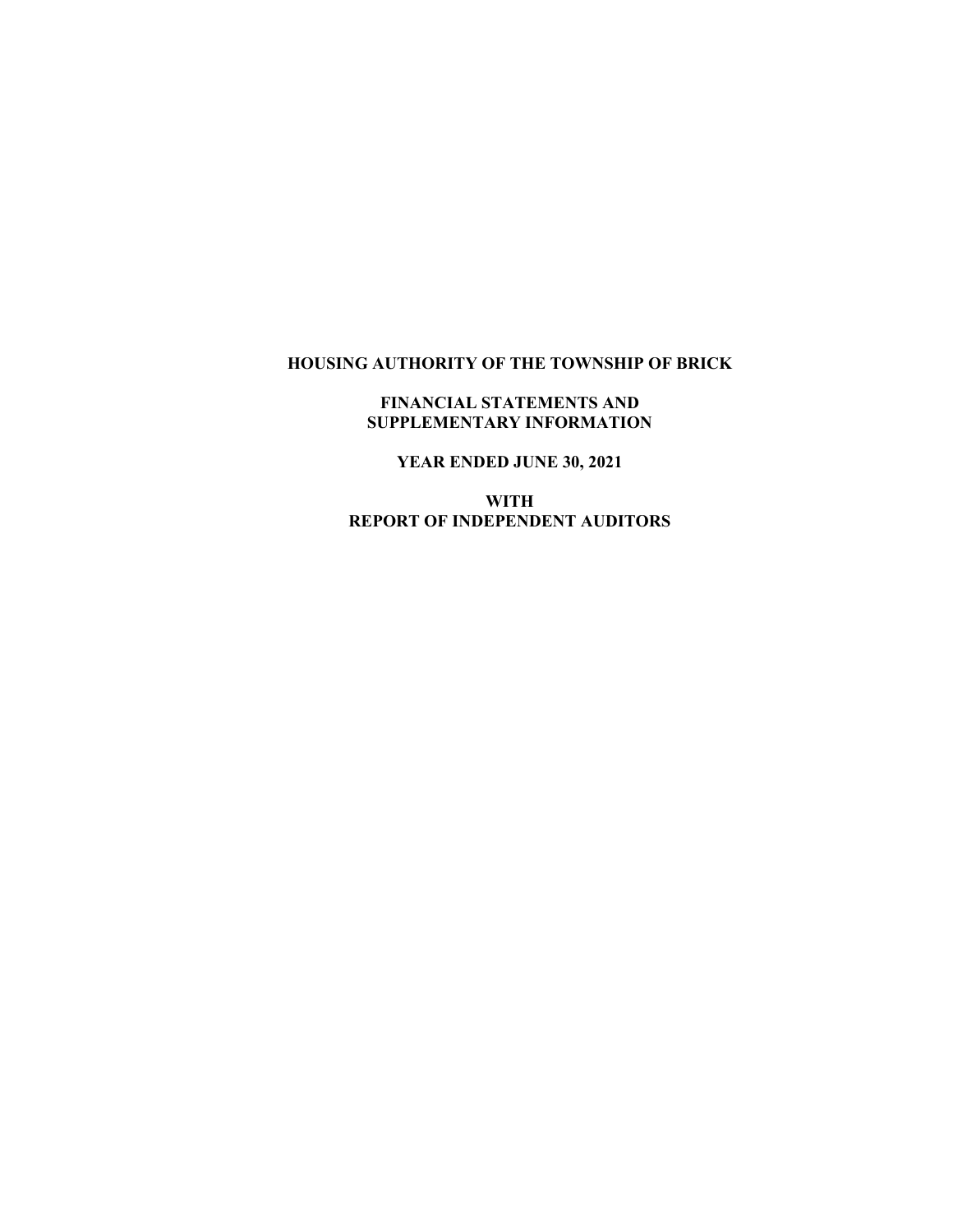# **HOUSING AUTHORITY OF THE TOWNSHIP OF BRICK TABLE OF CONTENTS YEAR ENDED JUNE 30, 2021**

| Contents                                                                                                                                                                                   | Page      |
|--------------------------------------------------------------------------------------------------------------------------------------------------------------------------------------------|-----------|
| Report of Independent Auditors                                                                                                                                                             | $1 - 3$   |
| Management's Discussion and Analysis                                                                                                                                                       | $4 - 11$  |
| <b>Financial Statements:</b>                                                                                                                                                               |           |
| <b>Statement of Net Position</b>                                                                                                                                                           | $12 - 13$ |
| Statement of Revenues, Expenses and Changes in Net Position                                                                                                                                | 14        |
| <b>Statement of Cash Flows</b>                                                                                                                                                             | $15 - 16$ |
| <b>Notes to Financial Statements</b>                                                                                                                                                       | 17-38     |
| Independent Auditors' Report on Internal Control Over Financial<br>Reporting and on Compliance and Other Matters Based on an<br>Audit of Financial Statements Performed in Accordance with |           |
| <b>Government Auditing Standards</b>                                                                                                                                                       | 39-40     |
| Independent Auditors' Report on Compliance for Each<br>Major Program and on Internal Control Over Compliance<br>Required by the Uniform Guidance and State of                              |           |
| New Jersey OMB Circular 15-08                                                                                                                                                              | $41 - 42$ |
| Supplementary Information:                                                                                                                                                                 |           |
| Schedule of Expenditures of Federal Awards                                                                                                                                                 | 43        |
| Notes to Schedule of Expenditures of Federal Awards                                                                                                                                        | 44        |
| Schedule of Findings and Questioned Costs                                                                                                                                                  | 45-46     |
| Required Pension Information                                                                                                                                                               | 47        |
| Required Other Post Employment Benefits Information                                                                                                                                        | 48        |
| <b>Financial Data Schedule</b>                                                                                                                                                             | 49-52     |
|                                                                                                                                                                                            |           |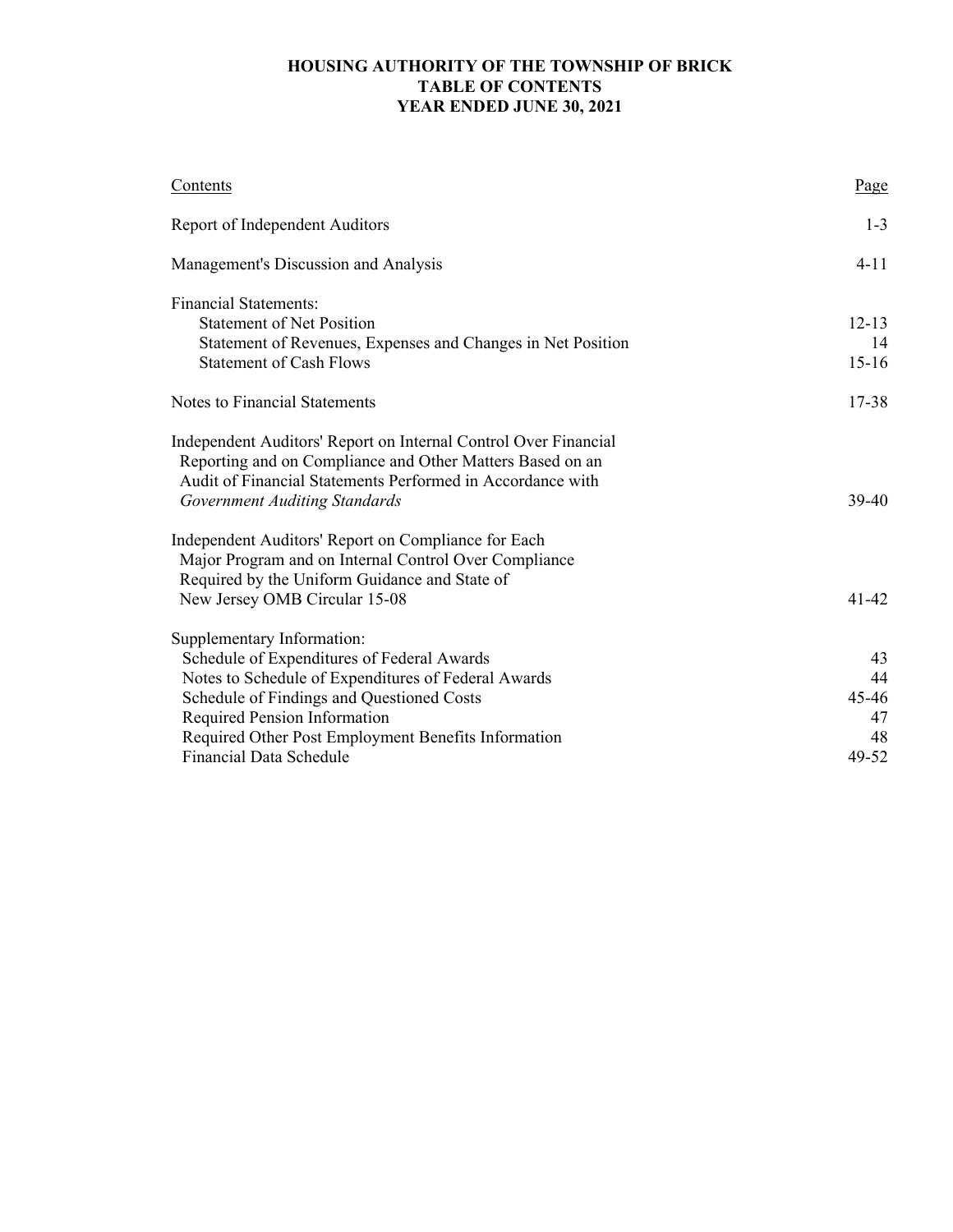

# **CERTIFIED PUBLIC ACCOUNTANTS**

## **REPORT OF INDEPENDENT AUDITORS**

To the Board of Commissioners of the Housing Authority of the Township of Brick:

#### **Report on the Financial Statements**

We have audited the accompanying financial statements of the Housing Authority of the Township of Brick (the "Authority") as of and for the year ended June 30, 2021, and the related notes to the financial statements, which collectively comprise the Authority's basic financial statements as listed in the accompanying table of contents.

#### **Management's Responsibility for the Financial Statements**

Management is responsible for the preparation and fair presentation of these financial statements in accordance with accounting principles generally accepted in the United States of America; this includes the design, implementation, and maintenance of internal control relevant to the preparation and fair presentation of financial statements that are free from material misstatement, whether due to fraud or error.

#### **Auditors' Responsibility**

Our responsibility is to express an opinion on these financial statements based on our audit. We conducted our audit in accordance with auditing standards generally accepted in the United States of America and the standards applicable to financial audits contained in *Government Auditing Standards*, issued by the Comptroller General of the United States and audit requirements as prescribed by the Division of Local Government Services, Department of Community Affairs, State of New Jersey. Those standards require that we plan and perform the audit to obtain reasonable assurance about whether the financial statements are free from material misstatement.

An audit involves performing procedures to obtain audit evidence about the amounts and disclosures in the financial statements. The procedures selected depend on the auditors' judgment, including the assessment of the risks of material misstatement of the financial statements, whether due to fraud or error. In making those risk assessments, the auditors consider internal control relevant to the Authority's preparation and fair presentation of the financial statements in order to design audit procedures that are appropriate in the circumstances, but not for the purpose of expressing an opinion on the effectiveness of the Authority's internal control. Accordingly, we express no such opinion. An audit also includes evaluating the appropriateness of accounting policies used and the reasonableness of significant accounting estimates made by management, as well as evaluating the overall presentation of the financial statements.

We believe that the audit evidence we have obtained is sufficient and appropriate to provide a basis for our audit opinion.

1433 Hooper Avenue, Suite 329, Toms River, New Jersey 08753 www.novoco.com | 732.503.4257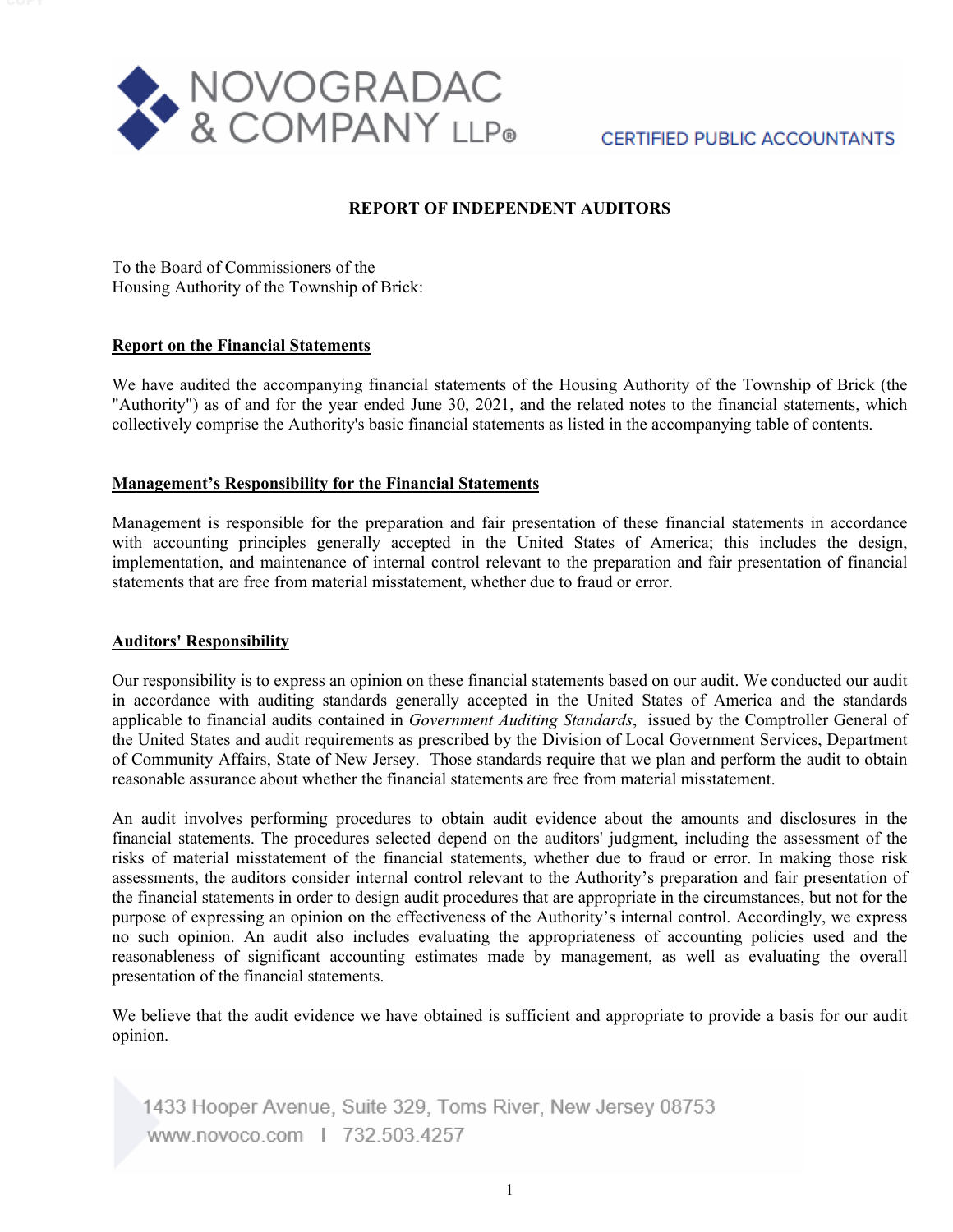#### **Opinion**

In our opinion, the financial statements referred to above present fairly, in all material respects, the net position of the Authority, as of June 30, 2021, and the changes in its net position and its cash flows for the year then ended in accordance with accounting principles generally accepted in the United States of America.

#### **Other Matters**

#### *Required Supplementary Information*

Accounting principles generally accepted in the United States of America require that the management's discussion and analysis and required pension and other postemployment benefits information be presented to supplement the basic financial statements. Such information, although not a part of the basic financial statements, is required by the Governmental Accounting Standards Board who considers it to be an essential part of financial reporting for placing the basic financial statements in an appropriate operational, economic, or historical context. We have applied certain limited procedures to the required supplementary information in accordance with auditing standards generally accepted in the United States of America, which consisted of inquiries of management about the methods of preparing the information and comparing the information for consistency with management's responses to our inquiries, the basic financial statements, and other knowledge we obtained during our audit of the basic financial statements. We do not express an opinion or provide any assurance on the information because the limited procedures do not provide us with sufficient evidence to express an opinion or provide any assurance.

#### *Other Information*

Our audit was conducted for the purpose of forming an opinion on the financial statements that collectively comprise the Authority's basic financial statements. The schedule of expenditures of federal awards is presented for the purpose of additional analysis as required by Title 2 *U.S. Code of Federal Regulations* Part 200, *Uniform Administrative Requirements, Cost Principles, and Audit Requirements for Federal Awards* and is not a required part of the basic financial statements. The accompanying financial data schedule is also not a required part of the basic financial statements and is presented for the purposes of additional analysis as required by the U.S. Department of Housing and Urban Development.

The schedule of expenditures of federal awards and financial data schedule are the responsibility of management and were derived from and relate directly to the underlying accounting and other records used to prepare the financial statements. Such information has been subjected to the auditing procedures applied in the audit of the basic financial statements and certain additional procedures, including comparing and reconciling such information directly to the underlying accounting and other records used to prepare the basic financial statements or to the basic financial statements themselves, and other additional procedures in accordance with auditing standards generally accepted in the United States of America. In our opinion, the schedule of expenditures of federal awards and financial data schedule are fairly stated, in all material respects, in relation to the basic financial statements as a whole.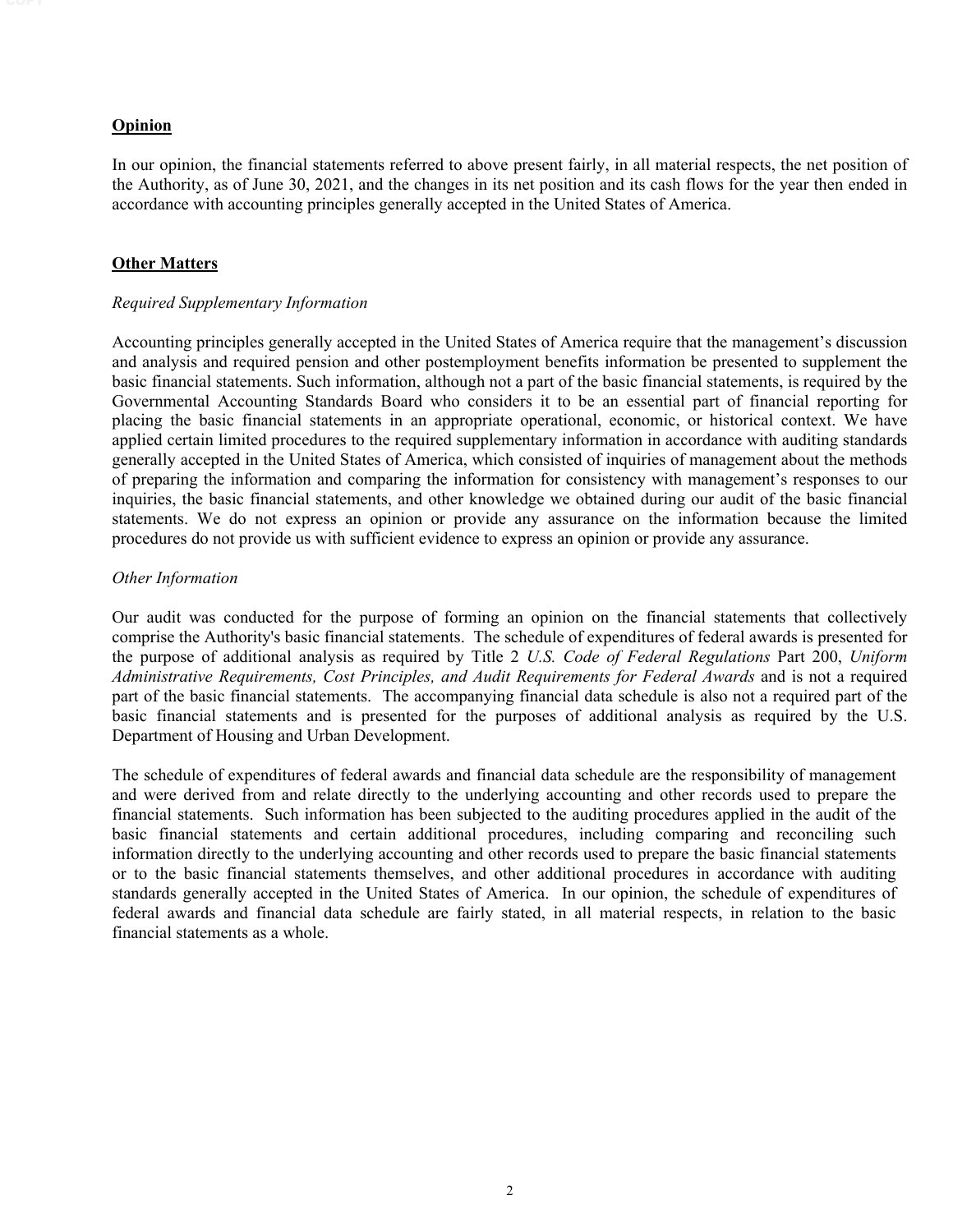#### **Other Reporting Required by** *Government Auditing Standards*

In accordance with *Government Auditing Standards*, we have also issued our report dated February 21, 2022 on our consideration of the Authority's internal control over financial reporting and on our tests of its compliance with certain provisions of laws, regulations, contracts, and grant agreements and other matters. The purpose of that report is to describe the scope of our testing of internal control over financial reporting and compliance and the results of that testing, and not to provide an opinion on the effectiveness of the Authority's internal control over financial reporting or on compliance. That report is an integral part of an audit performed in accordance with *Government Auditing Standards* in considering the Authority's internal control over financial reporting and compliance.

February 21, 2022 Toms River, New Jersey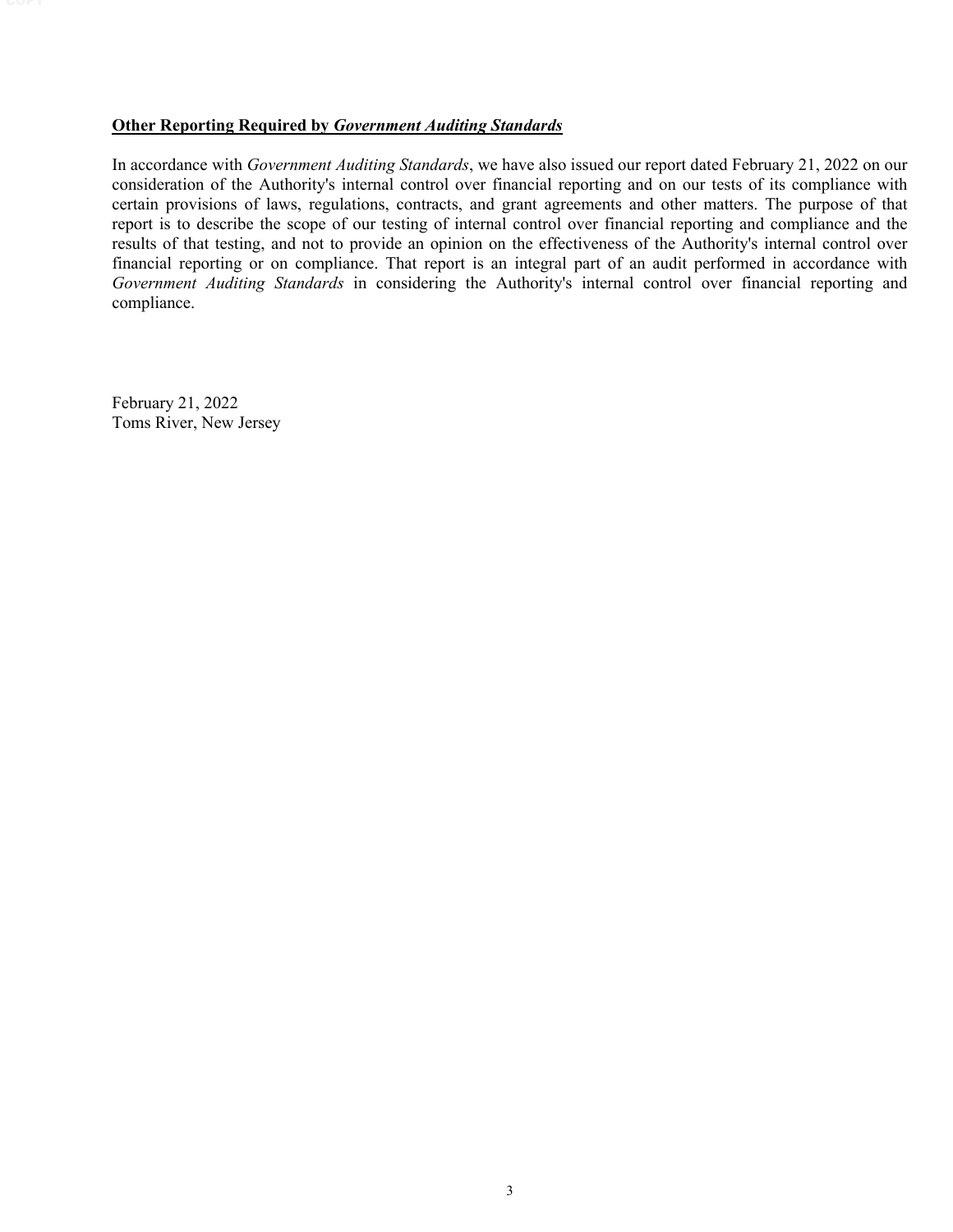**MANAGEMENT'S DISCUSSION AND ANALYSIS**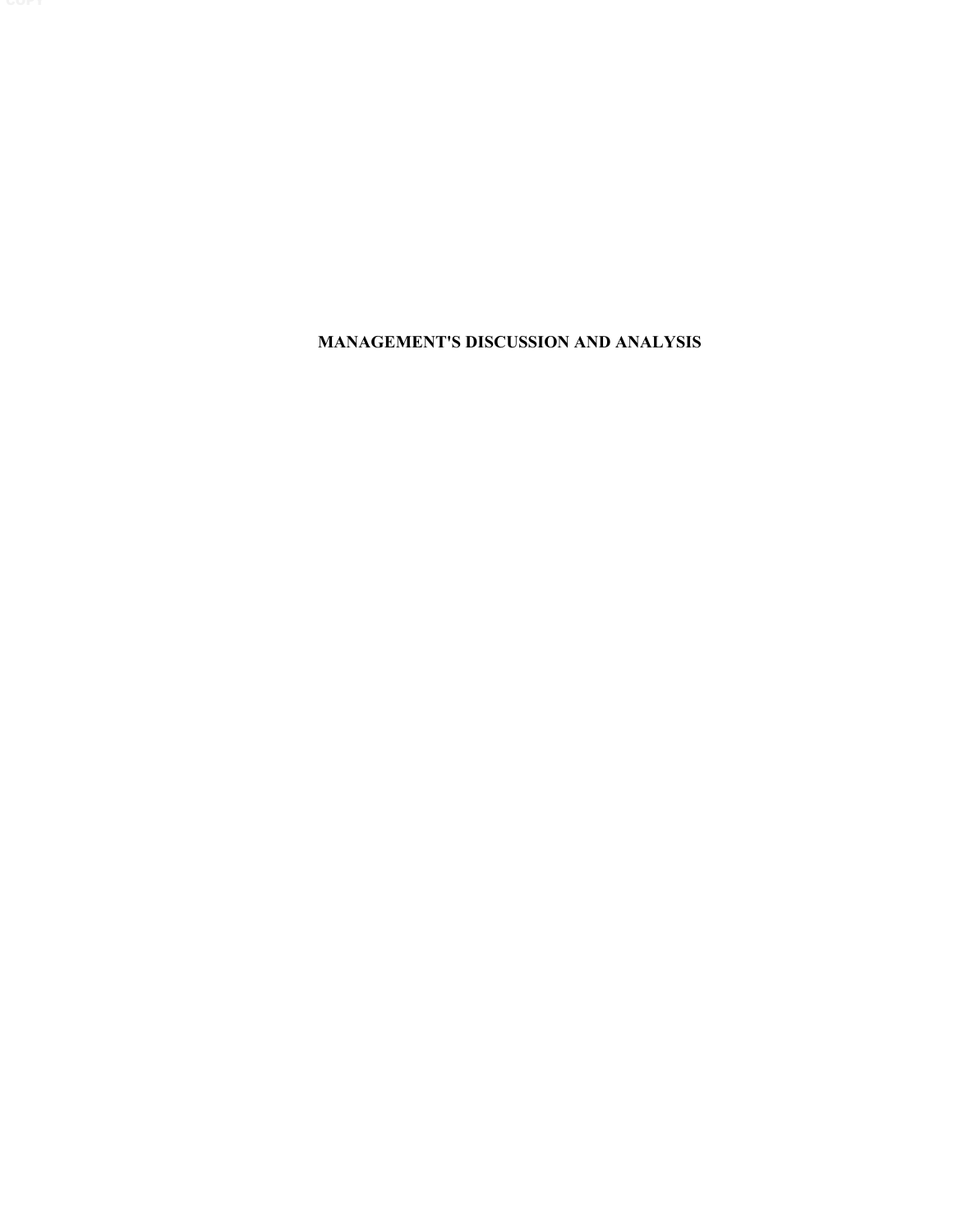As Management of the Housing Authority of the Township of Brick (the "Authority"), we offer readers of the Authority's financial statements this narrative overview and analysis of the financial activities of the Authority for the fiscal year ended June 30, 2021. We encourage readers to consider the information presented here in conjunction with the Authority's financial statements as presented elsewhere in this report.

# A. Financial Highlights

- 1. The Authority's assets and deferred outflows of resources exceeded its liabilities and deferred inflows of resources at the close of the most recent fiscal year by \$4,735,423 (net position) as opposed to \$3,926,468 for the prior fiscal year.
- 2. At the close of the current fiscal year, the Authority reported ending unrestricted net position (deficit) of (\$113,605).
- 3. The Authority's unrestricted cash and cash equivalents and restricted cash balances at June 30, 2021 were \$7,199,886 representing an increase of \$669,207 from the prior fiscal year.
- 4. The Authority had total operating revenues of \$4,798,257 and total operating expenses of \$3,945,074 for the year ended June 30, 2021.
- 5. The Authority's capital outlays for the fiscal year were \$59,427.
- 6. The Authority's expenditures of federal awards amounted to \$3,437,952 for the fiscal year.
- 7. As of June 30, 2021, the Authority reported a net OPEB liability of \$1,722,336 and \$626,661 of deferred outflows of resources and \$1,420,953 of deferred inflows of resources related to OPEB as well.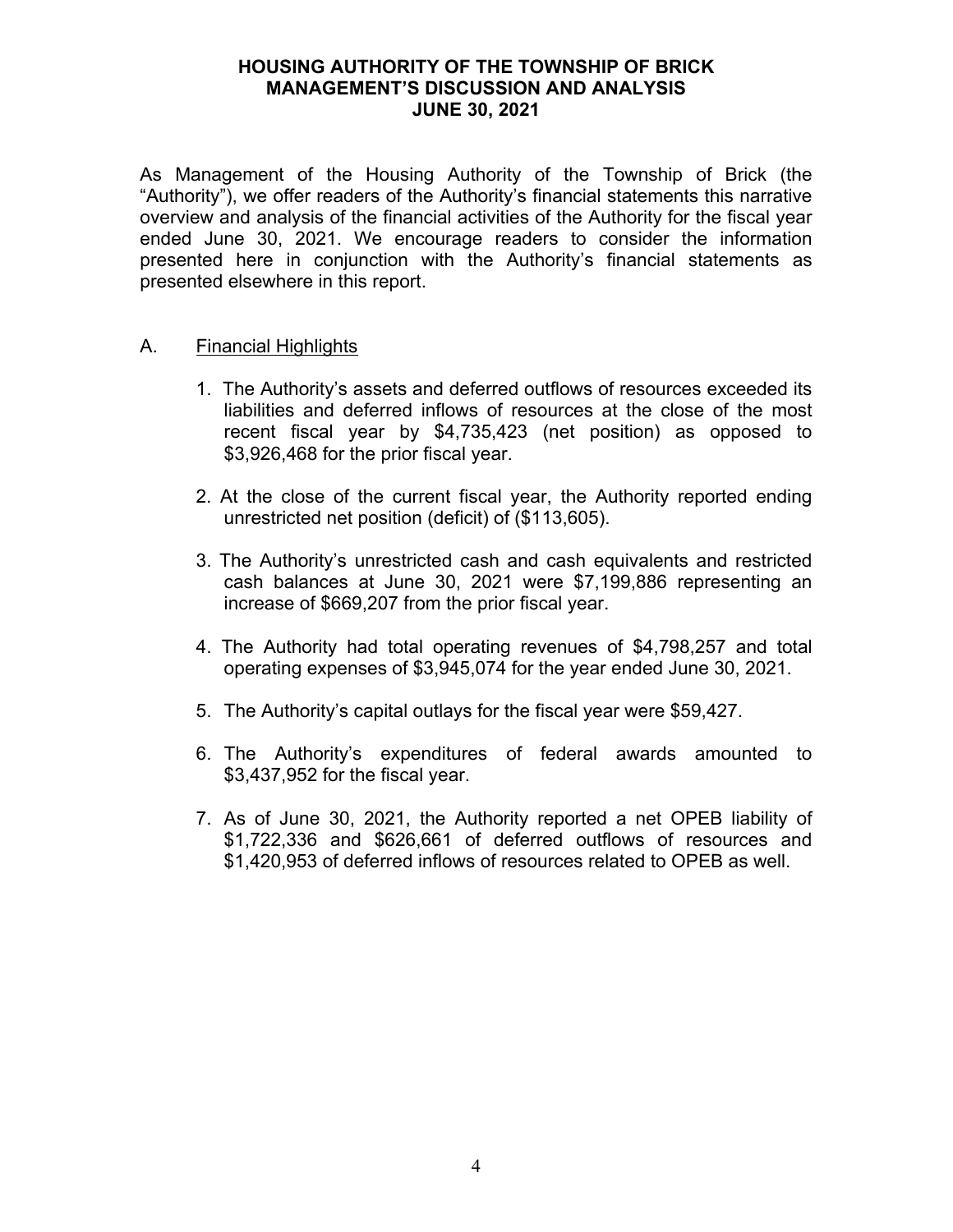# B. Using the Annual Report

# 1. Management's Discussion and Analysis

The Management's Discussion and Analysis is intended to serve as an introduction to the Authority's financial statements. The Authority's financial statements and Notes to Financial Statements included in this Report were prepared in accordance with GAAP applicable to governmental entities in the United States of America.

# 2. Financial Statements

The financial statements are designed to provide readers with a broad overview of the Authority's finances, in a manner similar to a privatesector business. They consist of the Statement of Net Position, Statement of Revenues, Expenses, and Changes in Net Position and Statement of Cash Flows.

The Statement of Net Position presents information on all the Authority's assets and deferred outflows of resources less liabilities and deferred inflows of resources, with the difference between the two reported as net position. Increases or decreases in net position will serve as a useful indicator of whether the financial position of the Authority is improving or deteriorating.

The Statement of Revenues Expenses and Changes in Net Position presents information showing how the Authority's net position changed during the most recent fiscal year. All changes in net position are reported as soon as the underlying event giving rise to the change occurs, regardless of the timing of unrelated cash flows. Thus, revenues and expenses are reported in this statement for some items that will only result in cash flows in future fiscal periods.

The Statement of Cash Flows presents relevant information about the Authority's cash receipts and cash payments during the year.

The financial statements report on the Authority's activities. The activities are primarily supported by HUD subsidies and grants. The Authority's function is to provide decent, safe and sanitary housing to low income and special needs populations. The financial statements can be found on pages 12 through 16 in this Report.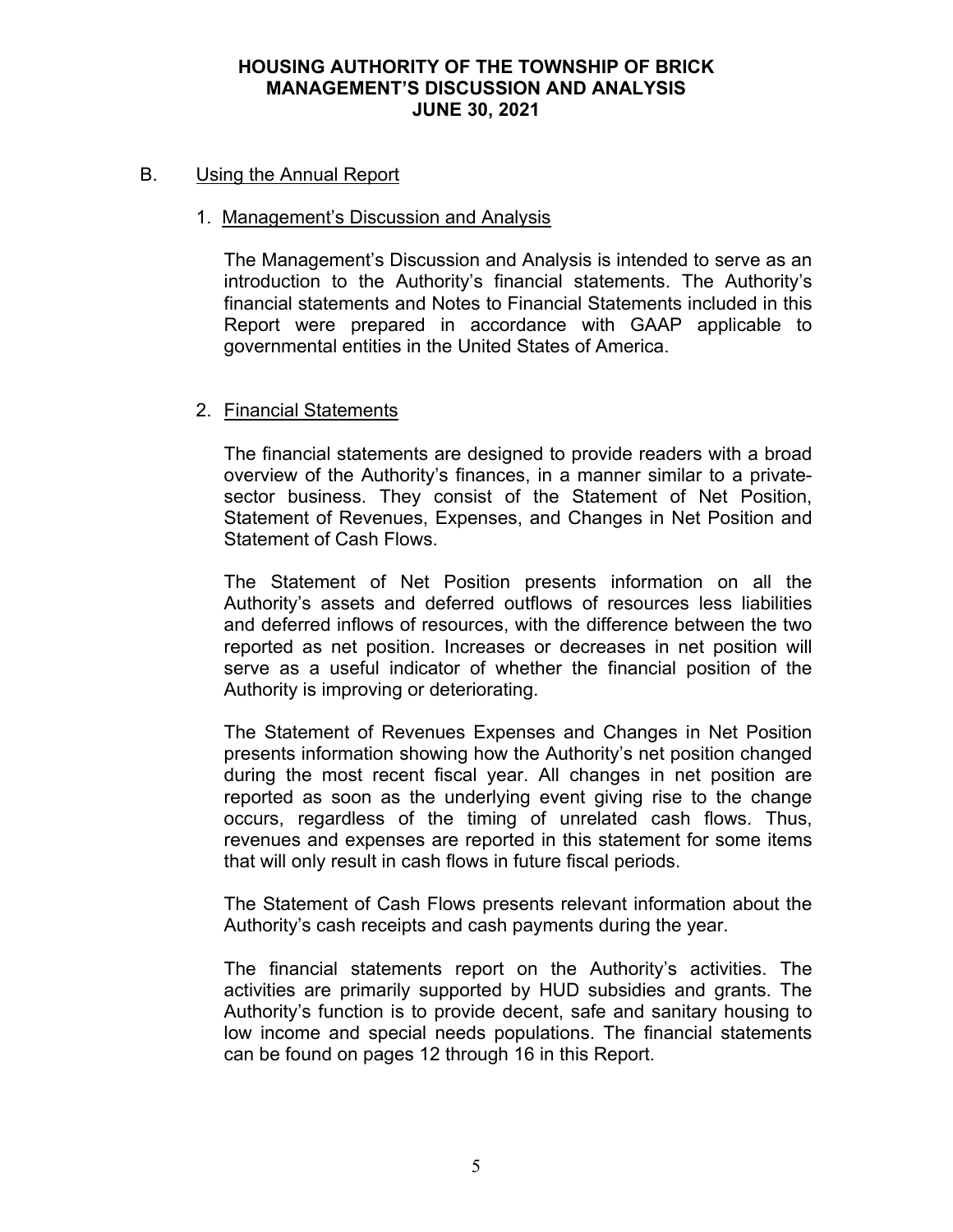# B. Using the Annual Report (continued)

# 3. Notes to Financial Statements

The Notes to Financial Statements provide additional information that is essential to a full understanding of the data provided in the basic financial statements. The Notes to Financial Statements can be found in this Report after the financial statements.

# 4. Supplemental Information

The Schedule of Expenditures of Federal Awards is presented for purposes of additional analysis as required by Title 2 U.S. Code of Federal Regulations Part 200, Uniform Administrative Requirements, Cost Principles, and Audit Requirements for Federal Awards (Uniform Guidance). The Schedule of Expenditures of Federal awards can be found on page 43 of this report.

# C. The Authority as a Whole

The Authority's net position increased during the fiscal year as detailed on the following page. The Authority's revenues are primarily subsidies and grants received from HUD. The Authority receives subsidies each month based on a pre-approved amount by HUD. Grants are drawn down based on need against a pre-authorized funding level. The Authority's revenues were sufficient to cover all expenses, including depreciation during the fiscal year.

A large portion of the Authority's net position reflects its net investment in capital assets (e.g., land, buildings, equipment and construction in progress). The Authority uses these capital assets to provide housing services for its tenants; consequently, these assets are not available for future spending. The Authority also maintains a large restricted net position balance, which consists of cash reserves that contain temporary constraints by grantors and creditors. The unrestricted net position of the Authority is available for future use to provide program services.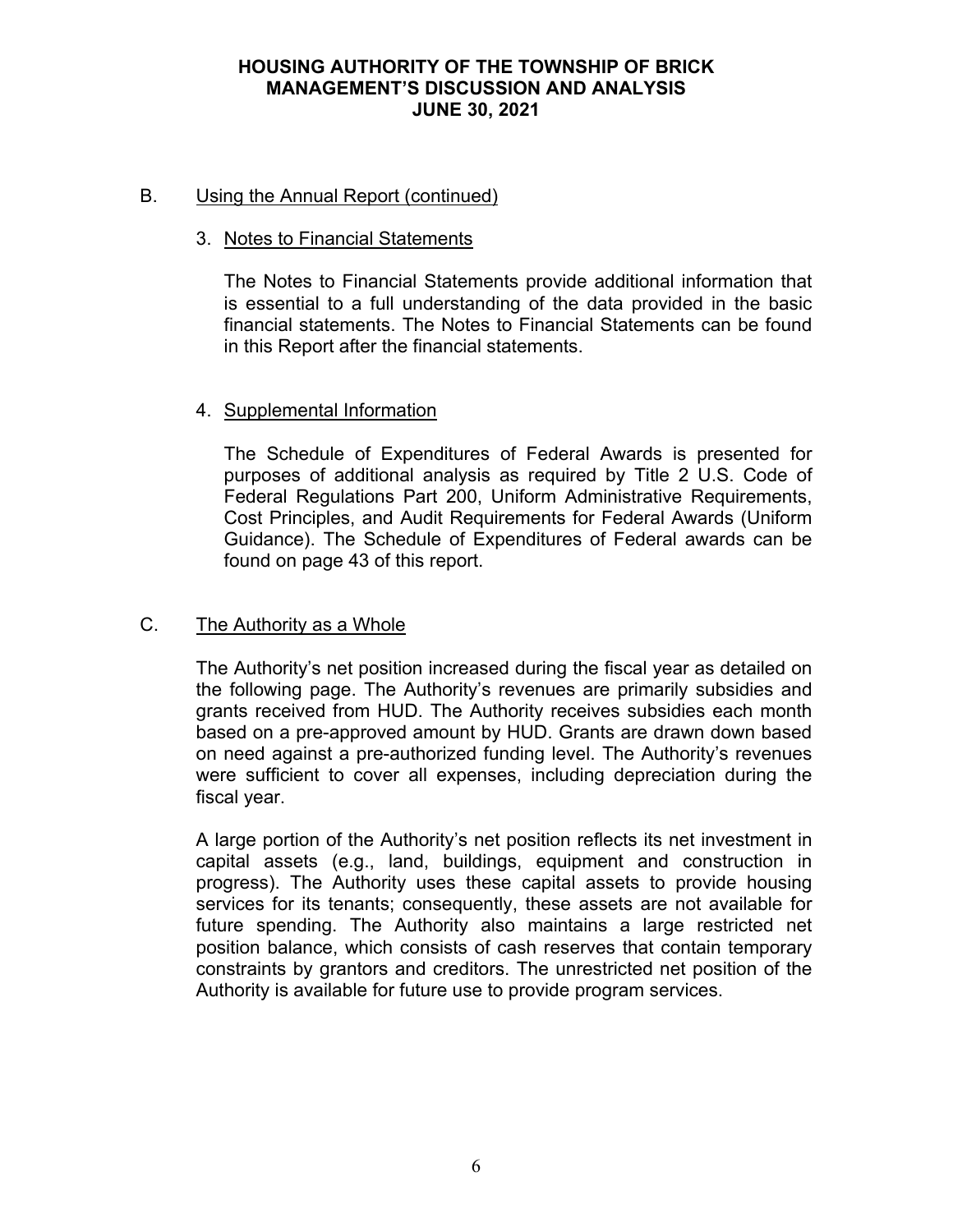# C. The Authority as a Whole (continued)

Computations of Net Position are as follows:

|                                           | As of          |            |           |            |
|-------------------------------------------|----------------|------------|-----------|------------|
|                                           | 6/30/2021      |            | 6/30/2020 |            |
| <b>Cash and Other Assets</b>              | \$             | 3,974,258  | \$        | 3,483,509  |
| <b>Restricted Cash</b>                    |                | 3,297,243  |           | 3,102,561  |
| Capital Assets - Net                      |                | 3,797,065  |           | 3,928,332  |
| <b>Deferred Outflows of Resources</b>     |                | 913,641    |           | 337,130    |
| <b>Total Assets and Deferred Outflows</b> |                | 11,982,207 |           | 10,851,532 |
| Less: Total Liabilities                   |                | 5,223,356  |           | 4,640,532  |
| Less: Deferred Inflows of Resources       |                | 2,023,428  |           | 2,284,532  |
| <b>Net Position</b>                       | $\mathfrak{L}$ | 4,735,423  | \$        | 3,926,468  |
| Net Investment in Capital Assets          | \$             | 1,628,710  | \$        | 1,705,550  |
| <b>Restricted Net Position</b>            |                | 3,220,318  |           | 3,102,561  |
| Unrestricted Net Position                 |                | (113, 605) |           | (881, 643) |
| <b>Net Position</b>                       | \$             | 4,735,423  | \$        | 3,926,468  |

- Cash and other assets increased from \$3,483,509 in 2020 to \$3,974,258 in 2021. This increase was primarily due to the increase in cash and cash equivalents primarily due to generating \$827,289 from operating activites.
- Restricted cash increased \$194,682 primarily due the deposit of funds into the Capital Reserve Escrow. These funds are restricted for capital improvements related to the Authority's participation in the Rental Assistance Demonstration program.
- Capital assets, net decreased from \$3,928,332 in 2020 to \$3,797,065 in 2021 as depreciation expense of \$190,694 exceeded capital purchases of \$59,426.
- Total liabilities increased \$582,824, primarily due to the increase of the accrued pension liability as part of GASB 68 and the accrued OPEB liability as part of GASB 75.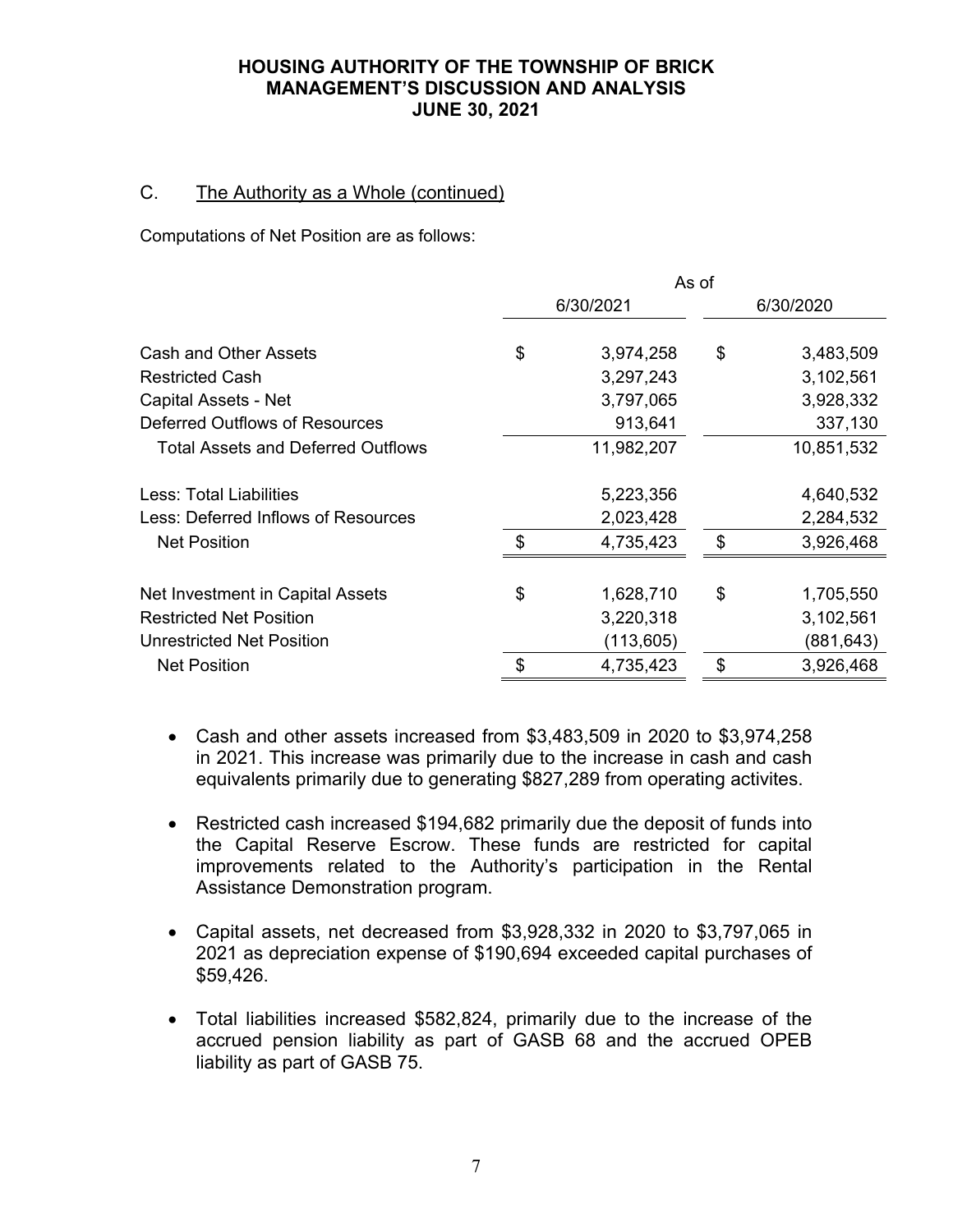# C. The Authority as a Whole (continued)

Computations of Changes in Net Position are as follows:

|                                              | <b>Year Ended</b> |           |           |           |
|----------------------------------------------|-------------------|-----------|-----------|-----------|
|                                              | 6/30/2021         |           | 6/30/2020 |           |
| Revenues                                     |                   |           |           |           |
| <b>Tenant Revenues</b>                       | \$                | 970,684   | \$        | 966,809   |
| <b>HUD Subsidies</b>                         |                   | 3,218,689 |           | 3,077,421 |
| <b>Other Revenues</b>                        |                   | 608,884   |           | 804,226   |
| <b>Total Operating Revenues</b>              |                   | 4,798,257 |           | 4,848,456 |
| <b>Expenses</b>                              |                   |           |           |           |
| <b>Other Operating Expenses</b>              |                   | 1,885,849 |           | 1,906,430 |
| <b>Housing Assistance Payments</b>           |                   | 1,868,531 |           | 1,832,322 |
| <b>Depreciation Expense</b>                  |                   | 190,694   |           | 326,632   |
| <b>Total Operating Expenses</b>              |                   | 3,945,074 |           | 4,065,384 |
| Operating Income                             |                   | 853,183   |           | 783,072   |
| <b>Non-Operating Revenues &amp; Expenses</b> |                   |           |           |           |
| Interest on Investments                      |                   | 25,437    |           | 59,042    |
| <b>Interest Expense</b>                      |                   | (69, 665) |           | (71, 549) |
| Change in Net Position                       |                   | 808,955   |           | 770,565   |
| Net Position - Beginning of Year             |                   | 3,926,468 |           | 3,155,903 |
| Net Position - End of Year                   | \$                | 4,735,423 | \$        | 3,926,468 |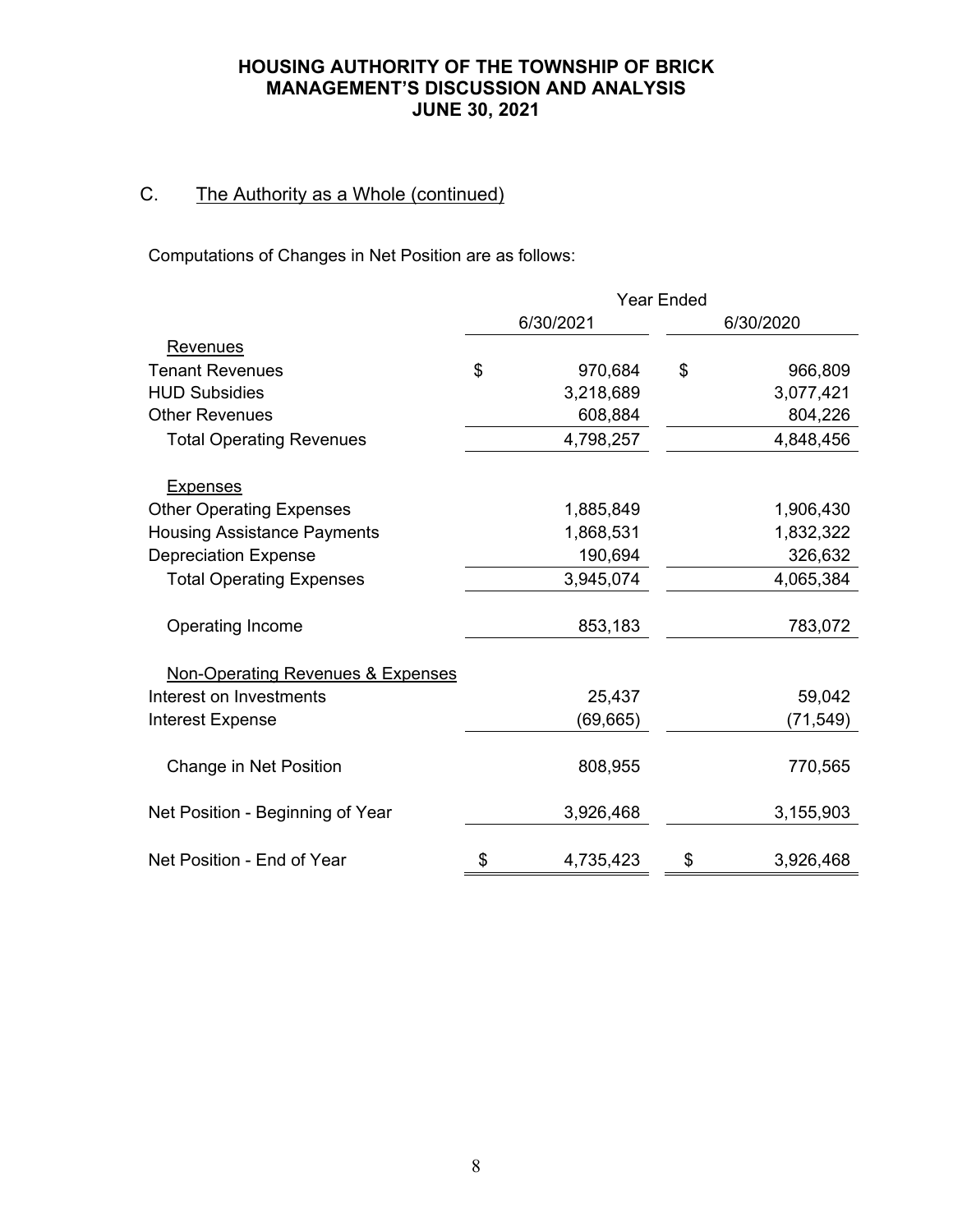# C. The Authority as a Whole (continued)

- Tenant revenue increased from \$966,809 in 2020 to \$970,684 in 2021 due to an increase in unit months leased.
- HUD subsidies increased from \$3,077,421 in 2020 to \$3,218,689 in 2021 or \$141,268. The primary reason for the increase was due to an increase in the funding of the Section 8 Housing Choice Vouchers Program.
- Total operating expenses decreased from \$4,065,384 in 2020 to \$3,945,074 in 2021 or \$120,310. The decrease is primarily due to a decrease in administrative expenses of \$81,384.

# D. Budgetary Highlights

For the year ended June 30, 2021, individual program or grant budgets were prepared by the Authority and were approved by the Board of Commissioners. The budgets were prepared in accordance with the accounting procedures prescribed by the applicable funding agency.

As indicated by the excess of revenues over expenses (when accounting for the non-budgeted depreciation expense), the Authority stayed within its operating budget.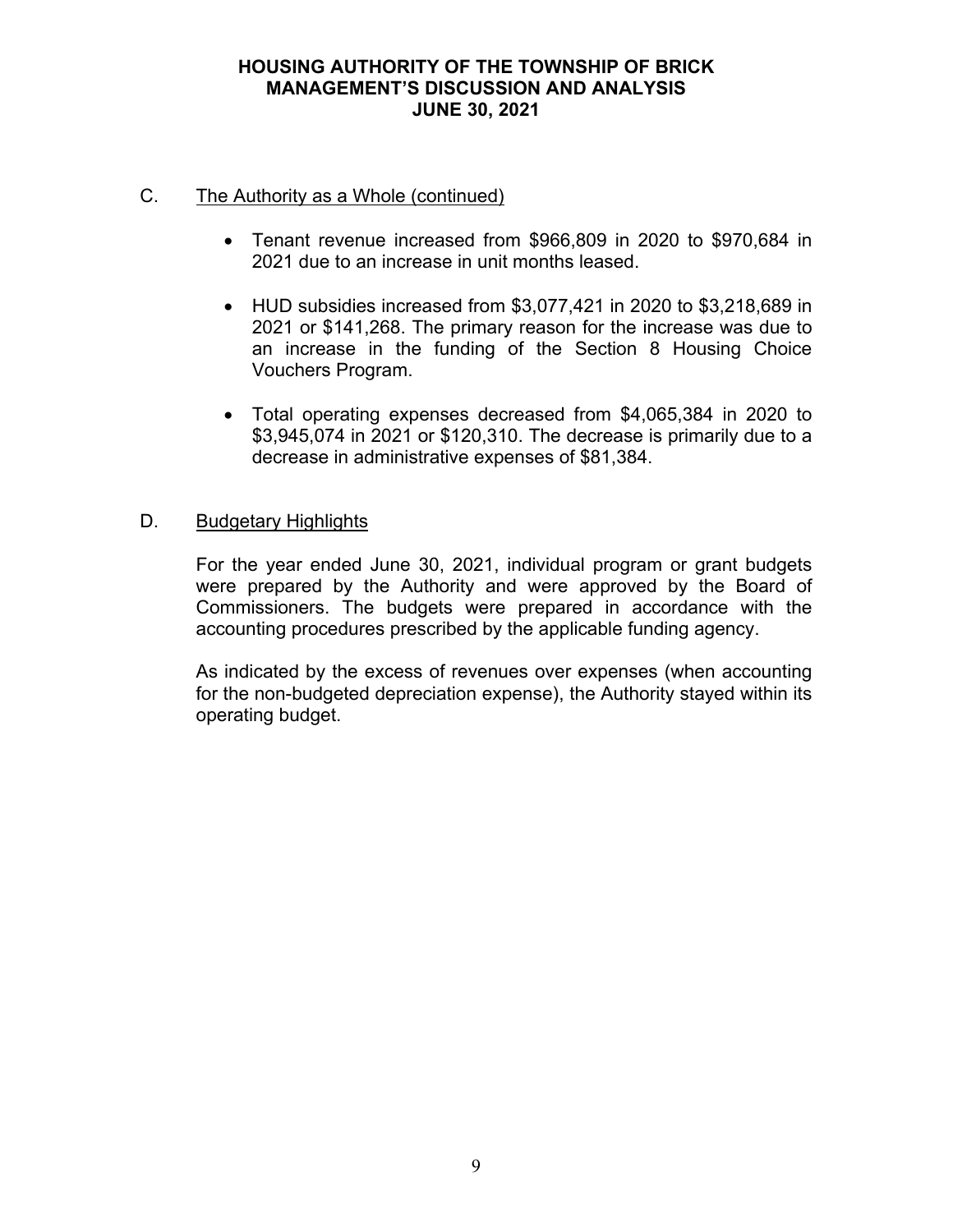# E. Capital Assets and Debt Administration

# 1. Capital Assets

As of June 30, 2021, the Authority's net investment in capital assets, net of accumulated depreciation was \$1,628,710. This investment in capital assets includes land, buildings, equipment, and construction in progress and is shown net of accumulated depreciation.

Major capital assets purchased during the year totaled \$59,427.

Additional information on the Authority's capital assets can be found in the Notes to the Financial Statements, which is included in this Report.

The following table summarizes the change in capital assets as of June 30, 2021 and 2020:

|                                | 2021          | 2020            | Change     |
|--------------------------------|---------------|-----------------|------------|
| Land                           | \$<br>108,250 | \$<br>108,250   | \$         |
| Construction in progress       | 59,426        | 297,000         | (237, 574) |
| Buildings and improvements     | 15,480,001    | 15,183,001      | 297,000    |
| Furniture and equipment        | 665,740       | 665,739         |            |
| Total fixed assets             | 16,313,417    | 16,253,990      | 59,427     |
| Less: accumulated depreciation | 12,516,352    | 12,325,658      | 190,694    |
| Net capital assets             | \$3,797,065   | \$<br>3,928,332 | (131,267)  |

# 2. Long Term Debt

On November 30, 2016, the Authority entered into a loan agreement with Lakeland Bank in the amount of \$2,400,000 in connection with the Authority's Rental Assistance Demonstration Program to provide long-term capital improvement funding for low-income properties in the Township of Brick, New Jersey. The loan term shall be twenty (20) years with a variable interest rate. The current interest rate is 3.125% with monthly principal and interest payments totaling \$10,341.

Further details can be found in the notes to the financial statements.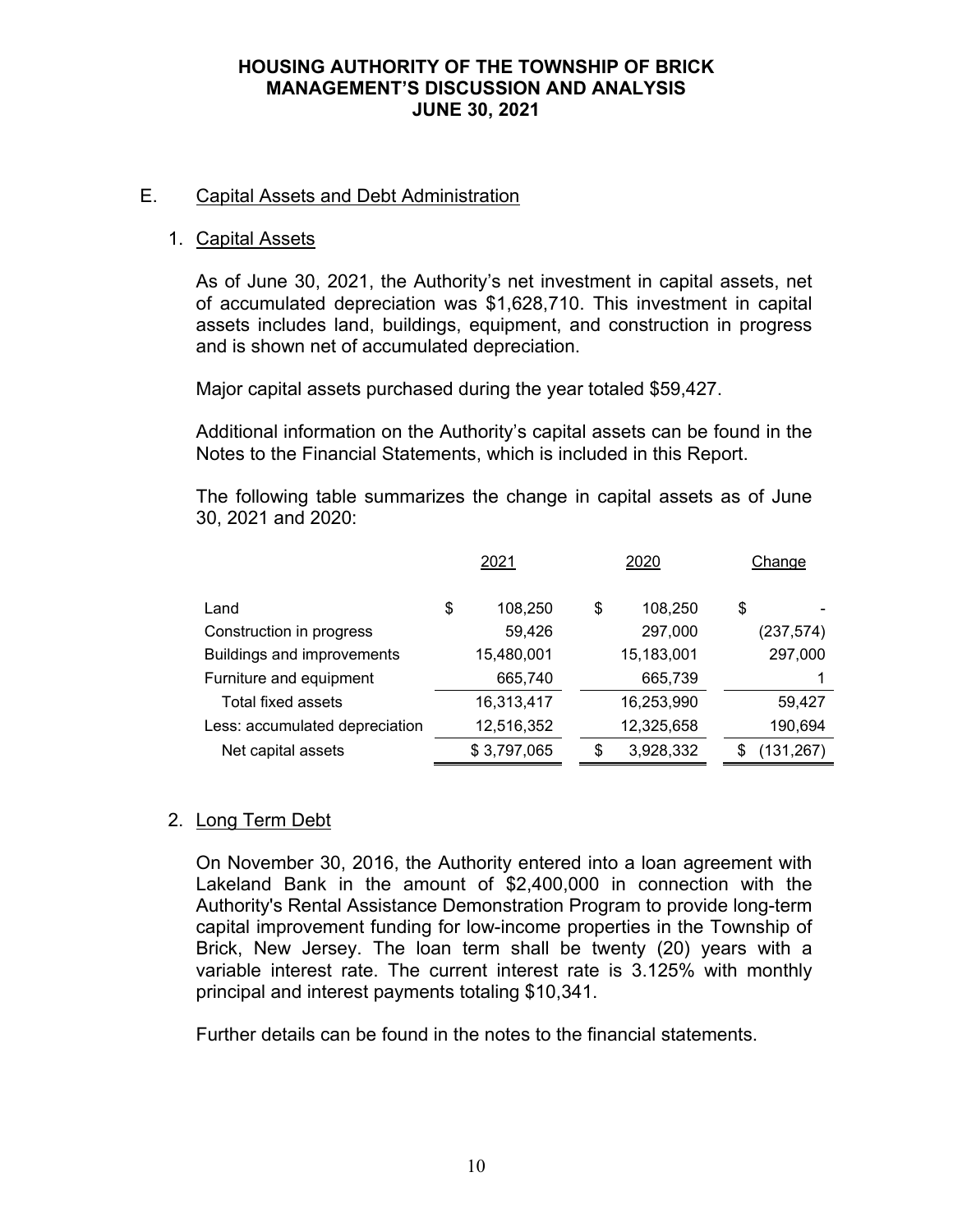# F. Economic Factors and Next Year's Budgets and Rates

The following factors were considered in preparing the Authority's budget for the fiscal year ending June 30, 2022:

- 1. The state of the national and local economy.
- 2. The need for Congress to fund the war on terrorism and the continued cutback of funding of federal programs.
- 3. The Authority's use of unrestricted reserves to offset the possible proration of subsidy from HUD.

# G. Contacting the Authority's Financial Management

The financial report is designed to provide a general overview of the Authority's finances for all those with an interest. Questions concerning any of the information provided in this report or requests for additional financial information should be addressed to Mr. Jacob Naszimento, Executive Director, Housing Authority of the Township of Brick, 165 Chambers Bridge Road, Brick, NJ 08723.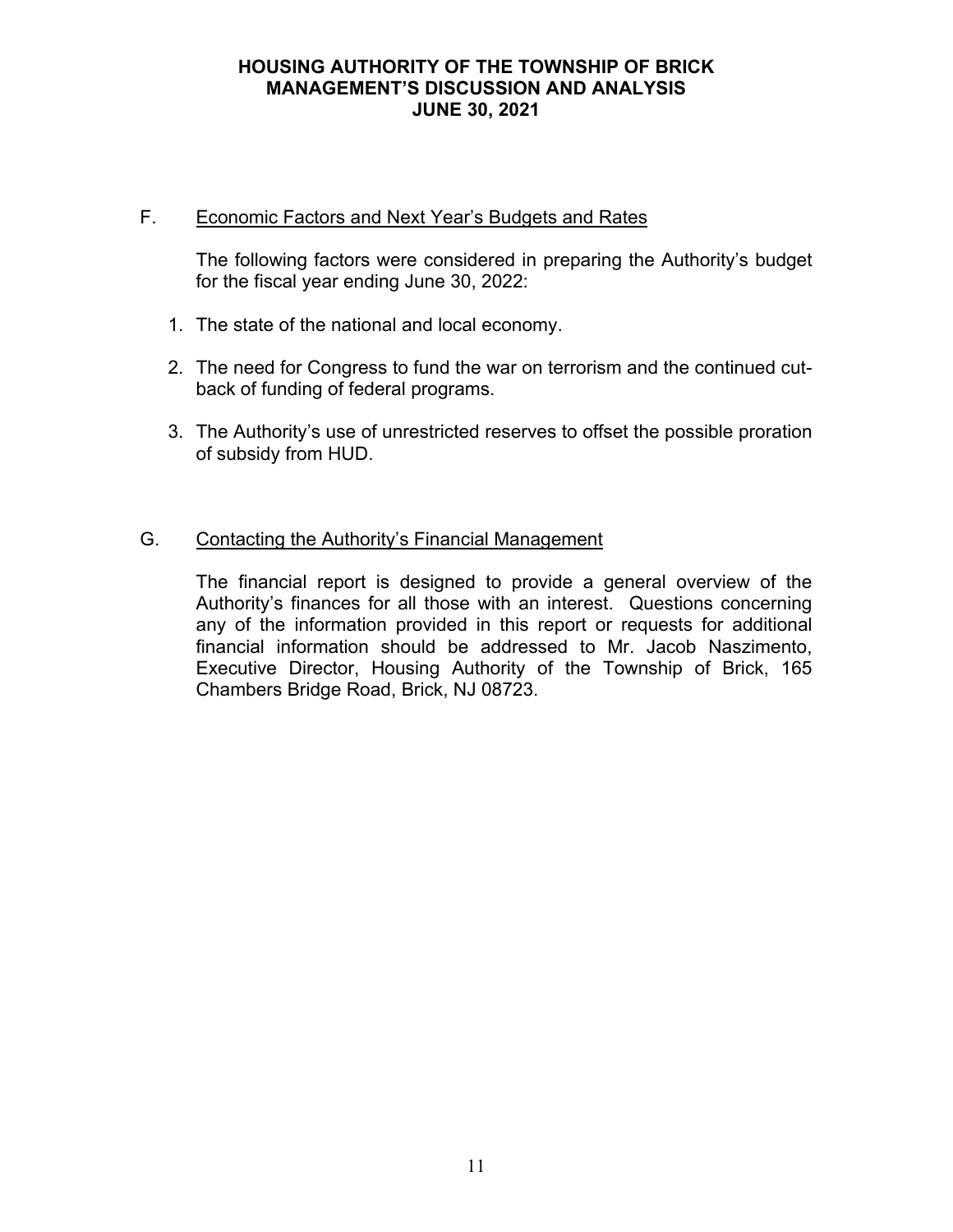**FINANCIAL STATEMENTS**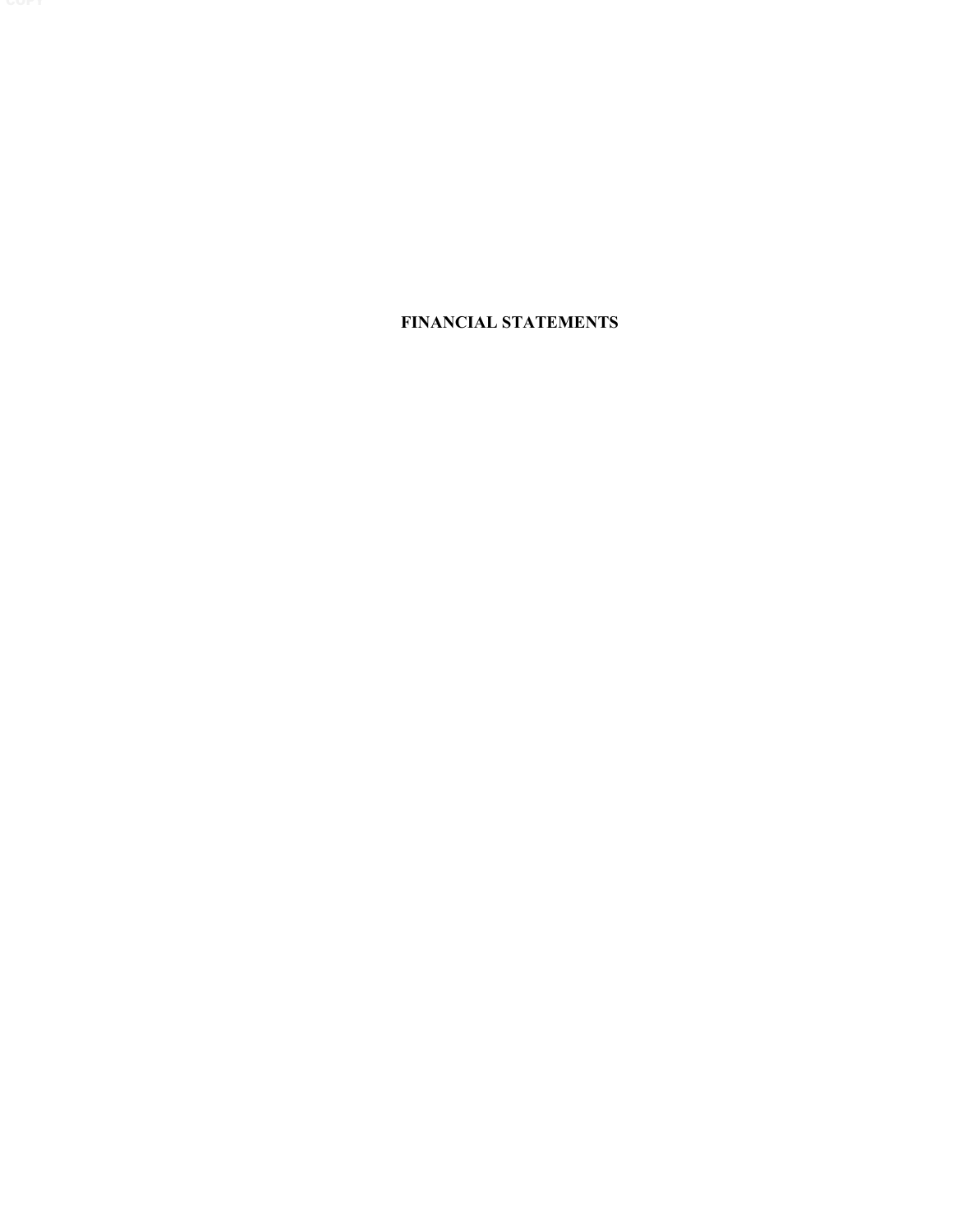# **HOUSING AUTHORITY OF THE TOWNSHIP OF BRICK STATEMENT OF NET POSITION JUNE 30, 2021**

#### ASSETS

| Current assets:           |                 |
|---------------------------|-----------------|
| Cash and cash equivalents | \$<br>3,807,725 |
| Tenant security deposits  | 94,918          |
| Accounts receivable       | 12,650          |
| Prepaid expenses          | 58,965          |
|                           |                 |
| Total current assets      | 3,974,258       |
| Non-current assets:       |                 |
| Restricted cash           | 3,297,243       |
| Capital assets, net       | 3,797,065       |
| Total non-current assets  | 7,094,308       |
| Total assets              |                 |

# DEFERRED OUTFLOWS OF RESOURCES

| State of New Jersey P.E.R.S.<br>State of New Jersey S.H.B.P. | 286,980<br>626,661 |
|--------------------------------------------------------------|--------------------|
| Total deferred outflows of resources                         | 913.641            |
| Total assets and deferred outflows of resources              | .982.207           |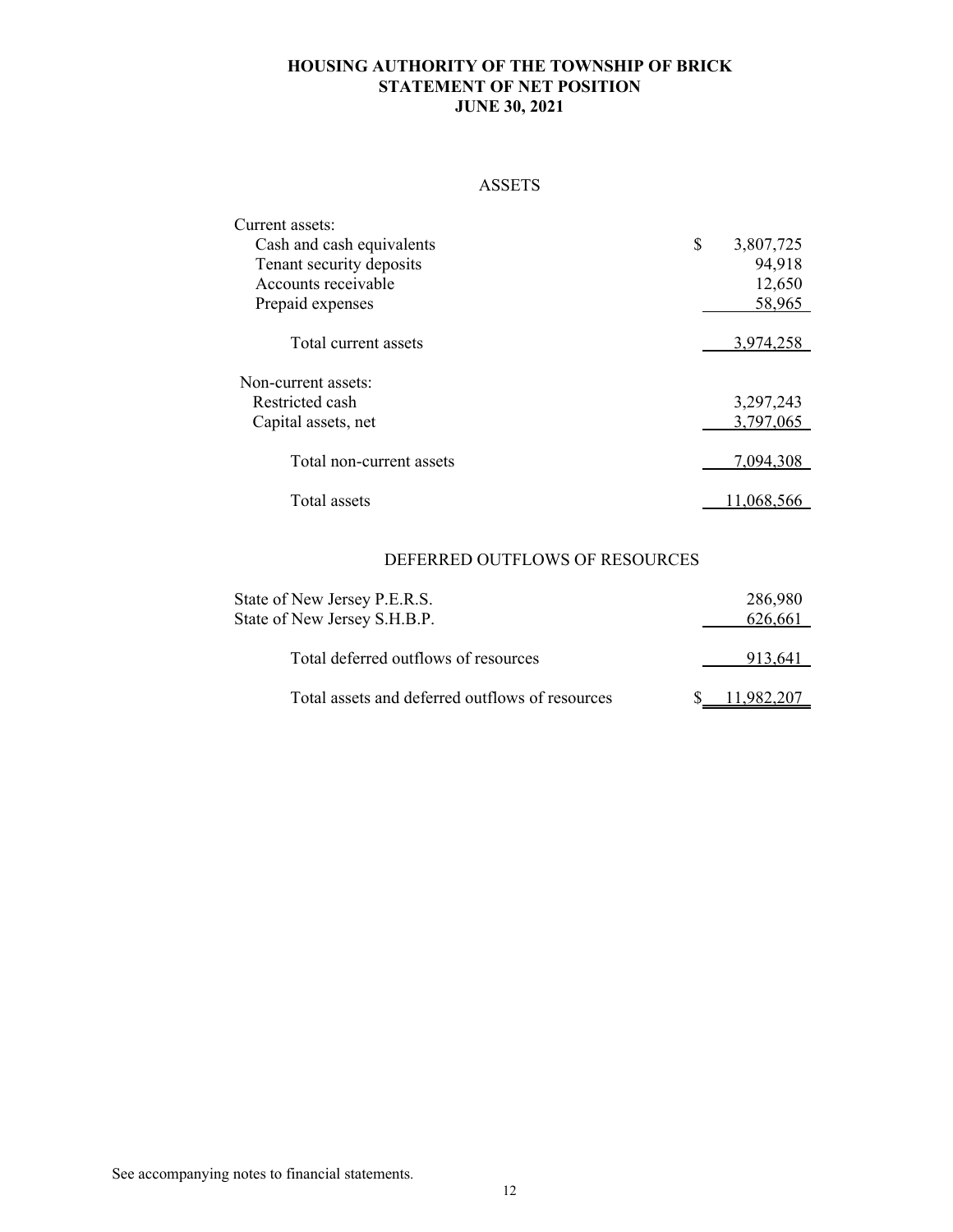# **HOUSING AUTHORITY OF THE TOWNSHIP OF BRICK STATEMENT OF NET POSITION (continued) JUNE 30, 2021**

## LIABILITIES

| Current liabilities:                      |               |
|-------------------------------------------|---------------|
| Accounts payable                          | \$<br>124,063 |
| Accrued expenses                          | 13,328        |
| Accrued compensated absences, current     | 65,901        |
| Tenant security deposits                  | 94,918        |
| Mortgage payable, current                 | 56,202        |
| Other current liabilities                 | 94,041        |
|                                           |               |
| Total current liabilities                 | 448,453       |
|                                           |               |
| Non-current liabilities:                  |               |
| Accrued compensated absences, non-current | 52,768        |
| Accrued pension liability                 | 887,646       |
| Accrued OPEB liability                    | 1,722,336     |
| Mortgage payable, non-current             | 2.112.153     |
|                                           |               |
| Total non-current liabilities             | 4,774,903     |
|                                           |               |
| <b>Total liabilities</b>                  | 5.223.356     |

# DEFERRED INFLOWS OF RESOURCES

| State of New Jersey P.E.R.S.                     | 602,475   |
|--------------------------------------------------|-----------|
| State of New Jersey S.H.B.P.                     | 1,420,953 |
| Total deferred inflows of resources              | 2,023,428 |
| <b>NET POSITION</b>                              |           |
| Net position:                                    |           |
| Net investment in capital assets                 | 1,628,710 |
| Restricted                                       | 3,220,318 |
| Unrestricted                                     | (113,605) |
| Total net position                               | 4,735,423 |
| Total liabilities, deferred inflows of resources |           |
| and net position                                 |           |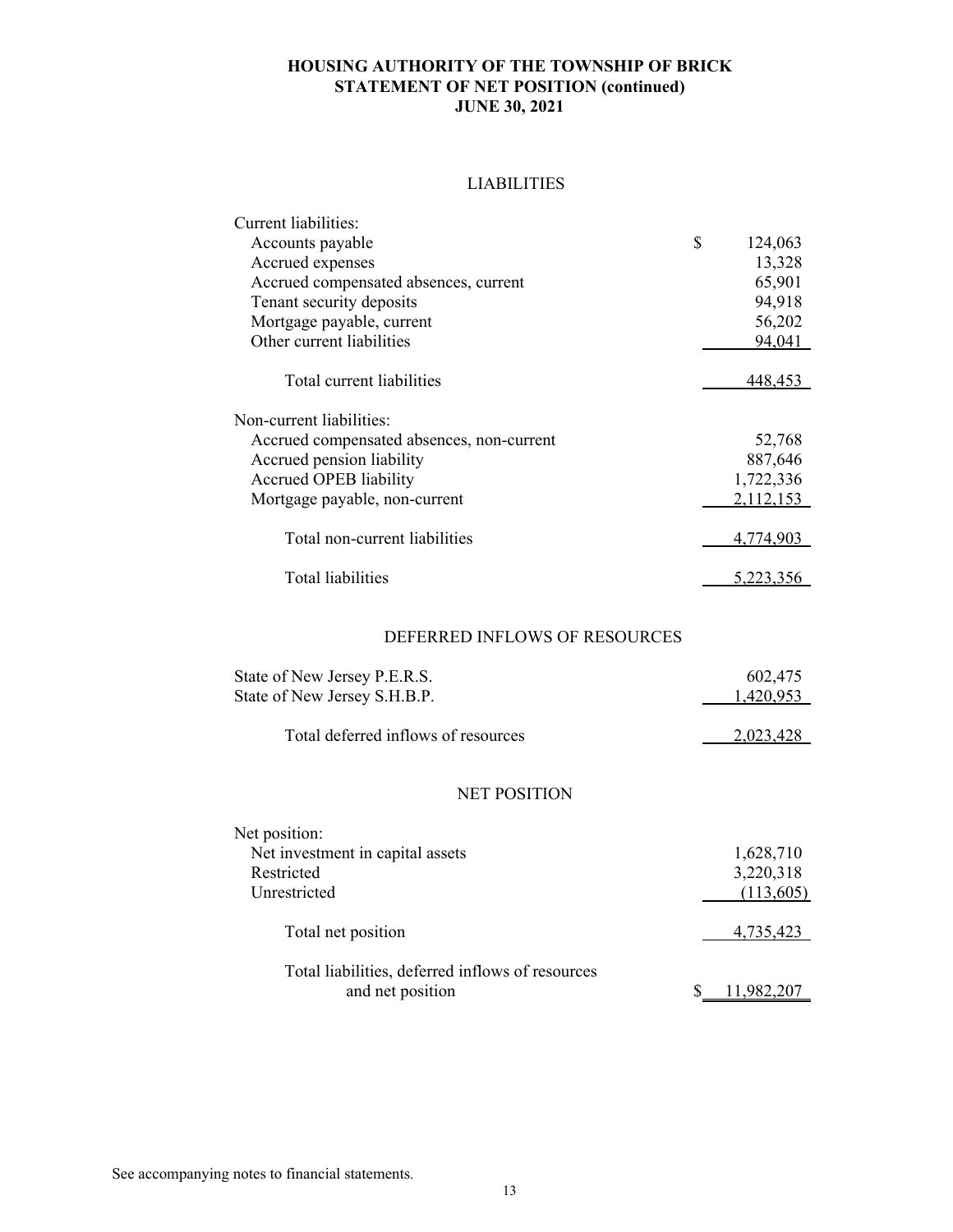# **HOUSING AUTHORITY OF THE TOWNSHIP OF BRICK STATEMENT OF REVENUES, EXPENSES, AND CHANGES IN NET POSITION FOR THE YEAR ENDED JUNE 30, 2021**

| Operating revenues:                   |                  |
|---------------------------------------|------------------|
| Tenant revenue                        | \$<br>970,684    |
| HUD operating grants                  | 3,218,689        |
| Other revenues                        | 608,884          |
| Total operating revenues              | 4,798,257        |
| Operating expenses:                   |                  |
| Administrative                        | 567,333          |
| Tenant services                       | 63,237           |
| Utilities                             | 397,778          |
| Ordinary repairs and maintenance      | 700,701          |
| Insurance                             | 112,621          |
| General                               | 44,179           |
| Housing assistance payments           | 1,868,531        |
| Depreciation                          | 190,694          |
| Total operating expenses              | 3,945,074        |
| Operating income                      | 853,183          |
| Non-operating revenues (expenses):    |                  |
| Investment income                     | 25,437           |
| Interest expense                      | (69, 665)        |
| Net non-operating revenues (expenses) | (44,228)         |
| Change in net position                | 808,955          |
| Net position, beginning of the year   | 3,926,468        |
| Net position, end of the year         | \$_<br>4,735,423 |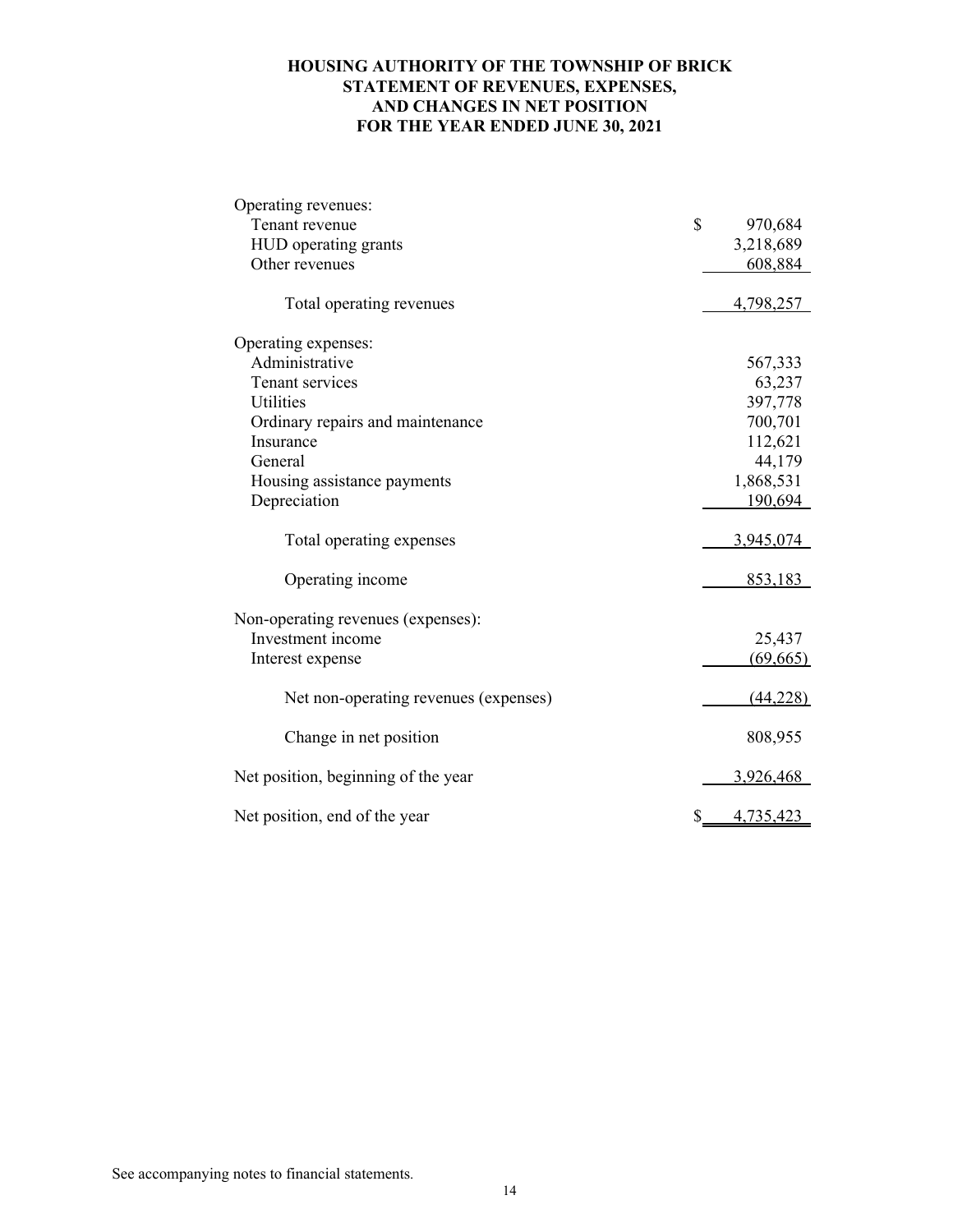# **HOUSING AUTHORITY OF THE TOWNSHIP OF BRICK STATEMENT OF CASH FLOWS FOR THE YEAR ENDED JUNE 30, 2021**

| Cash Flows from Operating Activities:                                                          |                 |
|------------------------------------------------------------------------------------------------|-----------------|
| Cash received from tenants and others                                                          | \$<br>1,573,712 |
| Cash received from grantors                                                                    | 3,219,019       |
| Cash paid to employees                                                                         | (560, 922)      |
| Cash paid to vendors and suppliers                                                             | (3,404,520)     |
|                                                                                                |                 |
| Net cash provided by operating activities                                                      | 827,289         |
| Cash Flows from Capital and Related Financing Activities:                                      |                 |
| Principal payments on long term debt                                                           | (54, 427)       |
| Interest paid on long term debt                                                                | (69, 665)       |
| Purchase of capital assets                                                                     | (59, 427)       |
| Net cash used in capital and related financing activities                                      | (183, 519)      |
|                                                                                                |                 |
| Cash Flows from Investing Activities:                                                          |                 |
| Investment income                                                                              | 25,437          |
| Net cash provided by investing activities                                                      | 25,437          |
|                                                                                                |                 |
| Net increase in cash and cash equivalents                                                      | 669,207         |
| Cash and cash equivalents, beginning of year                                                   | 6,530,679       |
| Cash and cash equivalents, end of year                                                         | \$<br>7,199,886 |
|                                                                                                |                 |
| Reconciliation of cash and cash equivalents to the<br>Statement of Net Position is as follows: |                 |
| Cash and cash equivalents                                                                      | \$<br>3,807,725 |
| Tenant security deposits                                                                       | 94,918          |
| Restricted cash                                                                                | 3,297,243       |
|                                                                                                |                 |
| Cash and cash equivalents, end of year                                                         | \$<br>7,199,886 |

See accompanying notes to financial statements.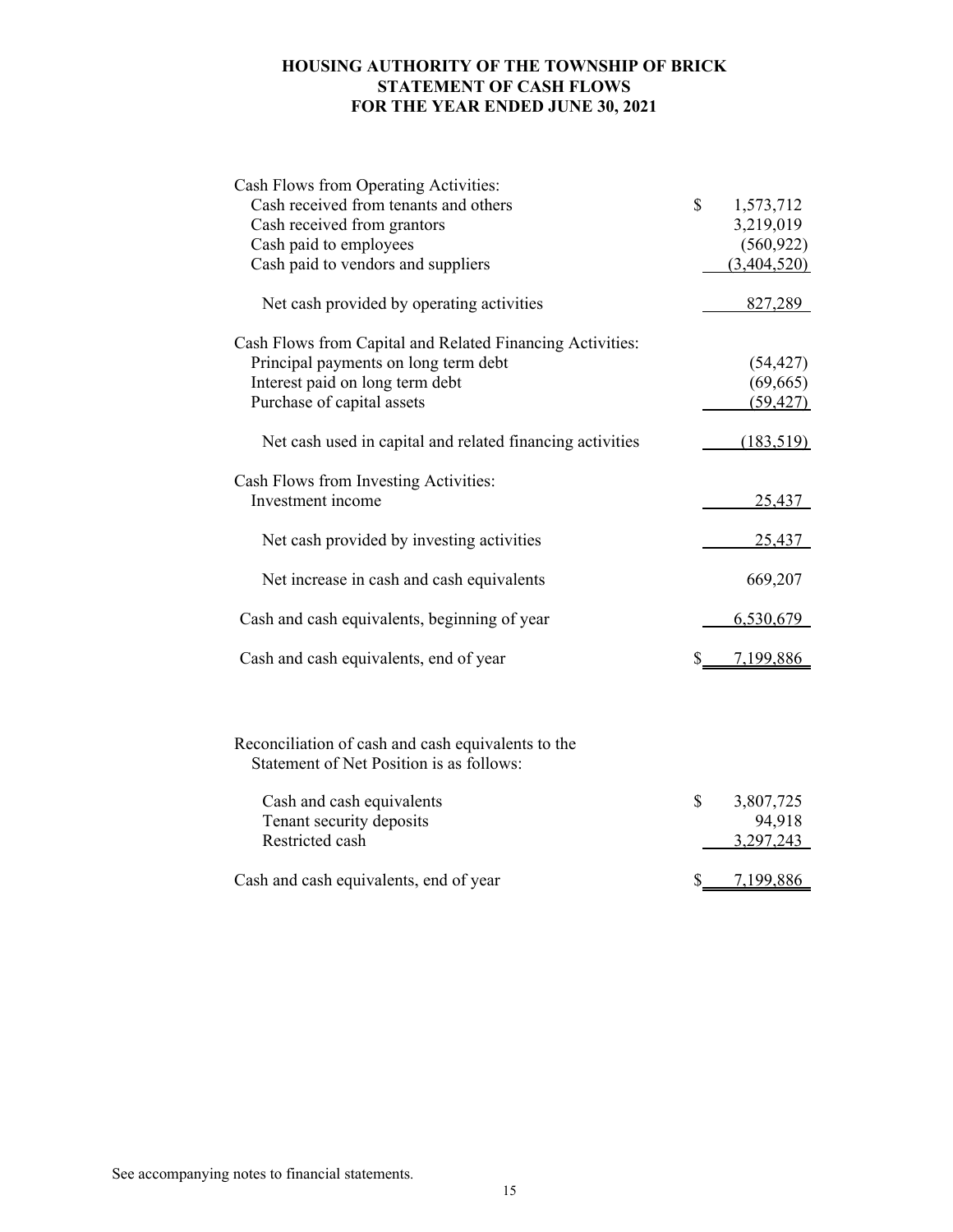# **HOUSING AUTHORITY OF THE TOWNSHIP OF BRICK STATEMENT OF CASH FLOWS (continued) FOR THE YEAR ENDED JUNE 30, 2021**

| Reconciliation of operating income to net cash<br>provided by operating activities:                             |               |
|-----------------------------------------------------------------------------------------------------------------|---------------|
| Operating income                                                                                                | \$<br>853,183 |
| Adjustments to reconcile operating income to net cash<br>provided by operating activities:<br>Depreciation      | 190,694       |
| Changes in operating assets, deferred outflows of resources,<br>liabilities, and deferred inflows of resources: |               |
| Accounts receivable, net                                                                                        | (9,016)       |
| Prepaid expenses                                                                                                | (7,208)       |
| Deferred outflows of resources                                                                                  | (576, 511)    |
| Accounts payable                                                                                                | 13,812        |
| Accrued expenses                                                                                                | 6,411         |
| Accrued compensated absences                                                                                    | 6,166         |
| Tenant security deposits                                                                                        | 3,160         |
| Other current liabilities                                                                                       | 6,295         |
| Accrued pension liability                                                                                       | (30,741)      |
| Accrued OPEB liability                                                                                          | 632,148       |
| Deferred inflows of resources                                                                                   | (261, 104)    |
| Net cash provided by operating activities                                                                       | 827,289       |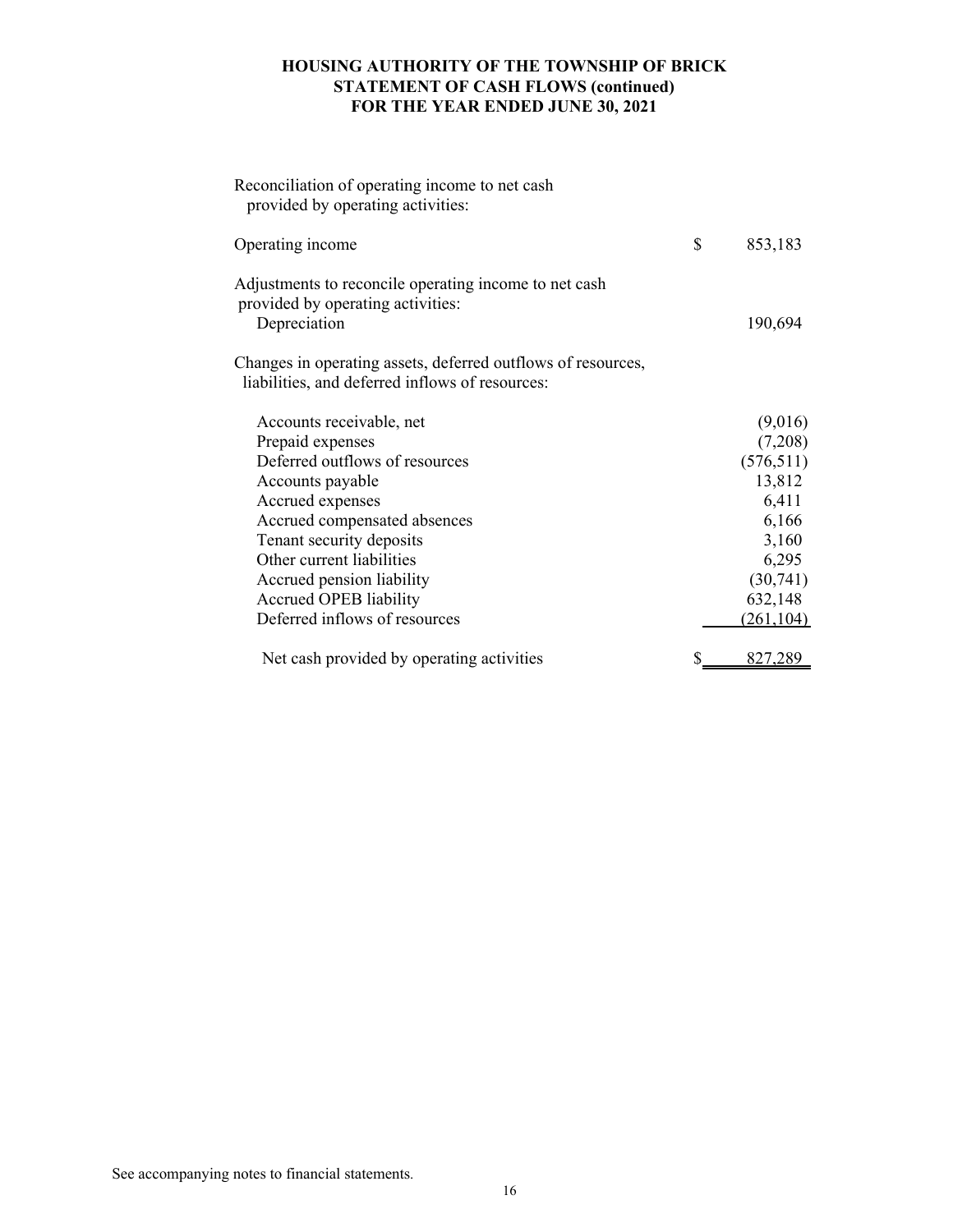#### **NOTE 1. SUMMARY OF SIGNIFICANT ACCOUNTING POLICIES**

#### **A. Organization**

The Housing Authority of the Township of Brick (the "Authority") is a governmental, public corporation created under federal and state housing laws as defined by State statute (N.J.S.A. 4A: 12A-1, et. Seq., the "Housing Authority Act") for the purpose of engaging in the development, acquisition and administrative activities of the low-income housing program and other programs with similar objectives for low and moderate income families residing in the Township of Brick, New Jersey (the "Township"). The Authority is responsible for operating certain low-rent housing programs in the Township under programs administered by the U.S. Department of Housing and Urban Development ("HUD"). These programs provide housing for eligible families under the United States Housing Act of 1937, as amended.

The governing board is essentially autonomous but is responsible to HUD and the State of New Jersey Department of Community Affairs. An executive director is appointed by the Authority's Board to manage the day-to-day operations of the Authority.

#### **B. Basis of Accounting / Financial Statement Presentation**

The Authority's financial statements are prepared in accordance with accounting principles generally accepted in the United States of America ("GAAP"). The Governmental Accounting Standards Board is responsible for establishing GAAP for state and local governments through its pronouncements (Statements and Interpretations).

The programs of the Authority are organized as separate accounting entities. Each program is accounted for by a separate set of self-balancing accounts that comprise its assets, deferred outflows of resources, liabilities, deferred inflows of resources, net position (program equity), revenues, and expenses. The individual programs account for the governmental resources allocated to them for the purpose of carrying on specific programs in accordance with laws, regulations, or other restrictions, including those imposed by HUD. The programs of the Authority are combined and considered an enterprise fund. An enterprise fund is used to account for activities that are operated in a manner similar to those found in the private sector.

The Authority's enterprise fund is accounted for using the economic resources measurement focus and the accrual basis of accounting. Revenues, expenses, gains, and losses from assets and liabilities resulting from exchange and exchange-like transactions are recognized when the exchange takes place.

The Authority's financial statements are prepared in accordance with GASB 34, *Basic Financial Statements and Management's Discussion and Analysis for State and Local Governments*, as amended ("GASB 34"). GASB 34 requires the basic financial statements to be prepared using the economic resources measurement focus and the accrual basis of accounting and requires the presentation of a Statement of Net Position, a Statement of Revenues, Expenses and Changes in Net Position and Statement of Cash Flows. GASB 34 also requires the Authority to include a Management's Discussion and Analysis as part of the Required Supplemental Information.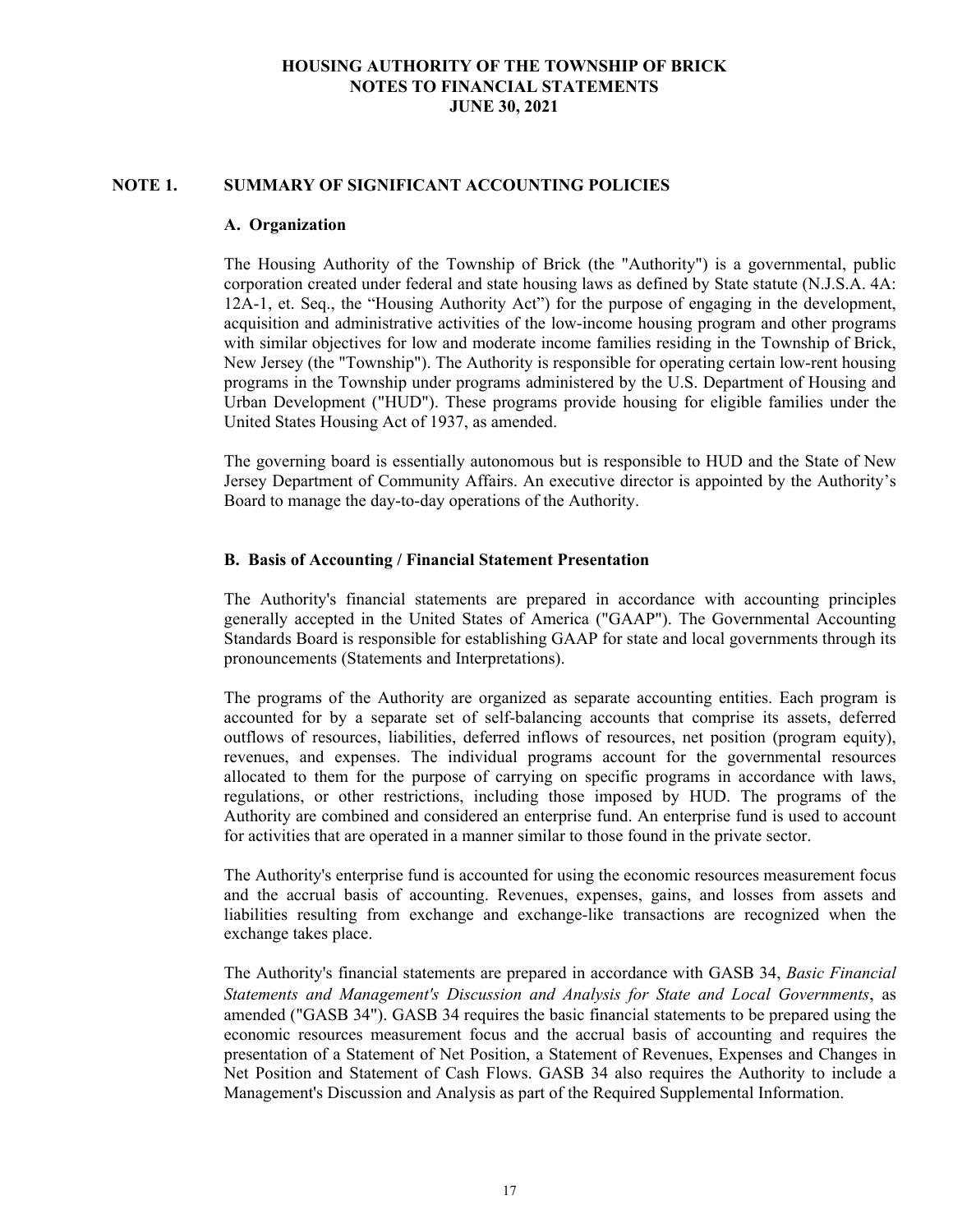#### **NOTE 1. SUMMARY OF SIGNIFICANT ACCOUNTING POLICIES (continued)**

#### **B. Basis of Accounting / Financial Statement Presentation (continued)**

The Authority's primary source of non-exchange revenue relates to grants and subsidies. In accordance with GASB 33, *Accounting and Financial Reporting for Non-exchange Transactions* ("GASB 33"), grant and subsidy revenue are recognized at the time eligible program expenditures occur and/or the Authority has complied with the grant and subsidy requirements.

On January 30, 2008, HUD issued PIH Notice 2008-9 which requires that unused housing assistance payments ("HAP") under proprietary fund reporting should be reported as restricted net position, with the associated cash and investments also being reported as restricted. Any unused administrative fees should be reported as unrestricted net position, with the associated assets being reported on the financial data schedule as unrestricted.

Both administrative fee and HAP revenue continue to be recognized under the guidelines set forth in GASB 33. Accordingly, both the time and purpose restrictions as defined by GASB 33 are met when these funds are available and measurable, not when these funds are expended. The Section 8 Housing Choice Vouchers program is no longer a cost reimbursement grant; therefore, the Authority recognizes unspent administrative fee and HAP revenue in the reporting period as revenue for financial statement reporting.

In accordance with 2 CFR 200.305(b)(9), any investment income earned up to \$500 on these funds may be retained by the Authority. Amounts in excess of \$500 must be remitted annually to the Department of Health and Human Services, Payment Management System.

## **C. Reporting Entity**

In accordance with GASB 61, *The Financial Reporting Entity Omnibus - An Amendment of GASB Statement No. 14 and No. 34* ("GASB 61"), the Authority's basic financial statements include those of the Authority and any component units. Component units are legally separate organizations whose majority of officials are appointed by the primary government or the organization is fiscally dependent on the primary government and there is a potential for those organizations either to provide specific financial benefits to, or impose specific financial burdens on, the primary government.

An organization has a financial benefit or burden relationship with the primary government if any one of the following conditions exist:

- 1. The primary government (Authority) is legally entitled to or can otherwise access the organization's resources.
- 2. The primary government is legally obligated or has otherwise assumed the obligation to finance the deficits of, or provide financial support to, the organization.
- 3. The primary government is obligated in some manner for the debt of the organization.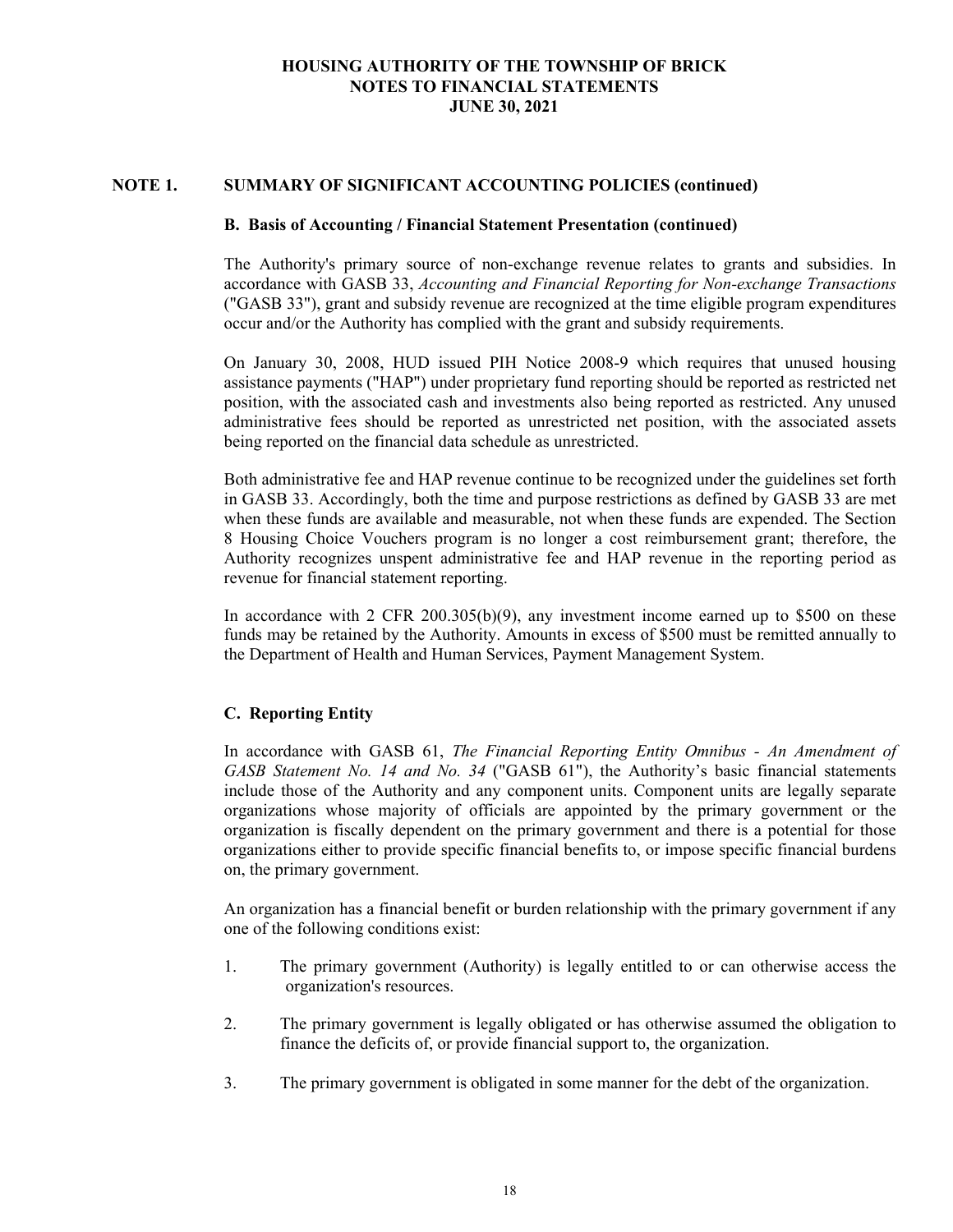#### **NOTE 1. SUMMARY OF SIGNIFICANT ACCOUNTING POLICIES (continued)**

#### **C. Reporting Entity (continued)**

Based on the application of the above criteria, this report includes all programs and activities operated by the Authority, including the following blended presented component unit:

#### Brick Housing and Community Development Corporation ("BHCDC")

BHCDC was incorporated in the State of New Jersey in 2018 as a non-profit  $501(c)(3)$ corporation to create, own, develop, construct and/or manage affordable housing for the residents of the Township.

In accordance with GASB 61, the Authority's financial statements are presented utilizing the blended method because the Authority's governing body and BHCDC's governing body are substantively the same and as such, a blended presentation of their financial statements is warranted. Additionally, based on the application of the above criteria, the Authority's financial statements are not included in any other reporting entity's financial statements.

#### **D. Description of Programs**

The Authority maintains its accounting records by program. A summary of the significant programs operated by the Authority is as follows:

#### Section 8 Housing Choice Vouchers

The Authority administers a program of rental assistance payments to private owners on behalf of eligible low-income households under Section 8 of the Housing and Urban Development Act of 1974. The program provides payments covering the difference between the maximum rental on a dwelling unit, as approved by HUD, and the amount of rent contribution by a participating household.

#### Business Activities

The Business Activities Fund is utilized as part of the Rental Assistance Demonstration ("RAD") program. The Authority's public housing units were converted to project based vouchers and transferred to this fund. RAD was created in order to give public housing authorities ("PHA") a powerful tool to preserve and improve public housing properties. RAD allows PHA's to leverage public and private debt and equity in order to reinvest in public housing stock. Public housing units move to a Section 8 platform with a long-term contract under which residents continue to pay 30% of their income towards rent.

#### CARES Act Funding

During the year ended June 30, 2021, the Authority was awarded CARES Act funding as part of the Section 8 Housing Choice Vouchers program. These funds are to be used to prevent, prepare for, and respond to the Coronavirus ("COVID-19"), as well as help the Authority maintain normal operations during the period impacted by COVID-19.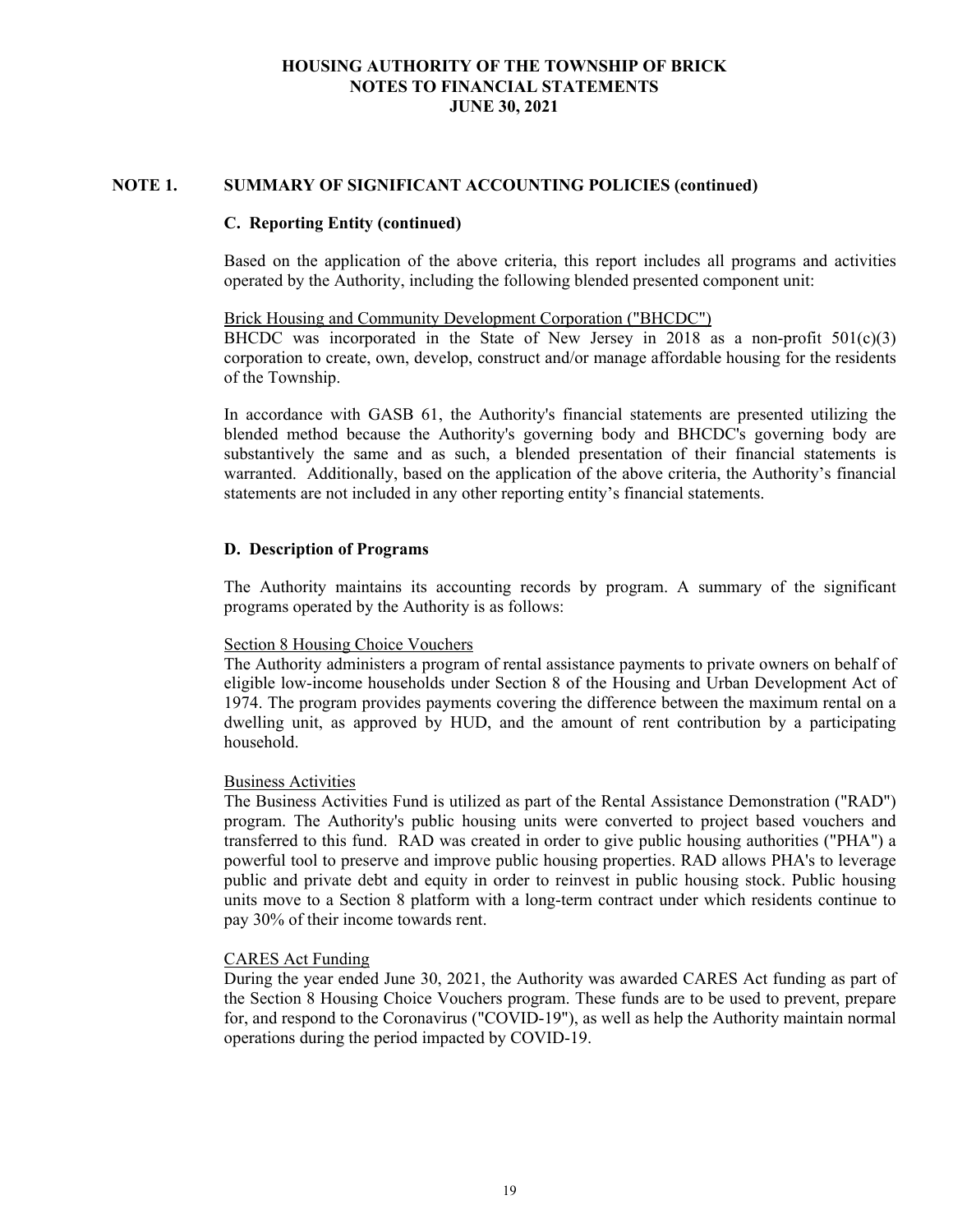#### **NOTE 1. SUMMARY OF SIGNIFICANT ACCOUNTING POLICIES (continued)**

#### **E. Use of Management Estimates**

The preparation of financial statements in accordance with accounting principles generally accepted in the United States of America requires management to make estimates and assumptions that affect certain reported amounts of assets, deferred outflows of resources, liabilities and deferred inflows of resources, and disclosure of contingent assets and liabilities at the date of the financial statements and the reported amounts of revenues and expenses during the reporting period. Significant estimates include the allowance for doubtful accounts, accrued expenses and net pension and OPEB liability, depreciable lives of properties and equipment, deferred inflows and outflows of resources, and contingencies. Actual results could differ significantly from these estimates.

#### **F. Cash and Cash Equivalents**

New Jersey Authorities are required by N.J.S.A. 40A:5-14 to deposit public funds in a bank or trust company having its place of business in the State of New Jersey and organized under the laws of the United States or State of New Jersey or the New Jersey Cash Management Fund. N.J.S.A. 40A:5-15.1 provides a list of securities which may be purchased by New Jersey Authorities.

The Authority is required to deposit funds in public depositories protected from loss under the provisions of the Governmental Unit Deposit Protection Act ("GUDPA"). GUDPA was enacted in 1970 to protect governmental units from a loss of funds on deposit with a failed banking institution in New Jersey. N.J.S.A. 17:9-42 requires governmental units to deposit public funds only in public depositories located in New Jersey, when the funds are secured in accordance with the act.

HUD requires housing authorities to invest excess funds in obligations of the United States, Certificates of Deposit, or any other federally insured investment. HUD also requires that deposits be fully collateralized at all times. Acceptable collateralization includes FDIC insurance and the market value of securities purchased and pledged to the political subdivision. Pursuant to HUD restrictions, obligations of the United States are allowed as security for deposits. Obligations furnished as security must be held by the Authority or with an unaffiliated bank or trust company for the account of the Authority. It is the Authority's policy to maintain collateralization in accordance with state and HUD requirements.

For the Statement of Cash Flows, cash and cash equivalents include all cash balances and highly liquid investments with a maturity of three months or less at time of purchase.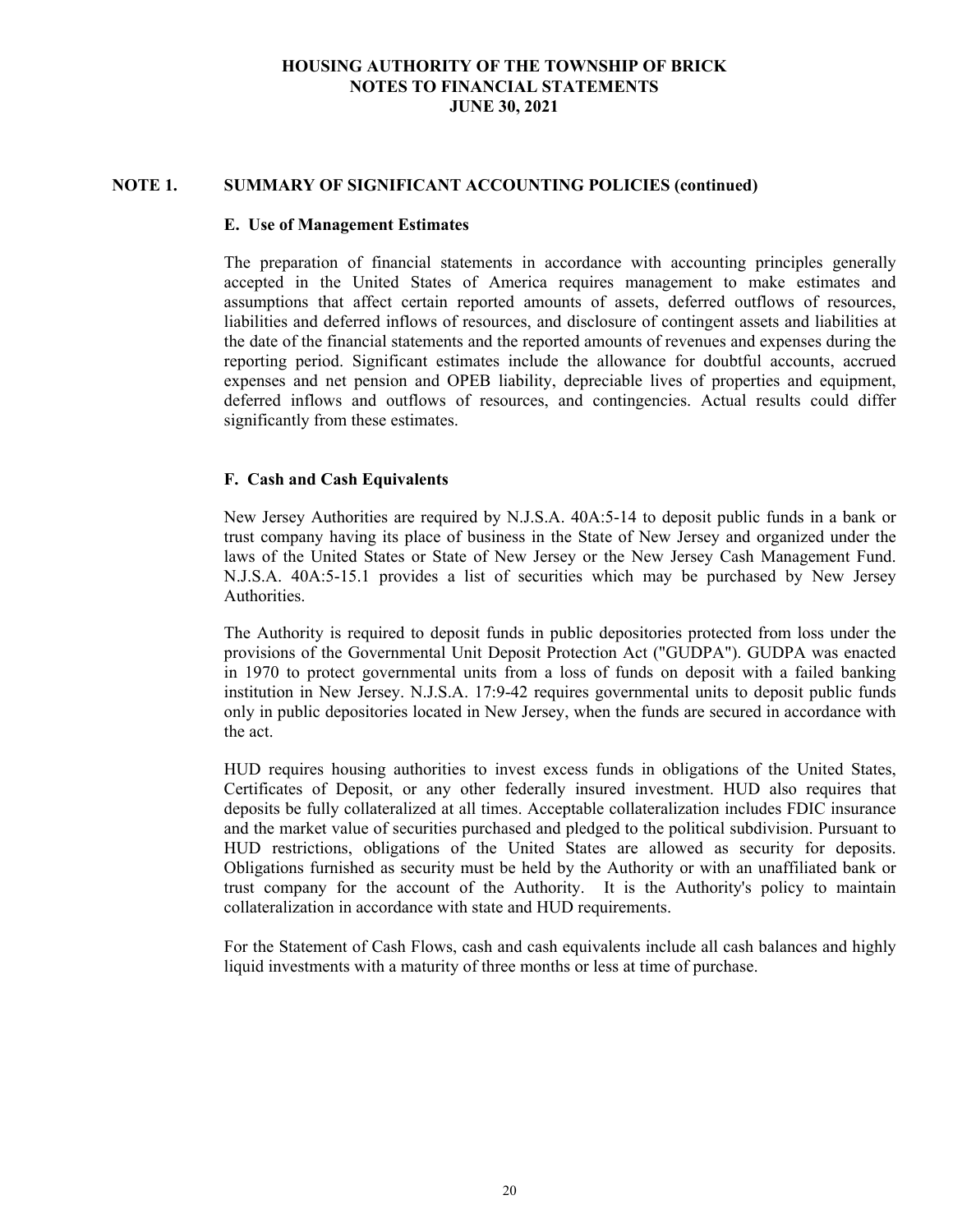#### **NOTE 1. SUMMARY OF SIGNIFICANT ACCOUNTING POLICIES (continued)**

#### **G. Accounts Receivable, Net**

Rents are due from tenants on the first day of each month. As a result, tenants accounts receivable balances primarily consist of rents past due and vacated tenants. An allowance for doubtful accounts is established to provide for all accounts, which may not be collected in the future for any reason. Collection losses on accounts receivable are charged against the allowance for doubtful accounts. Also included in accounts receivable are those amounts that tenants owe the Authority as payment for committing fraud or misrepresentation.

The Authority recognizes a receivable from HUD and other governmental agencies for amounts earned and billed but not received and for amounts unbilled, but earned as of year end.

#### **H. Allowance for Doubtful Accounts**

The Authority periodically reviews all accounts receivable to determine the amount, if any, that may be uncollectable. If it is determined that an account or accounts may be uncollectable, the Authority prepares an analysis of such accounts and records an appropriate allowance against such amounts.

#### **I. Prepaid Expenses**

Prepaid expenses represent amounts paid as of year-end that will benefit future operations.

#### **J. Capital Assets, Net**

Capital assets are stated at cost. Expenditures for repairs and maintenance are charged directly to expense as they are incurred. Expenditures determined to represent additions or betterments are capitalized. Upon the sale or retirement of capital assets, the cost and related accumulated depreciation are eliminated from the accounts and any related gain or loss is reflected in the Statement of Revenues, Expenses and Changes in Net Position. Depreciation is calculated using the straight-line method based on the estimated useful lives of the following asset groups:

|   | <b>Buildings</b>                  | 40 Years |
|---|-----------------------------------|----------|
|   | Site Improvements                 | 15 Years |
| ▲ | Furniture, Fixtures and Equipment | 5 Years  |

The Authority has established a capitalization threshold of \$500.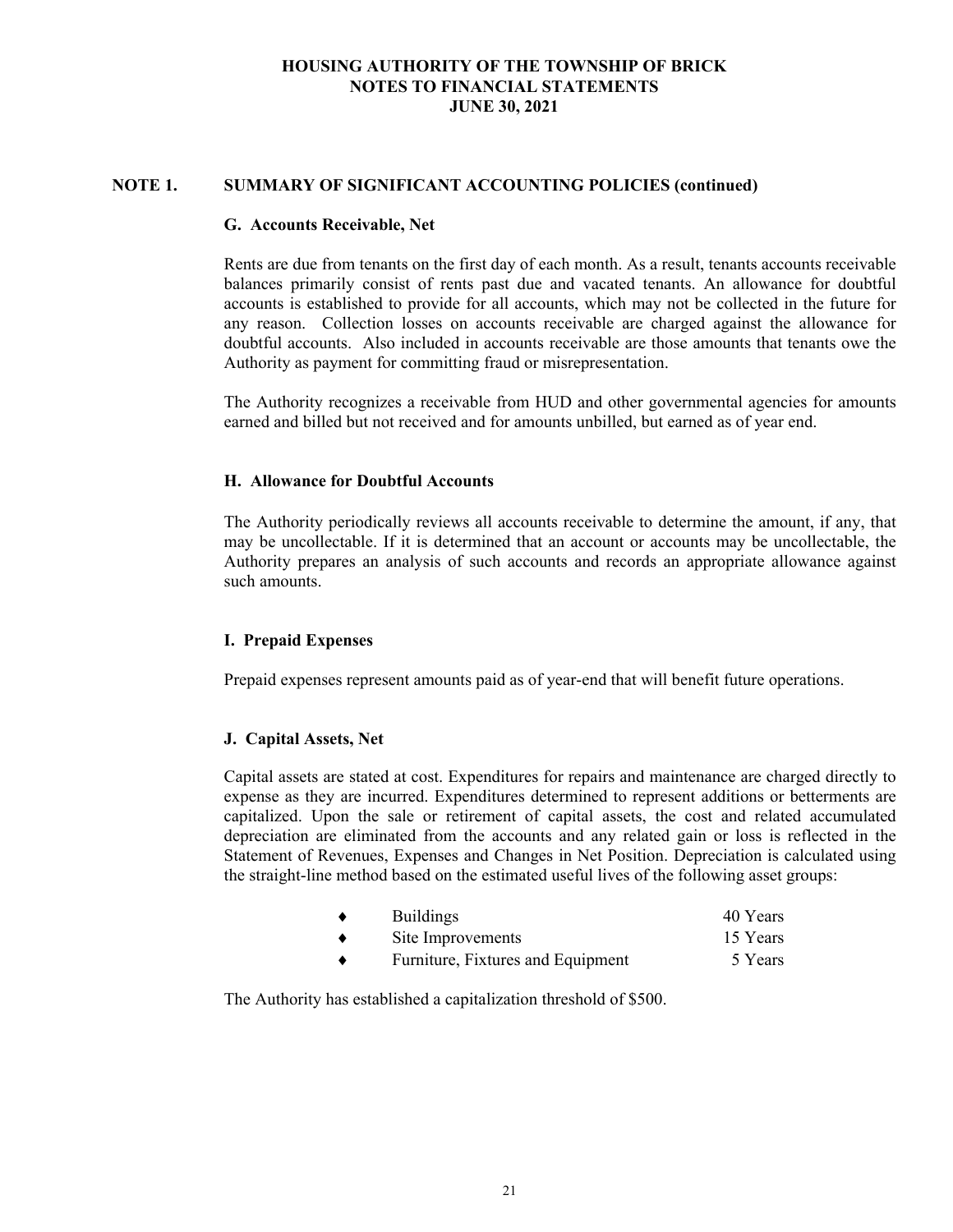#### **NOTE 1. SUMMARY OF SIGNIFICANT ACCOUNTING POLICIES (continued)**

#### **K. Impairment of Long Lived Assets**

The Authority evaluates events or changes in circumstances affecting long-lived assets to determine whether an impairment of its assets has occurred. If the Authority determines that a capital asset is impaired, and that the impairment is significant and other-than-temporary, then an impairment loss will be recorded in the Authority's financial statements. During the year ended June 30, 2021, there were no impairment losses incurred.

#### **L. Inter-program Receivables and Payables**

Inter-program receivables and payables are current, and are the result of the use of the Business Activities fund as the common paymaster for shared costs of the Authority. Cash settlements are made periodically, and all inter-program balances net to zero. In accordance with GASB 34, inter-program receivables and payables are eliminated for financial statement purposes.

## **M. Accounts Payable and Accrued Liabilities**

The Authority recognizes a liability for goods and services received but not paid for as of yearend. It also recognizes a liability for wages and fringe benefits related to services performed at year-end but not yet paid to employees or taxing authorities.

# **N. Prepaid Rent**

The Authority's prepaid rent primarily consists of the prepayment of rent by residents applicable to future periods.

## **O. Compensated Absences**

Compensated absences are those absences for which employees will be paid in accordance with the Authority's Personnel Policy. A liability for compensated absences that is attributable to services already rendered and that are not contingent on a specific event that is outside the control of the Authority and its employees is accrued as employees earn the rights to the benefits. Compensated absences that relate to future services or that are contingent on a specific event that is outside the control of the Authority and its employees are accounted for in the period in which such services are rendered or in which such event take place.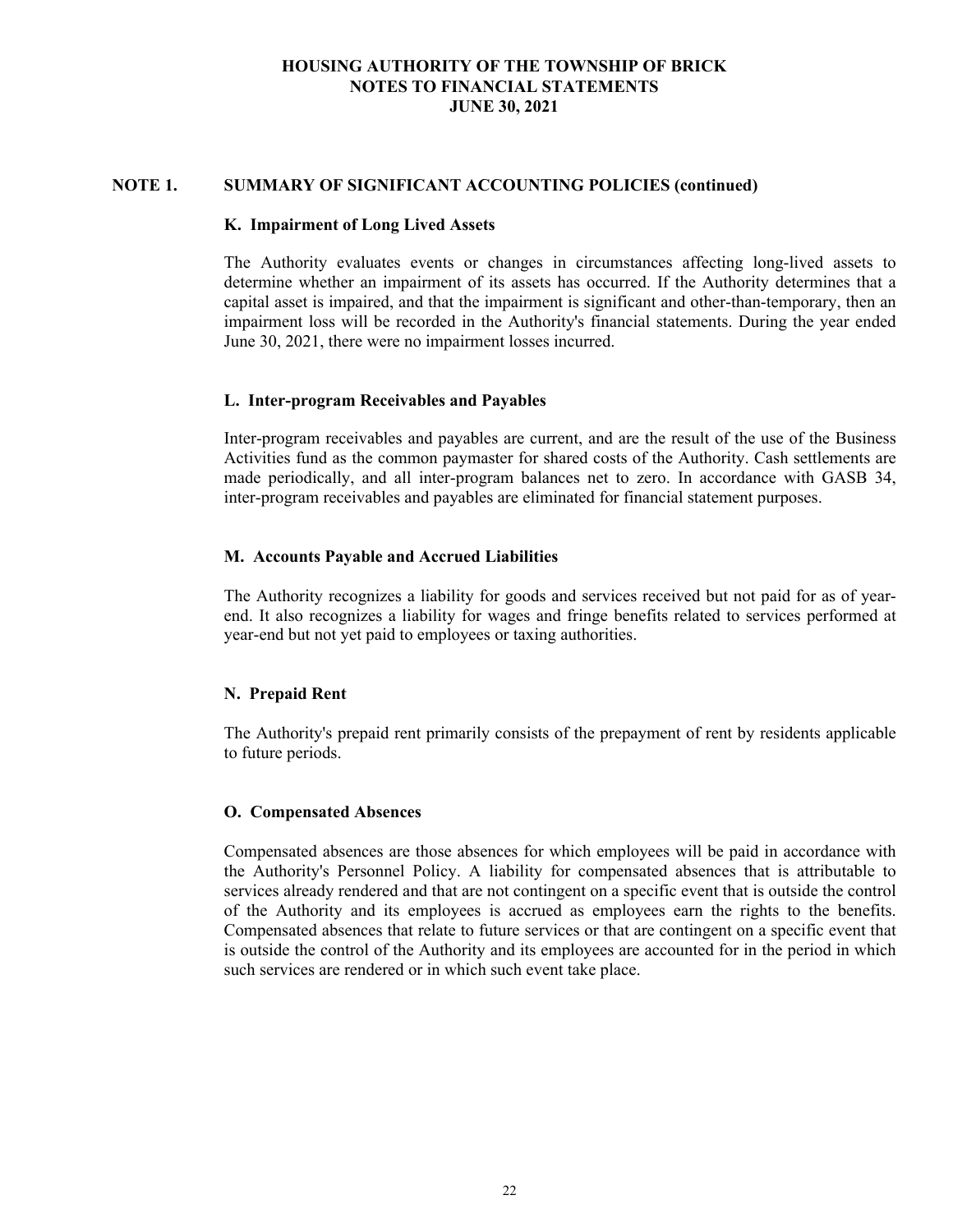#### **NOTE 1. SUMMARY OF SIGNIFICANT ACCOUNTING POLICIES (continued)**

#### **P. Pensions**

For purposes of measuring the net pension liability, deferred outflows of resources and deferred inflows of resources related to pensions, and pension expense, information about the fiduciary net position of the Public Employees Retirement System ("PERS") and additions to/deductions from PERS's fiduciary net position have been determined on the same basis as they are reported by PERS. For this purpose, benefit payments (including refunds of employee contributions) are recognized when due and payable in accordance with the benefit terms. Investments are reported at fair value.

## **Q. Taxes**

The Authority is a unit of local government under the New Jersey law and is exempt from real estate, sales and income taxes by both the federal and state governments. However, the Authority will pay a payment in lieu of taxes to cover municipal services provided by the local government for certain properties owned throughout the Township.

## **R. Other Post Employment Benefits ("OPEB")**

For purposes of measuring the net OPEB liability, deferred outflows of resources and deferred inflows of resources related to the net OPEB, and OPEB expense, and information about the fiduciary net position of the State Health Benefits Plan ("SHBP") and additions to/deductions from SHBP's fiduciary net position have been determined on the same basis as they are reported by SHBP. For this purpose, benefit payments are recognized when due and payable in accordance with the benefit terms.

#### **S. Deferred Outflows of Resources / Deferred Inflows of Resources**

In addition to assets, the statement of net position will sometimes report a separate section for deferred outflows of resources. This separate financial statement element represents a consumption of net position that applies to a future period and so will not be recognized as an outflow of resources until that time.

In addition to liabilities, the statement of net position will sometimes report a separate section for deferred inflows of resources. This separate financial statement element represents an acquisition of net position that applies to a future period and so will not be recognized as an inflow of resources until that time.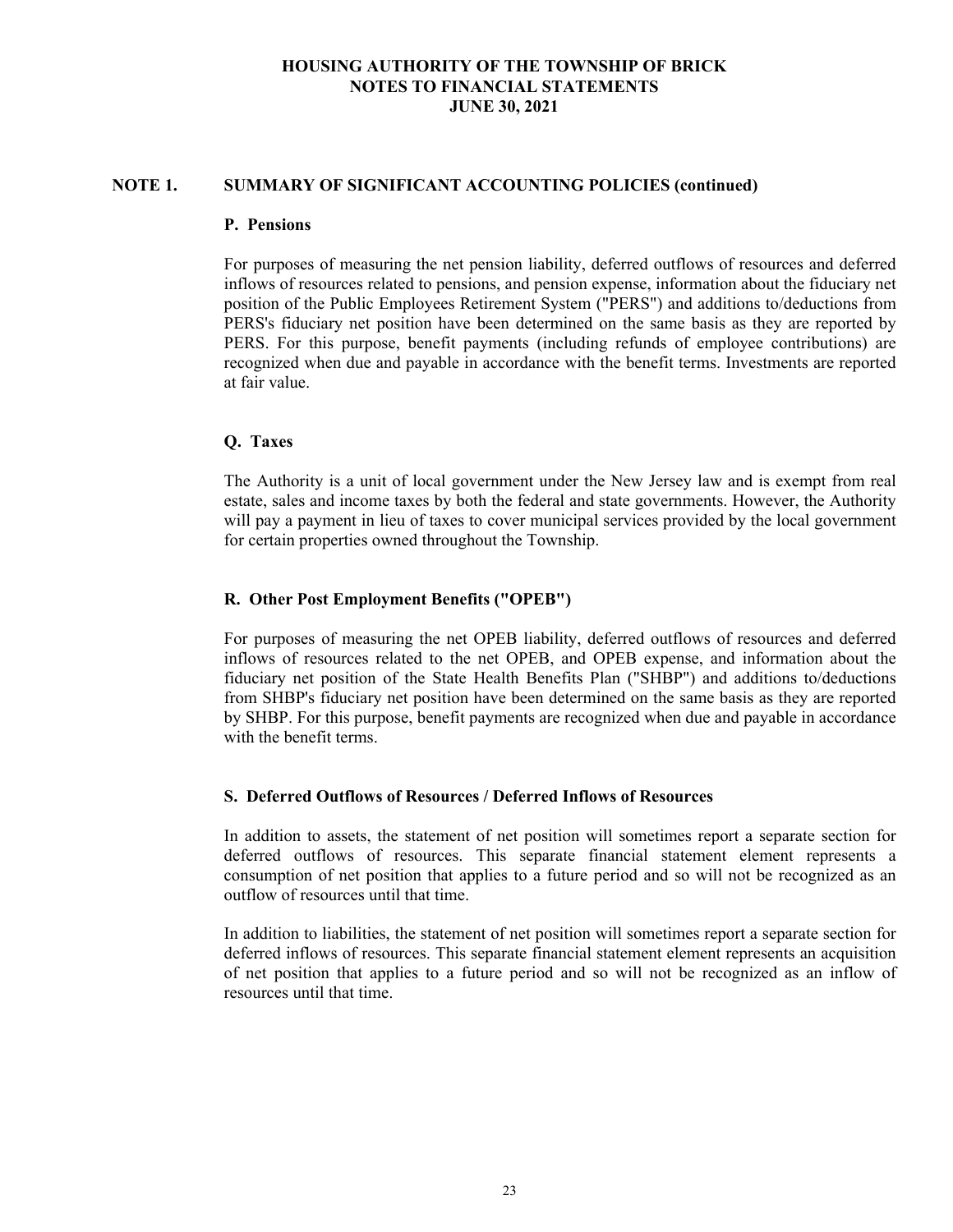## **NOTE 1. SUMMARY OF SIGNIFICANT ACCOUNTING POLICIES (continued)**

#### **T. Equity Classifications**

Equity is classified as net position and displayed in three components:

Net investment in capital assets — Consists of capital assets including restricted capital assets, net of accumulated depreciation and reduced by the outstanding balances of any bonds, mortgages, notes, or other borrowings that are attributable to the acquisition, construction or improvement of those assets.

Restricted net position — Consists of resources with constraints placed on the use either by  $(1)$ external groups such as creditors, grantors, contributors, laws or regulations of other governments; or (2) law through constitutional provisions or enabling legislation.

Unrestricted net position — All other resources that do not meet the definition of "restricted" or "net investment in capital assets."

## **U. Operating Revenues and Expenses**

The Authority defines its operating revenues as income derived from charges to residents and others for services provided as well as government subsidies and grants used for operating purposes. The Authority receives annual operating subsidies from HUD, subject to limitations prescribed by HUD. Operating subsidies from HUD are recorded when received and are accounted for as revenue. Other contributions from HUD that are for development and modernization of capital assets are reflected separately in the accompanying financial statements as capital grants. Operating expenses are costs incurred in the operation of its program activities to provide services to residents and others. The Authority classifies all other revenues and expenses as non-operating.

## **V. Budgets and Budgetary Accounting**

The Authority is required by contractual agreements to adopt annual, appropriated operating budgets for all its programs receiving federal expenditure awards. All budgets are prepared on a HUD basis, which is materially consistent with GAAP. All appropriations lapse at HUD's program year end or at the end of grant periods.

Pursuant to N.J.S.A 40A:5A-10 and N.J.A.C. 5:31 the Authority is also required to submit an authority wide budget for each fiscal year to the Director of the Division of Local Government Services 60 days prior to the end of the fiscal year.

## **W. Economic Dependency**

The Section 8 Housing Choice Vouchers program of the Authority is economically dependent on grants and subsidies from HUD. The program operates at a loss prior to receiving the grants.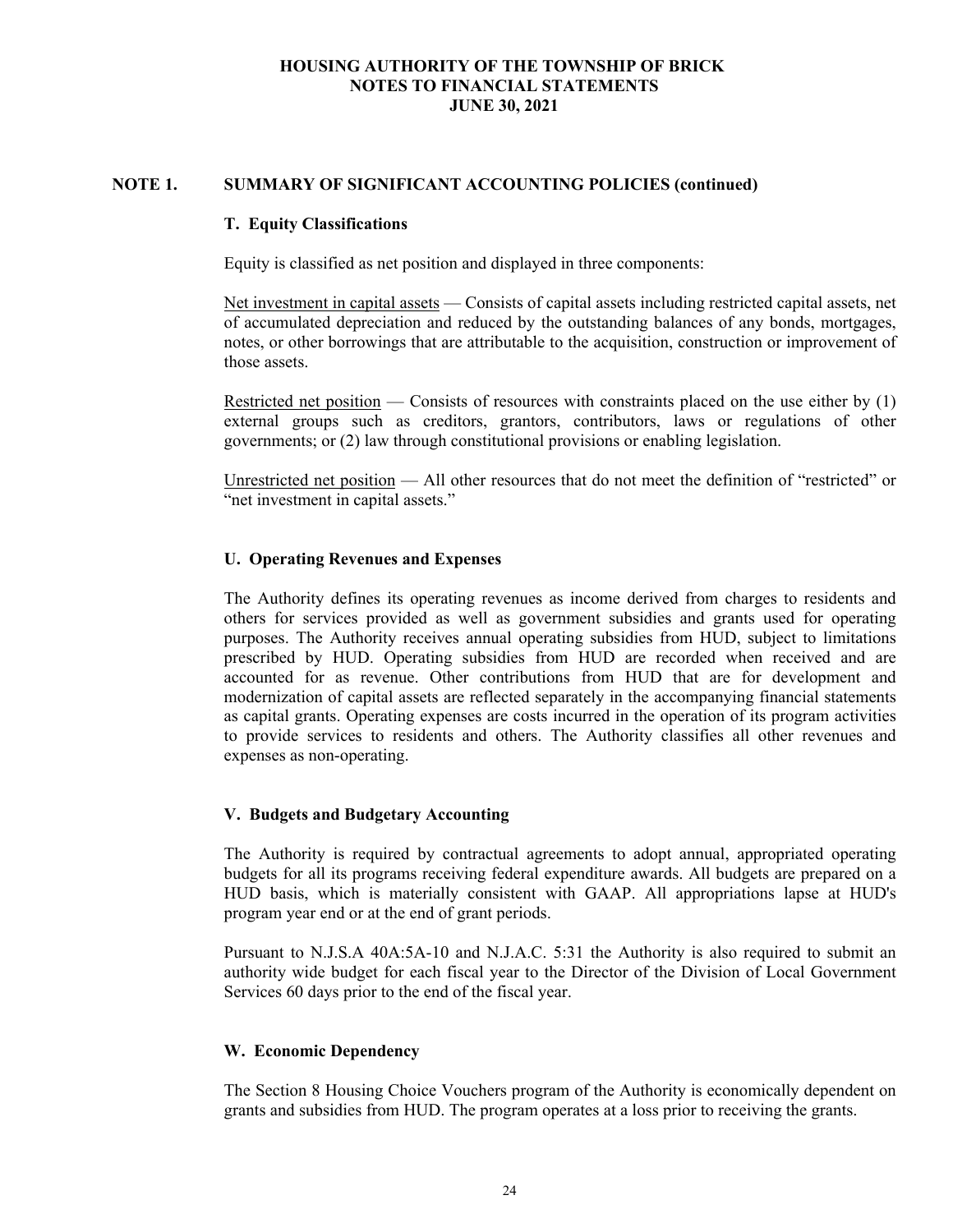#### **NOTE 2. CASH AND CASH EQUIVALENTS AND RESTRICTED CASH**

As of June 30, 2021, the Authority had funds on deposit in checking, savings, and money market accounts. The carrying amount of the Authority's cash and cash equivalents (including restricted cash) was \$7,199,886, and the bank balances approximated \$6,987,774.

| Cash Category                                          | Amount                              |
|--------------------------------------------------------|-------------------------------------|
| Unrestricted<br>Tenant security deposits<br>Restricted | \$ 3,807,725<br>94.918<br>3,297,243 |
| Total cash and cash equivalents                        | \$7,199,886                         |

Of the bank balance, \$1,000,000 was covered by federal depository insurance and the remaining \$5,987,774 was collateralized by GUDPA as of June 30, 2021.

Custodial credit risk is the risk that, in the event of a bank failure, the government's deposits may not be returned to it. The Authority does not have a formal policy for custodial credit risk. As of June 30, 2021, the Authority's bank balances were not exposed to custodial credit risk.

# **NOTE 3. ACCOUNTS RECEIVABLE**

Accounts receivable consists of the following as of June 30, 2021:

| Description                                                             | Amount |                |  |
|-------------------------------------------------------------------------|--------|----------------|--|
| Accounts receivable - tenants<br>Accounts receivable - other government |        | 3,288<br>9.362 |  |
| Total accounts receivable, net                                          |        | 12,650         |  |

#### Accounts Receivable - Tenants

Accounts receivable - tenants represents amounts owed to the Authority by tenants for outstanding rent. The Authority considers this amount fully collectible and accordingly, has made no allowance for doubtful accounts.

Accounts Receivable - Other Government

Accounts receivable - other government consist of amounts due from other housing authorities for portable tenants in the Housing Choice Vouchers program. Management estimates the amount to be fully collectible and as such has made no allowance for doubtful accounts.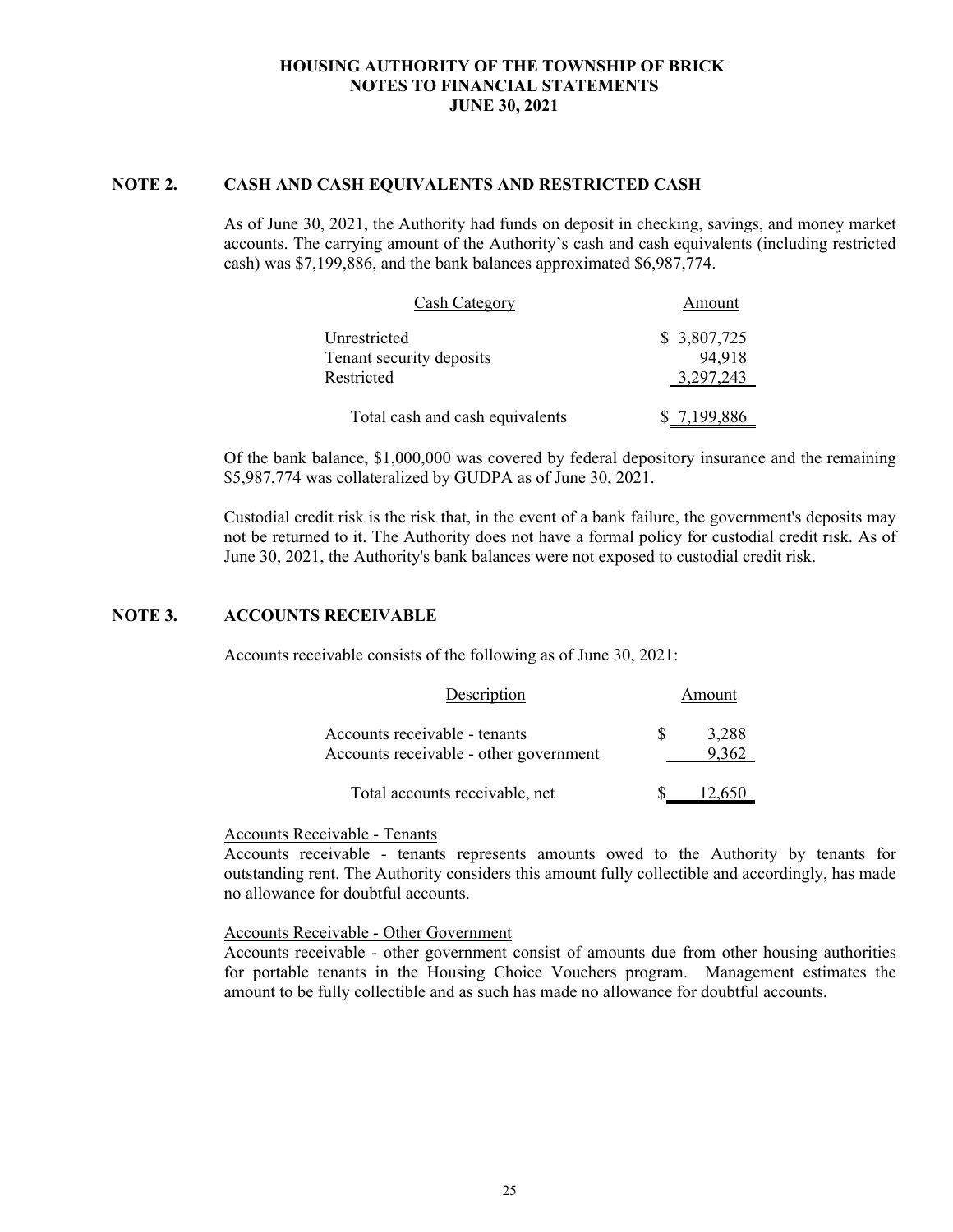# **NOTE 4. RESTRICTED DEPOSITS**

As of June 30, 2021, restricted deposits consisted of the following:

| Cash Category                        |    | Amount       |
|--------------------------------------|----|--------------|
| Housing assistance payments reserves | S. | 6,710        |
| <b>CARES</b> Act funds               |    | 76,925       |
| Capital reserves escrow              |    | 3,213,608    |
| Total restricted deposits            |    | \$ 3,297,243 |

Housing assistance payment reserves are restricted for use only in the Section 8 Housing Choice Vouchers program for future housing assistance payments.

CARES Act funds are restricted to be used on expenditures directly related to COVID-19. These funds are to be used to prevent, prepare for, and respond to COVID-19, as well as help the Authority maintain normal operations during the period impacted by COVID-19.

Capital reserve escrow funds are restricted for capital improvements related to the properties participating in the RAD program.

## **NOTE 5. CAPITAL ASSETS, NET**

The following is a summary of changes in capital assets for the year ended June 30, 2021:

|                                                                                  | June $30$ ,                         |                        |           |                              | June 30,                              |
|----------------------------------------------------------------------------------|-------------------------------------|------------------------|-----------|------------------------------|---------------------------------------|
| Description                                                                      | 2020                                | Additions              | Disposals | Transfers                    | 2021                                  |
| <u>Non-depreciable</u><br>Land<br>Construction in progress<br>Subtotal           | \$<br>108,250<br>296,999<br>405,249 | \$<br>59,427<br>59,427 | \$        | \$<br>(297,000)<br>(297,000) | S<br>108,250<br>59,426<br>167,676     |
| Depreciable<br>Buildings and improvements<br>Furniture and equipment<br>Subtotal | 15,183,001<br>665,740<br>15,848,741 |                        |           | 297,000<br>297,000           | 15,480,001<br>665,740<br>16, 145, 741 |
| Less: accumulated depreciation                                                   | 12,325,658                          | 190,694                |           |                              | 12,516,352                            |
| Net capital assets                                                               | 3,928,332                           | $\{(131, 267)$         | \$        |                              | 3,797,065                             |

Depreciation expense for the year ended June 30, 2021 amounted to \$190,694.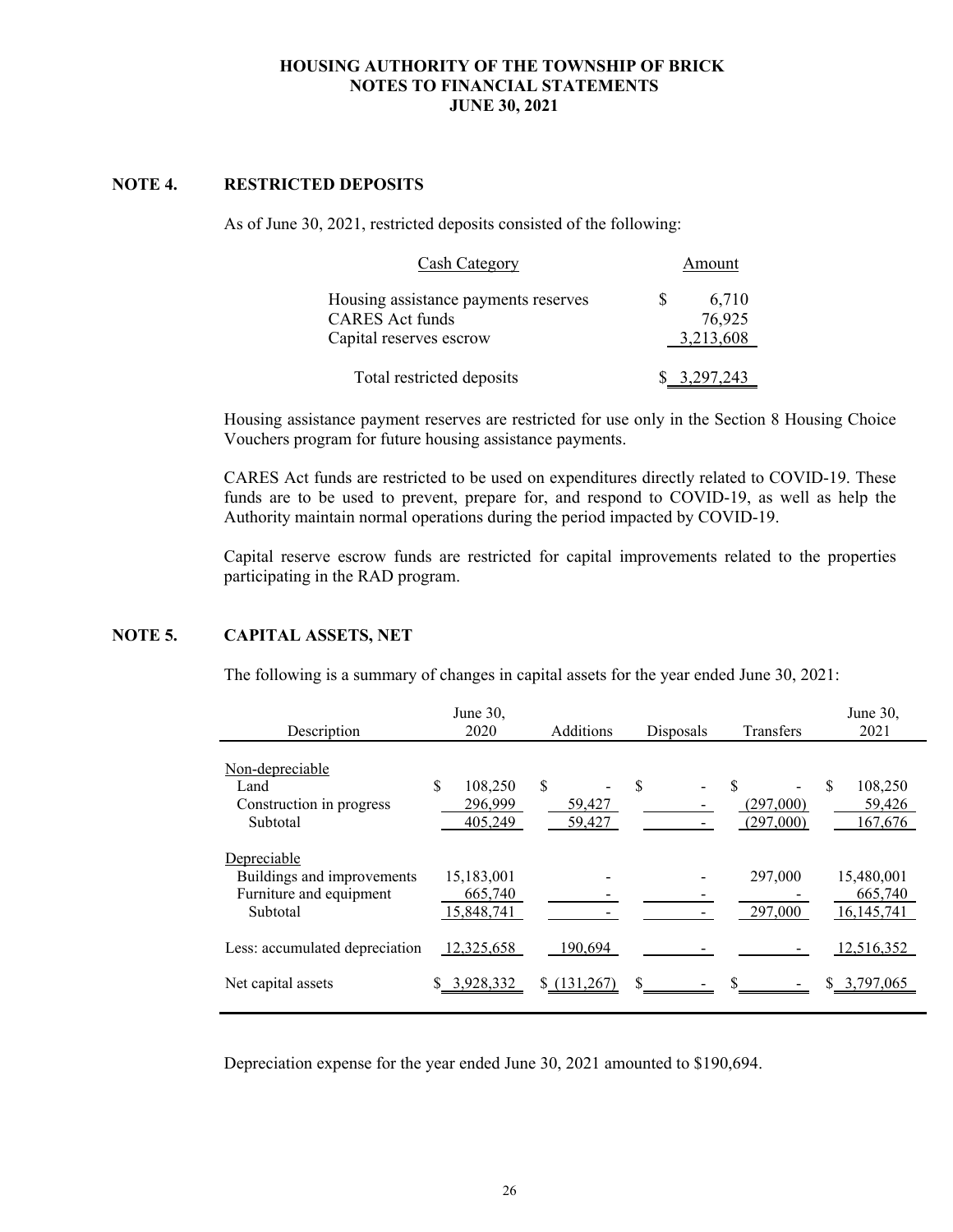# **NOTE 6. ACCOUNTS PAYABLE**

As of June 30, 2021, accounts payable consisted of the following:

| Description                                                       | Amount           |
|-------------------------------------------------------------------|------------------|
| Accounts payable - vendors<br>Accounts payable - other government | 90,571<br>33.492 |
| Total accounts payable                                            | 124.063          |

Accounts Payable - Vendors

Accounts payable - vendors represents the amounts payable to contractors and vendors for materials received or services rendered.

Accounts Payable - Other Governments

Accounts payable - other governments represents amounts payable to the Township for payments in lieu of taxes.

## **NOTE 7. PAYMENTS IN LIEU OF TAXES**

Under Federal, State and Local law, the Authority's programs are exempt from income, property and excise taxes. However, the Authority is required to make a payment in lieu of taxes ("PILOT") for Authority owned property in accordance with the provisions of its Cooperation Agreement with the Township. Under the Cooperation Agreement, the Authority must pay the Township the lesser of 10% of its net shelter rent or the approximate full real property taxes. During the year ended June 30, 2021, the Authority incurred PILOT expense in the amount of \$33,493.

## **NOTE 8. OTHER LIABILITIES**

Non-current liabilities of the Authority as of June 30, 2021 consisted of the following:

| Description                                                                                 | June $30$ ,<br>2020                          | Additions                         | Payments                            | June $30$ ,<br>2021                               | Amounts<br>due within one<br>Year |
|---------------------------------------------------------------------------------------------|----------------------------------------------|-----------------------------------|-------------------------------------|---------------------------------------------------|-----------------------------------|
| Accrued pension liability<br>Accrued OPEB liability<br>Compensated absences<br>Loan payable | 918,387<br>1,090,188<br>112,503<br>2,222,782 | <sup>\$</sup><br>632,148<br>6,166 | S<br>(30,741)<br>-<br>-<br>(54.427) | 887,646<br>S<br>1,722,336<br>118,669<br>2,168,355 | -S<br>65,901<br>56,202            |
| Total non-current liabilities                                                               | 4,343,860                                    | S.<br>638,314                     | (85, 168)<br>S.                     | \$4,897,006                                       | 122,103                           |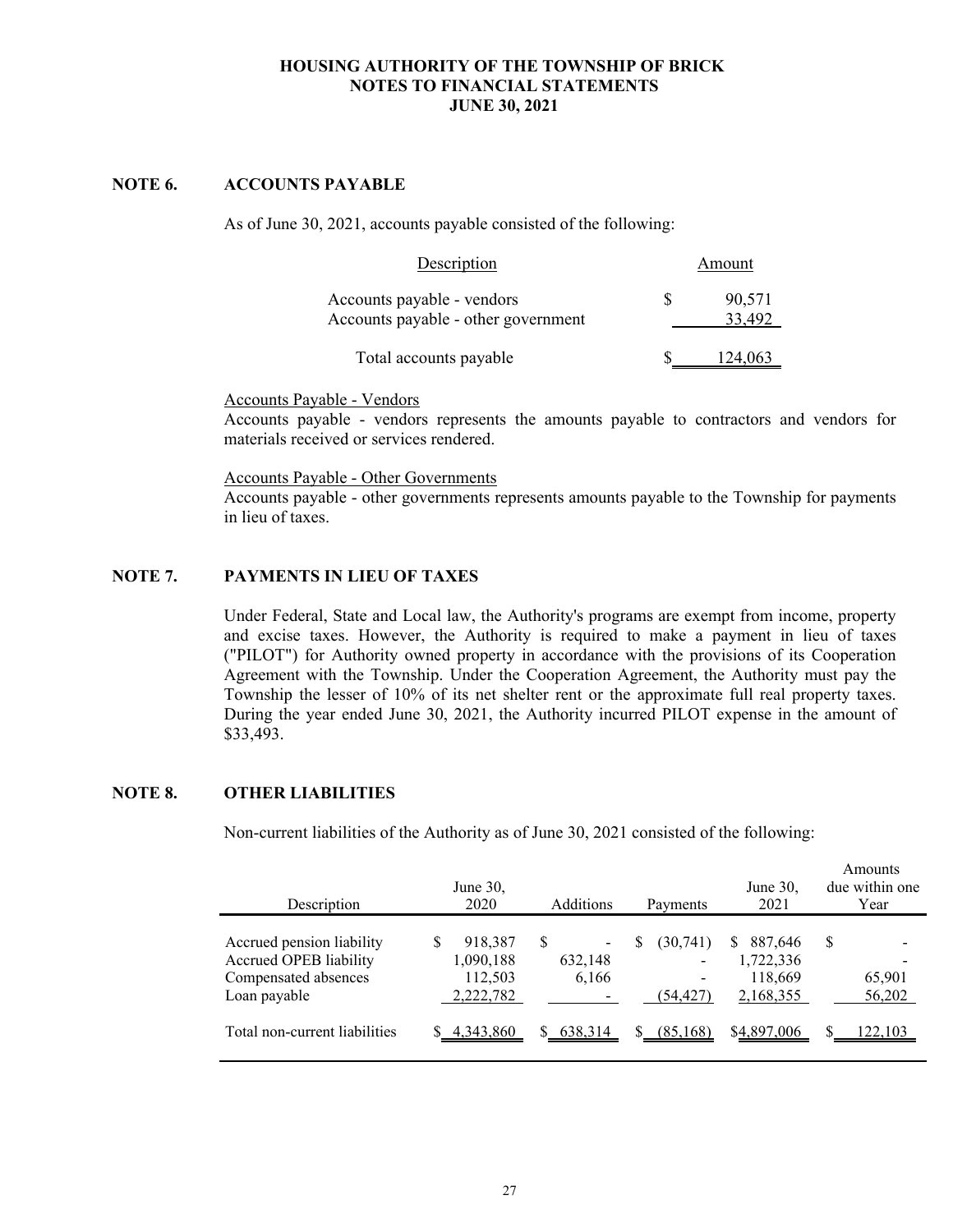# **NOTE 9. MORTGAGE PAYABLE**

| Description                                                                                                                                                                                                                                                                                                                                                                                                                                                                                                                  | moun      |
|------------------------------------------------------------------------------------------------------------------------------------------------------------------------------------------------------------------------------------------------------------------------------------------------------------------------------------------------------------------------------------------------------------------------------------------------------------------------------------------------------------------------------|-----------|
| On November 30, 2016, the Authority entered into a loan agreement with<br>Lakeland Bank in the amount of $$2,400,000$ in connection with the<br>Authority's RAD Program to provide long-term capital improvement<br>funding for the Authority's low income properties in the Township. The<br>loan term is twenty (20) years and interest will be calculated at 3.125%<br>per annum with monthly principal and interest payments totaling \$10,341.<br>A balloon payment of \$1,072,640 is due on December 1, 2036. The loan |           |
| is secured by a first mortgage on the underlying land and buildings.                                                                                                                                                                                                                                                                                                                                                                                                                                                         | 2.168.355 |
| Less: current portion                                                                                                                                                                                                                                                                                                                                                                                                                                                                                                        | 56,202    |
| Mortgage payable, net of current portion                                                                                                                                                                                                                                                                                                                                                                                                                                                                                     |           |

Maturities of long-term debt over the next five years and in five year increments consist of the following:

| Year                           | Principal          |      | Interest           |   | Total              |
|--------------------------------|--------------------|------|--------------------|---|--------------------|
| 2022                           | \$<br>56,202       | - \$ | 67,891             | S | 124,093            |
| 2023<br>2024                   | 58,009<br>64,966   |      | 66,084<br>64,395   |   | 124,093<br>129,361 |
| $2025 - 2029$<br>$2030 - 2034$ | 319,211<br>380,250 |      | 295,984<br>237,575 |   | 615,195<br>617,825 |
| $2035 - 2037$                  | 1,289,717          |      | 119,179            |   | 1,408,896          |
|                                | 2,168,355          |      | 851,108            |   | 3,019,462          |

Interest expense for the year ended June 30, 2021 totaled \$69,665.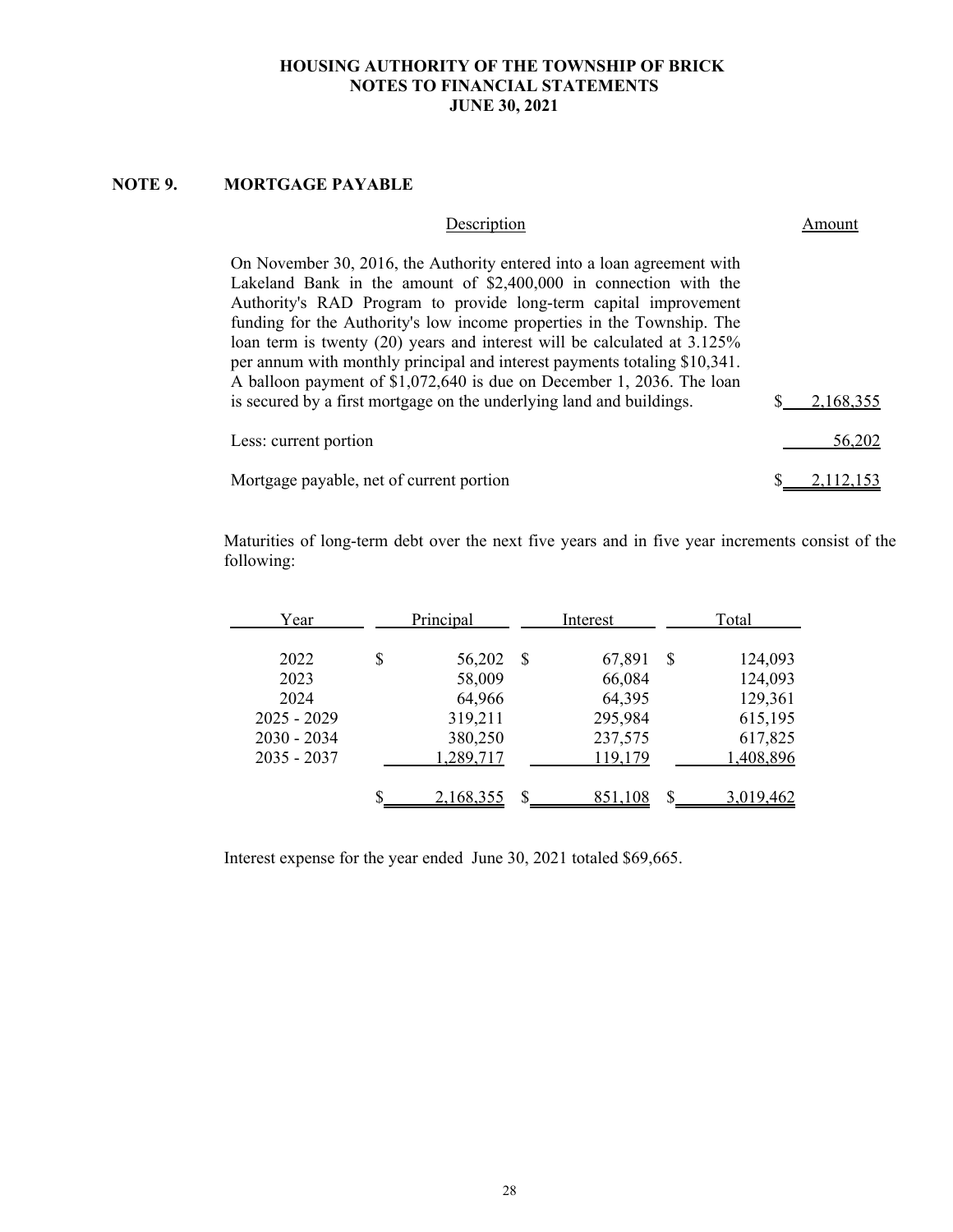# **NOTE 10. PENSION PLAN**

#### **A. Plan Description**

The PERS is a cost-sharing multiple employer defined benefit pension plan administered by the State of New Jersey, Division of Pensions and Benefits (the "Division"). For additional information about PERS, please refer to the Division's Comprehensive Annual Financial Report, which can be found at www.nj.gov/treasury/pensions/annual-reports.shtml.

#### **B. Benefits**

The vesting and benefit provisions are set by N.J.S.A. 43:15A. PERS provides retirement, death and disability benefits. All benefits vest after ten years of service. The following represents the membership tiers for PERS:

- 1. Members who were enrolled prior to July 1, 2007
- 2. Members who were eligible to enroll on or after July 1, 2007 and prior to November 2, 2008
- 3. Members who were eligible to enroll on or after November 2, 2008 and prior to May 22, 2010
- 4. Members who were eligible to enroll on or after May 22, 2010 and prior to June 28, 2011
- 5. Members who were eligible to enroll on or after June 28, 2011

Service retirement benefits of 1/55<sup>th</sup> of final average salary for each year of service credit is available to tiers 1 and 2 members upon reaching age 60 and to tier 3 members upon reaching age 62. Service retirement benefits of  $1/60<sup>th</sup>$  of final average salary for each year of service credit is available to tier 4 members upon reaching age 62 and tier 5 members upon reaching age 65.

Early retirement benefits are available to tiers one and two before reaching age 60, tiers 3 and 4 before age 62 with 25 years or more of service credit and tier 5 with 30 or more years of service credit before age 65. Benefits are reduced by a fraction of a percent for each month a member retires prior to the age at which a member can receive an unreduced benefit from age 55 to age 60 if they have at least 25 years of service. Deferred retirement is available to members who have at least 10 years of service credit and have not reached the service retirement age for the respective tier.

#### **C. Contributions**

The contribution policy for PERS is set by N.J.S.A. 43:15A and requires contributions by all active members and contributing employers. State legislation has modified the amount that is contributed by the State. The State's pension contribution is based on an actuarially determined amount which includes the employer portion of the normal cost and an amortization of the unfunded accrued liability. Funding for noncontributory group insurance benefits is based on actual claims paid. For fiscal year 2020, the State's pension contribution was less than the actuarial determined amount.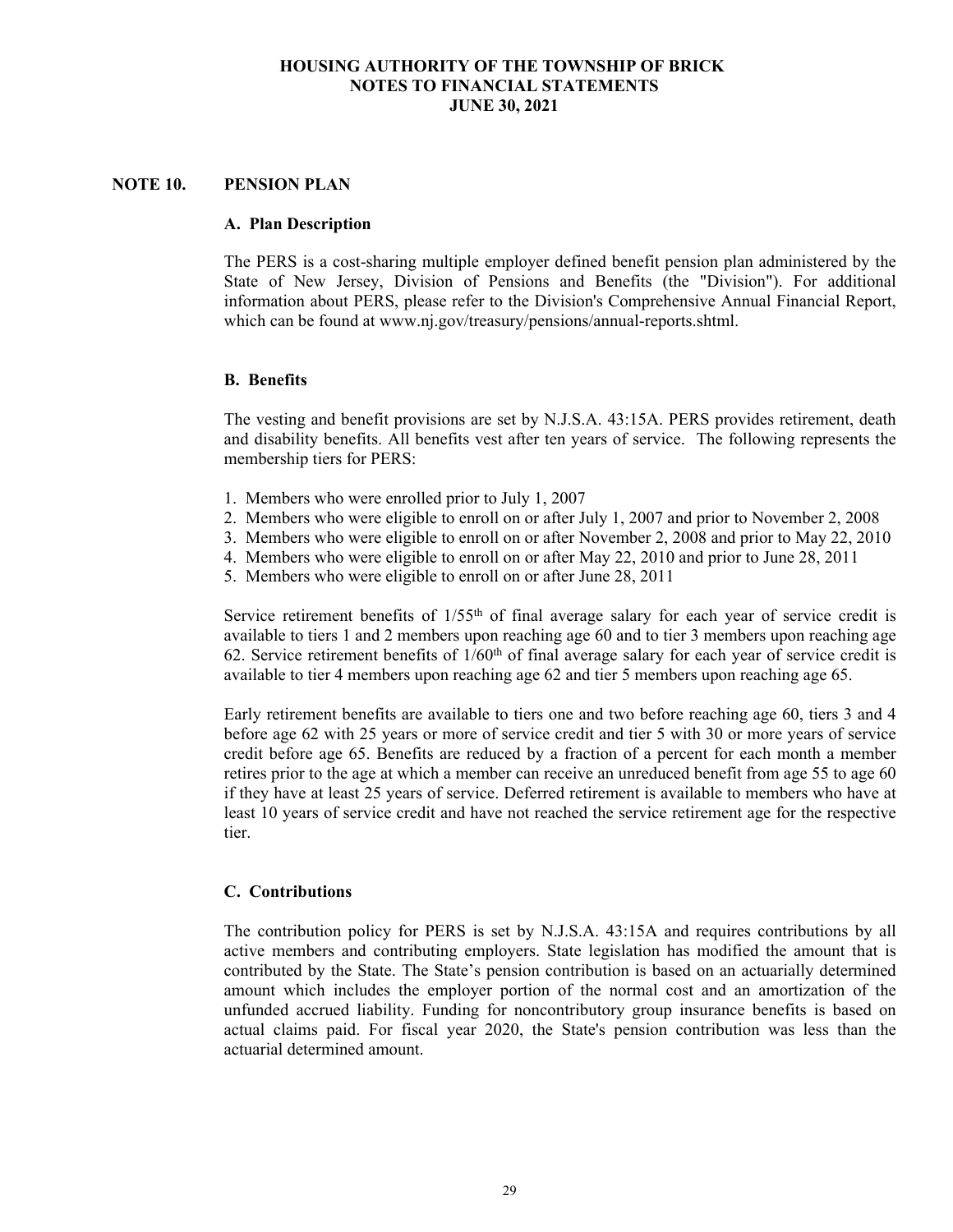## **NOTE 10. PENSION PLAN (continued)**

#### **C. Contributions (continued)**

The local employers' contribution amounts are based on the actuarially determined rate which includes the normal cost and unfunded accrued liability. Chapter 19, P.L. 2009 provided an option for local employers of PERS to contribute 50% of the normal and accrued liability contribution amounts certified for payments due in State fiscal year 2009. Such employers will be credited with full payment and any such amounts will not be included in their unfunded liability. The actuaries will determine the unfunded liability of those retirement systems, by employer, for the reduced normal and accrued liability contributions provided under this law. This unfunded liability will be paid by the employer in level annual payments over a period of 15 years beginning with the payments due in the fiscal year ended June 30, 2012 and will be adjusted by the rate of return on the actuarial value of the assets.

## **D. Pension Liabilities, Pension Expense, Deferred Outflow of Resources, and Deferred Inflow of Resources Related to Pension**

At June 30, 2021, the Authority reported a liability of \$887,646, for its proportionate share of the net pension liability. The net pension liability was measured as of July 1, 2019, and rolled forward to June 30, 2020.

For the year ended June 30, 2021, the Authority did not recognize a pension benefit or expense. At June 30, 2021, the Authority reported deferred outflows of resources and deferred inflows of resources from the following sources.

|                                                                                     |    | Deferred<br>Outflows of<br>Resources |    | Deferred<br>Inflows of<br>Resources |
|-------------------------------------------------------------------------------------|----|--------------------------------------|----|-------------------------------------|
| Changes of assumptions                                                              | \$ | 28,796                               | \$ | 371,666                             |
| Changes in proportion                                                               |    | 161,811                              |    | 227,670                             |
| Differences between expected and actual experience                                  |    | 16,163                               |    | 3,139                               |
| Net differences between actual and projected<br>earning on pension plan investments |    | 30,340                               |    |                                     |
| Contributions paid subsequent to the<br>measurement date                            |    | 49,870                               |    |                                     |
| Total                                                                               | S  | 286.980                              | S  | 602,475                             |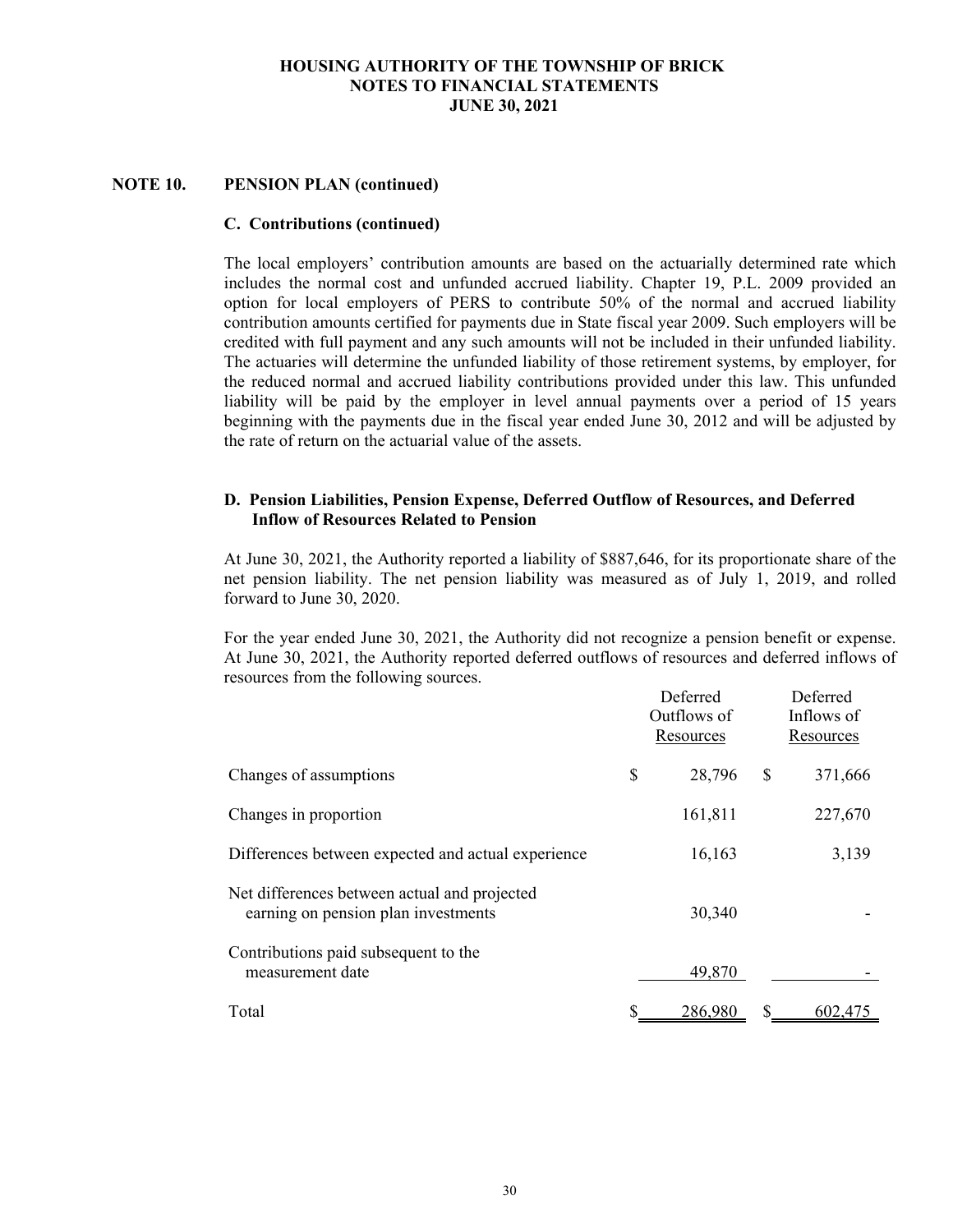#### **NOTE 10. PENSION PLAN (continued)**

## **D. Pension Liabilities, Pension Expense, Deferred Outflows of Resources, and Deferred Inflows of Resources Related to Pension (continued)**

Other amounts reported as deferred outflows of resources and deferred inflows of resources related to pensions will be recognized in pension expense as follows:

|                      |   | Amount     |
|----------------------|---|------------|
| Year ending June 30: |   |            |
| 2022                 | S | (238, 855) |
| 2023                 |   | (360, 437) |
| 2024                 |   | (218, 407) |
| 2025                 |   | 290,481    |
| 2026                 |   | 211,723    |
|                      |   |            |
|                      |   | (315, 495) |
|                      |   |            |

#### **E. Actuarial Assumptions**

The collective total pension liability at the June 30, 2020 measurement date was determined by an actuarial valuation as of July 1, 2019, which was rolled forward to June 30, 2020. This actuarial valuation used the following assumptions.

| <b>Inflation Rate</b>     |                                                |
|---------------------------|------------------------------------------------|
| Price                     | 2.75%                                          |
| Wage                      | 3.25%                                          |
| Salary increases:         |                                                |
| Through 2026              | $2.00 - 6.00\%$ ,<br>based on years of service |
| Thereafter                | $3.00 - 7.00\%$ ,<br>based on years of service |
| Investment rate of return | 7.00%                                          |

Pre-retirement mortality rates were based on the Pub-2010 General Below-Median Income Employee mortality table with an 82.2% adjustment for males and 101.4% adjustment for females, and with future improvement from the base year of 2010 on a generational basis. Postretirement mortality rates were based on the Pub-2010 General Below-Median Income Healthy Retiree mortality table with a 91.4% adjustment for males and 99.7% adjustment for females, and with future improvement from the base year of 2010 on a generational basis. Disability retirement rates used to value disabled retirees were based on the Pub-2010 Non-Safety Disabled Retiree mortality table with a 127.7% adjustment for males and 117.2% adjustment for females, and with future improvement from the base year of 2010 on a generational basis. Mortality improvement is based on Scale MP-2020.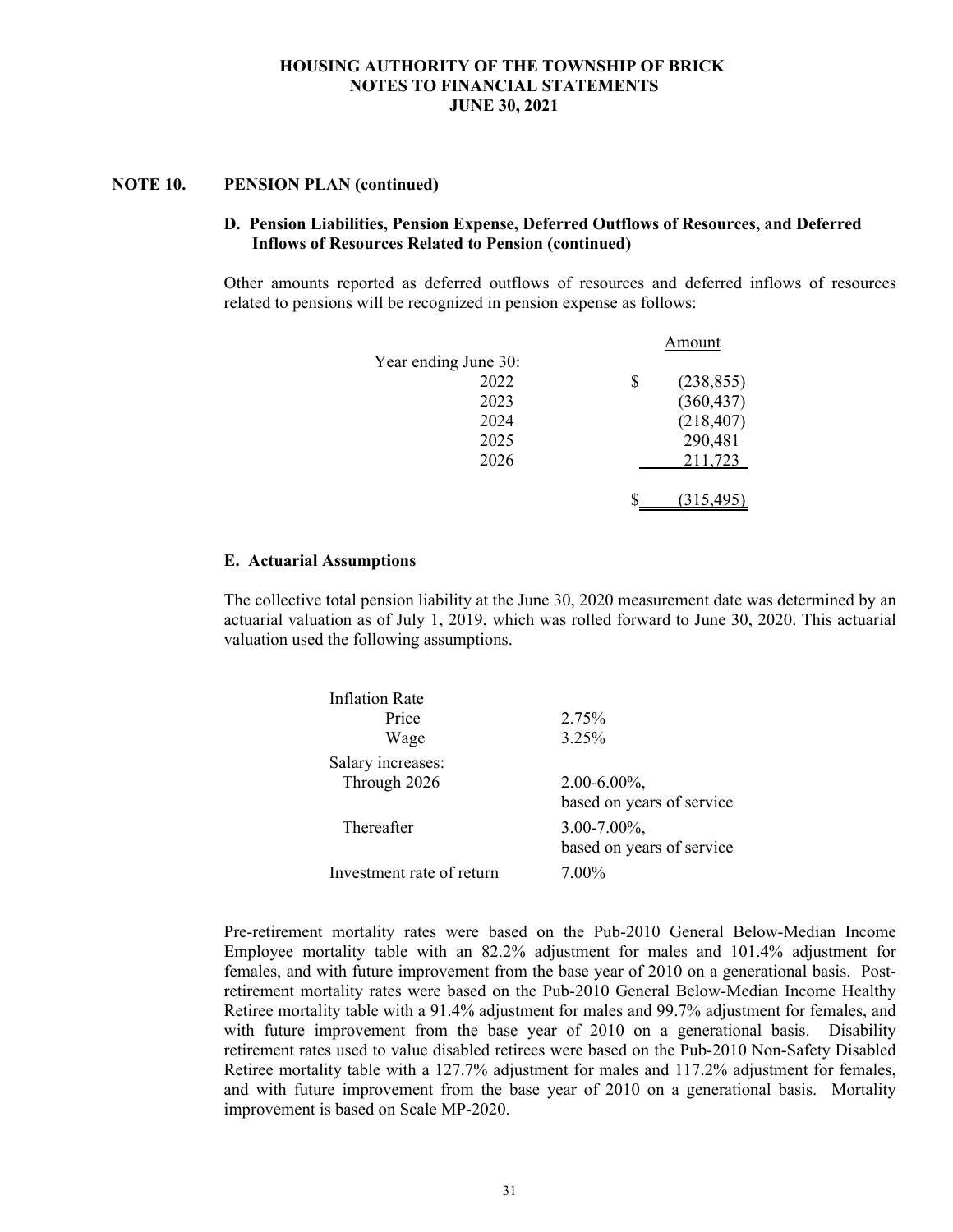## **NOTE 10. PENSION PLAN (continued)**

#### **F. Long-term Expected Rate of Return**

The long-term expected rate of return is determined by the State Treasurer, after consultation with the Directors of the Division of Investments and the Division of Pensions and Benefits, the board of trustees and the actuaries. Best estimates of arithmetic real rates of return for each major asset class, including the PERS's target asset allocation as of June 30, 2020, are summarized in the following table:

|          | Long-Term Expected<br>Rate of Return |
|----------|--------------------------------------|
|          |                                      |
| 27.00%   | 7.71%                                |
| 13.50%   | 8.57%                                |
| 5.50%    | 10.23%                               |
| 13.00%   | 11.42%                               |
| $3.00\%$ | 9.73%                                |
| 8.00%    | 9.56%                                |
| 2.00%    | 5.95%                                |
| 8.00%    | 7.59%                                |
| 8.00%    | 2.67%                                |
| $4.00\%$ | $0.50\%$                             |
| 5.00%    | 1.94%                                |
| 3.00%    | 3.40%                                |
|          | Target Allocation                    |

#### **G. Discount Rate**

The discount rate used to measure the total pension liability was 7.00% as of June 30, 2020. The projection of cash flows used to determine the discount rate assumed that contributions from the plan members will be made at the current member contribution rates and that contributions from employers and the nonemployer contributing entity will be based on 100% of the actuarially determined contributions for the local employers. Based on those assumptions, the plan's fiduciary net position was projected to be available to make all projected future benefit payments of current plan members. Therefore, the long-term expected rate on plan investments was applied to all projected benefit payments to determine the total pension liability.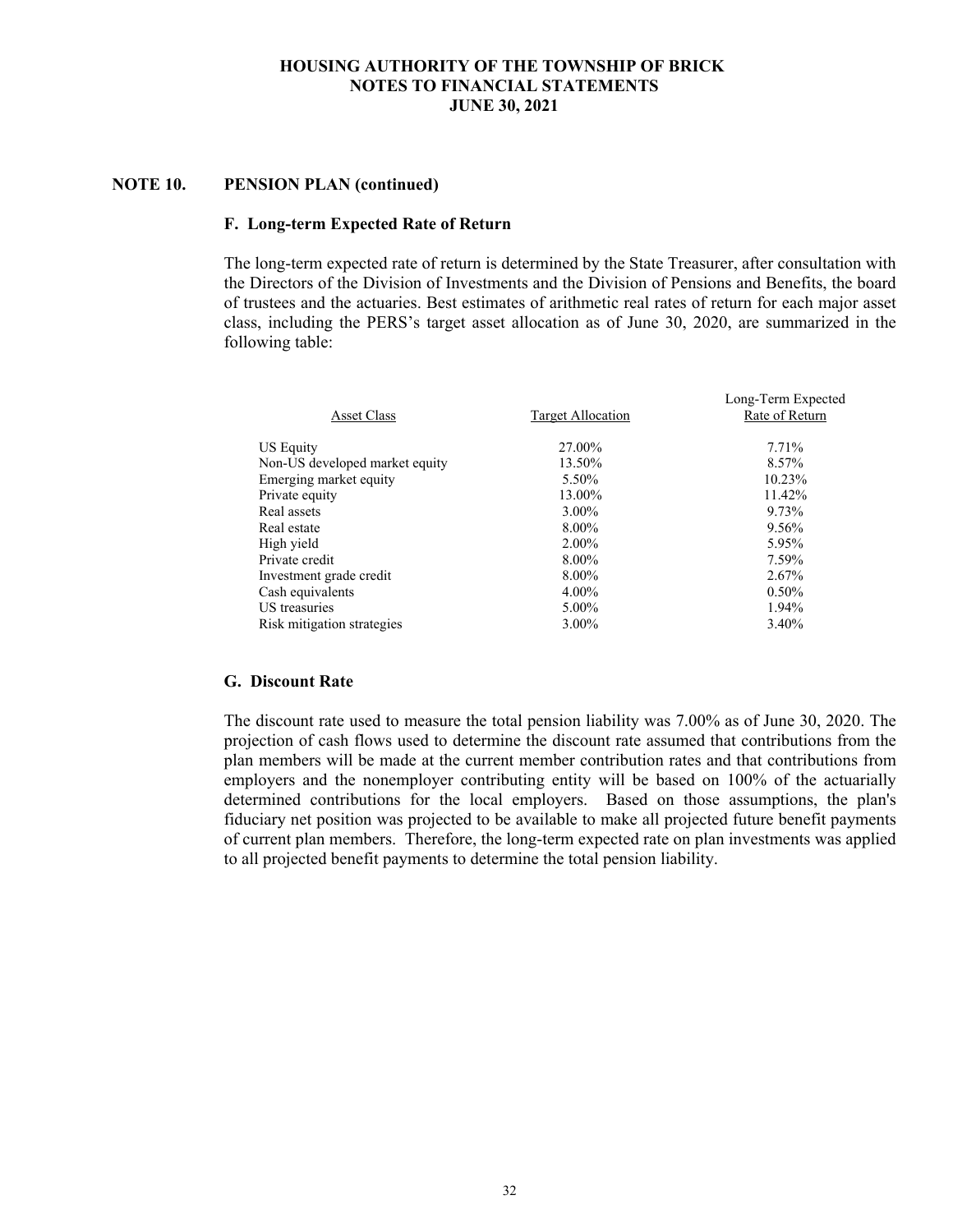#### **NOTE 10. PENSION PLAN (continued)**

# **H. Sensitivity of the Authority's Proportionate Share of the Net Pension Liability to Changes in the Discount Rate**

The following presents the Authority's proportionate share of the net pension liability calculated using the discount rate of 7.00 percent, as well as what the Authority's proportionate share of the net pension liability would be if it were calculated using a discount rate that is 1 percentage point lower (6.00 percent) or 1 percentage point higher (8.00 percent) than the current rate.

|                                                                 | 1% Decrease | Discount Rate | 1\% Increase |  |  |
|-----------------------------------------------------------------|-------------|---------------|--------------|--|--|
|                                                                 | $(6.00\%)$  | $(7.00\%)$    | $(8.00\%)$   |  |  |
| Authority's proportionate share of<br>the net pension liability | 1.126.184   | 887.646       | 698,142      |  |  |

## **NOTE 11. OTHER POST-RETIREMENT BENEFITS PLAN**

#### **A. Plan Description**

The SHBP is a cost-sharing multiple-employer defined benefit OPEB plan administered by the the Division. It covers employees of local government employers that have adopted a resolution to participate in the SHBP. For additional information about SHBP, please refer to the Division's Comprehensive Annual Financial Report, which can be found at https://www.state.nj.us/treasury/pensions/financial-reports.shtml.

## **B. Benefits**

SHBP provides medical and prescription drug to retirees and their covered dependents of the employers. Under Chapter 88, local employers elect to provide benefit coverage based on the eligibility rules and regulations promulgated by the State Health Benefits Commission. Chapter 48 allows local employers to establish their own age and service eligibility for employer paid health benefits coverage for retired employees. Under Chapter 48, the employer may assume the cost of postretirement medical coverage for employees and their dependents who: 1) retired on a disability pension; or 2) retired with 25 or more years of services credit in a State of locally administered retirement system and a period of service of up to 25 years with the employer at the time of retirement as established by the employer; or 3) retired and reached the age of 65 with 25 or more years of service credit in a State or locally administered retirement system and a period of service of up to 25 years with the employer at the time of retirement as established by the employer; or 4) retired and reached age 62 with at least 15 years of service with the employer. Further, the law provides that the employer paid obligations for retiree coverage may be determined by means of a collective negotiations agreement.

Pursuant to Chapter 78, P.L., 2011, future retirees eligible for postretirement medical coverage who have less than 20 years of creditable service on June 28, 2011 will be required to pay a percentage of the cost of their health care coverage in retirement provided they retire with 25 or more years of pension service credit. The percentage of the premium for which the retiree will be responsible will be determined based on the retiree's annual retirement benefit and level of coverage.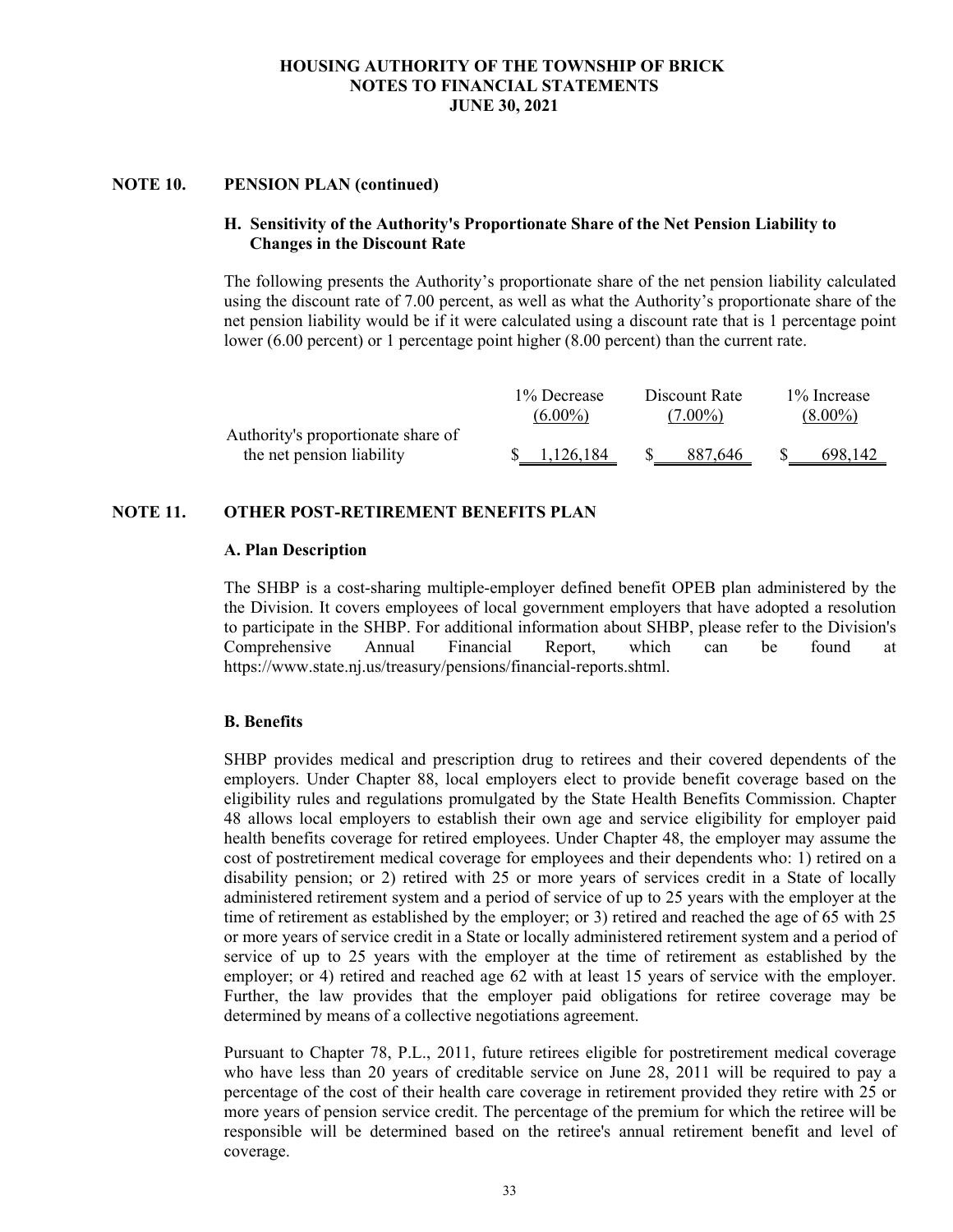#### **NOTE 11. OTHER POST-RETIREMENT BENEFITS PLAN (continued)**

## **C. OPEB Liabilities, OPEB Expense, Deferred Outflows of Resources, and Deferred Inflows of Resources Related to OPEB**

At June 30, 2021, the Authority reported a liability of \$1,722,336, for its proportionate share of the net OPEB liability. The net OPEB liability was measured as of June 30, 2019, and rolled forward to June 30, 2020.

For the year ended June 30, 2021, the Authority recognized an OPEB benefit of \$59,366. At June 30, 2021, the Authority reported deferred outflows of resources and deferred inflows of resources from the following sources.

|                                                                                              | Deferred<br>Outflows of<br>Resources | Deferred<br>Inflows of<br>Resources |  |  |
|----------------------------------------------------------------------------------------------|--------------------------------------|-------------------------------------|--|--|
| Changes of Assumptions                                                                       | \$<br>257,607                        | \$<br>383,021                       |  |  |
| Changes in Proportion                                                                        | 301,491                              | 717,201                             |  |  |
| Differences between expected and actual experience                                           | 45,365                               | 320,731                             |  |  |
| Net differences between projected and actual<br>investment earnings on OPEB plan investments | 1,094                                |                                     |  |  |
| Contributions made subsequent to the<br>measurement date                                     | 21,104                               |                                     |  |  |
| Total                                                                                        | 626,661                              | 1.420.953                           |  |  |

Other amounts reported as deferred outflows of resources and deferred inflows of resources related to OPEB will be recognized in OPEB expense as follows:

|                      | Amount           |
|----------------------|------------------|
| Year ending June 30: |                  |
| 2022                 | \$<br>(116, 631) |
| 2023                 | (116, 631)       |
| 2024                 | (116, 631)       |
| 2025                 | (116, 728)       |
| 2026                 | (116, 886)       |
| Thereafter           | (210, 785)       |
|                      | 94.292)          |

#### **D. Actuarial Assumptions**

The total OPEB liability for the June 30, 2020 measurement date was determined by an actuarial valuation as of June 30, 2019, which was rolled forward to June 30, 2020.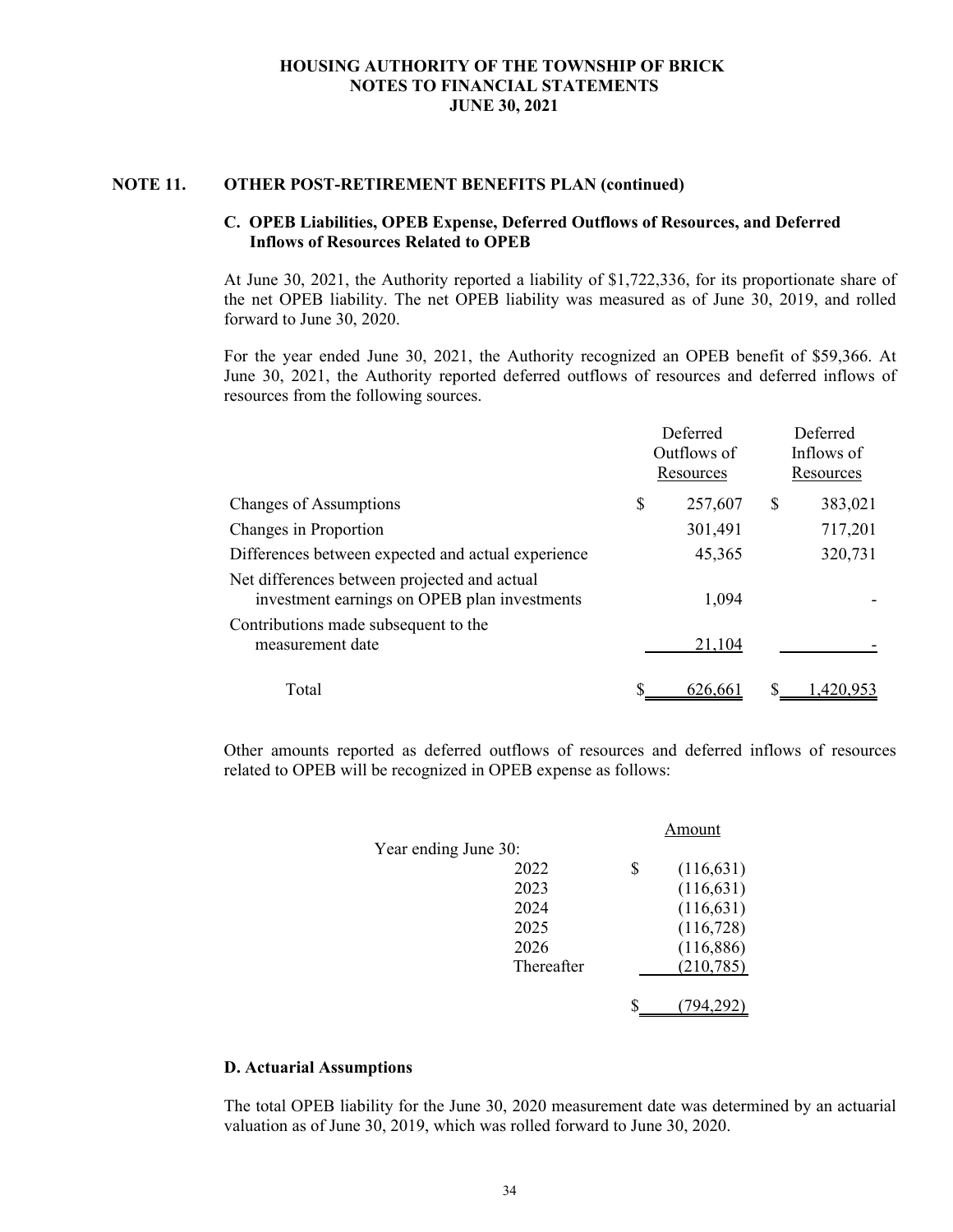## **NOTE 11. OTHER POST-RETIREMENT BENEFITS PLAN (continued)**

#### **D. Actuarial Assumptions (continued)**

This actuarial valuation used the following assumptions:

| Inflation Rate                             | 2.50%                     |
|--------------------------------------------|---------------------------|
| Salary increases:                          |                           |
| Public Employees' Retirement System (PERS) |                           |
| Rate through 2026                          | $2.00 - 6.00\%$           |
|                                            | based on years of service |
| Rate thereafter                            | $3.00 - 7.00\%$           |
|                                            | based on years of service |

Mortality rates were based on the Pub-2010 General classification headcount weighted mortality with fully generational mortality improvement projections from the central year using the MP-2020 scale.

Certain actuarial assumptions used in the July 1, 2019 valuation were based on the results of the PERS experience studies prepared for July 1, 2014 to June 30, 2018. 100% of active members are considered to participate in the Plan upon retirement.

#### **E. Discount Rate**

The discount rate used to measure the total OPEB liability was 2.21% as of June 30, 2020. This represents the municipal bond return rate chosen by the State. The source is the Bond Buyer Go 20-Bond Municipal Bond Index, which includes tax-exempt general obligation municipal bonds with an average rating of AA/Aa or higher. As the long-term rate of return is less than the municipal bond rate, it is not considered in the calculation of the discount rate, rather the discount rate is set at the municipal bond rate.

## **F. Sensitivity of the Authority's Proportionate Share of the Net OPEB Liability to Changes in the Discount Rate**

The following presents the Authority's proportionate share of the net OPEB liability calculated using the discount rate of 2.21%, as well as what the Authority's proportionate share of the net pension liability would be if it were calculated using a discount rate that is 1 percentage point lower (1.21%) or 1 percentage point higher (3.21%) than the current rate.

|                                                              | 1% Decrease | Discount Rate | 1% Increase |  |  |
|--------------------------------------------------------------|-------------|---------------|-------------|--|--|
|                                                              | $(1.21\%)$  | $(2.21\%)$    | $(3.21\%)$  |  |  |
| Authority's proportionate share of<br>the net OPEB liability | 2,036,166   | 1,722,336     | 1.473.912   |  |  |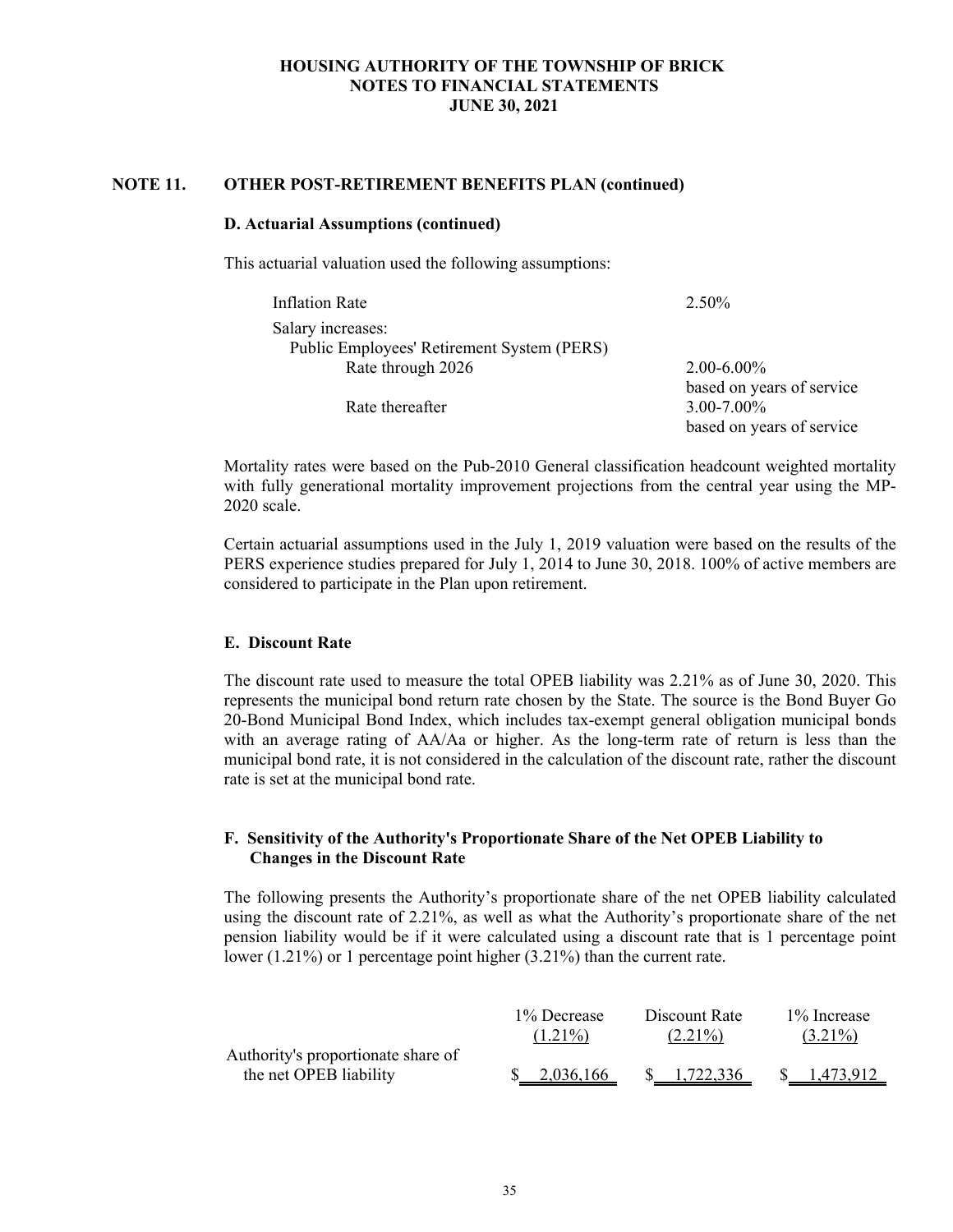## **NOTE 11. OTHER POST-RETIREMENT BENEFITS PLAN (continued)**

#### **G. Health Care Trend Assumptions**

For pre-Medicare medical benefits, the trend is initially 5.6% and decreases to 4.5% long-term trend rate after seven years. For post-65 medical benefits, the actual fully-insured Medicare Advantage trend rates for fiscal year 2021 through 2022 are reflected. The rates used for 2023 and 2024 are 21.83% and 18.53%, respectively, trending to 4.5% for all future years. For prescription drug benefits, the initial trend rate is 7.00% and decreases to a 4.5% long-term trend rate after seven years.

## **H. Sensitivity of the Authority's Proportionate Share of the Net OPEB Liability to Changes in the Health Care Trend Rate**

The following presents the Authority's proportionate share of the net OPEB liability calculated using the healthcare trend rate as disclosed above, as well as what the Authority's proportionate share of the net pension liability would be if it were calculated using a healthcare trend rate that is 1 percentage point lower or 1 percentage point higher than the current rate.

|                                    | Healthcare Cost |            |             |  |  |  |  |
|------------------------------------|-----------------|------------|-------------|--|--|--|--|
|                                    | 1% Decrease     | Trend Rate | 1% Increase |  |  |  |  |
| Authority's proportionate share of |                 |            |             |  |  |  |  |
| the net OPEB liability             | 1.425.235       | 1,722,336  | 2,111,395   |  |  |  |  |

## **NOTE 12. RESTRICTED NET POSITION**

Restricted net position consisted of the following as of June 30, 2021:

| Description                                                    | Amount             |
|----------------------------------------------------------------|--------------------|
| Housing assistance payments reserves<br>Capital reserve escrow | 6,710<br>3,213,608 |
| Total restricted net position                                  | \$3,220,318        |

Housing assistance payment reserves are restricted for use only in the Section 8 Housing Choice Vouchers program for future housing assistance payments.

Capital reserve escrow funds are restricted for capital improvements related to the properties contained in the RAD program.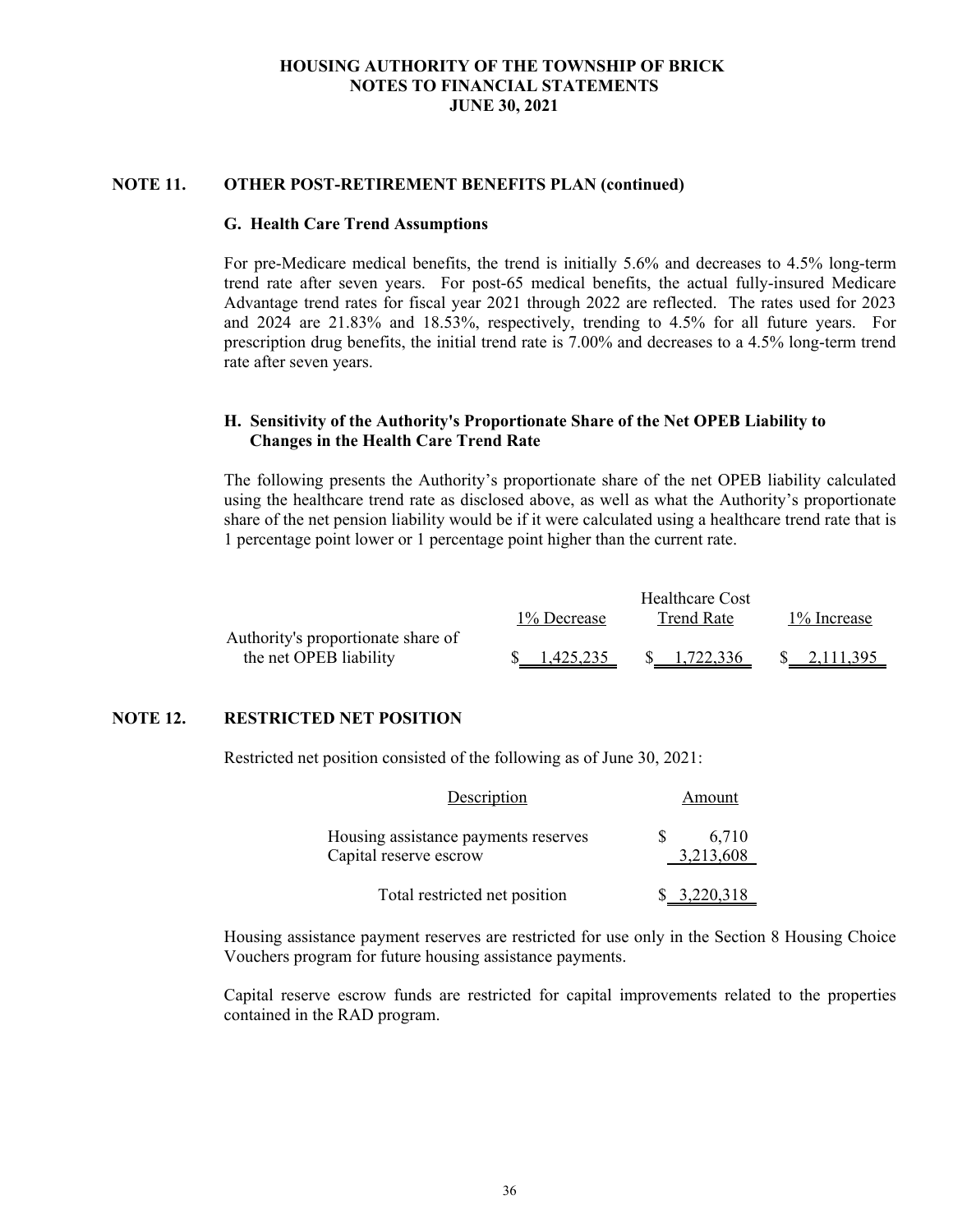# **NOTE 13. CONDENSED FINANCIAL INFORMATION FOR THE BLENDED COMPONENT UNIT**

|                            | Brick Housing and<br>Community<br>Development<br>Corporation |         |  |  |  |  |
|----------------------------|--------------------------------------------------------------|---------|--|--|--|--|
| Assets:                    |                                                              |         |  |  |  |  |
| Current assets             | \$                                                           | 208,194 |  |  |  |  |
| Liabilities:               |                                                              |         |  |  |  |  |
| <b>Current liabilities</b> |                                                              | 95,882  |  |  |  |  |
| Net Position:              |                                                              |         |  |  |  |  |
| Unrestricted               | \$                                                           | 112,312 |  |  |  |  |
|                            |                                                              |         |  |  |  |  |
| Operating revenues:        |                                                              |         |  |  |  |  |
| Other revenues             | \$                                                           | 22,051  |  |  |  |  |
| Operating expenses:        |                                                              |         |  |  |  |  |
| Tenant services            |                                                              |         |  |  |  |  |
| Net income                 |                                                              | 22,051  |  |  |  |  |

#### **NOTE 14. RISK MANAGEMENT**

The Authority is exposed to various risks of loss related to torts; theft of, damage to and destruction of assets; errors and omissions; injuries to employees; and natural disaster. The Authority is a member of the New Jersey Public Housing Authorities Joint Insurance Fund ("JIF"). The joint insurance pool is both an insured and self-administered group of housing authorities established for the purpose of insuring against property damage, general liability, motor vehicles and equipment liability and workmen's compensation. The JIF will be selfsustaining through member premiums. There have been no significant reductions in insurance coverage. Settlement amounts have not exceeded insurance coverage except for deductibles for the previous three years.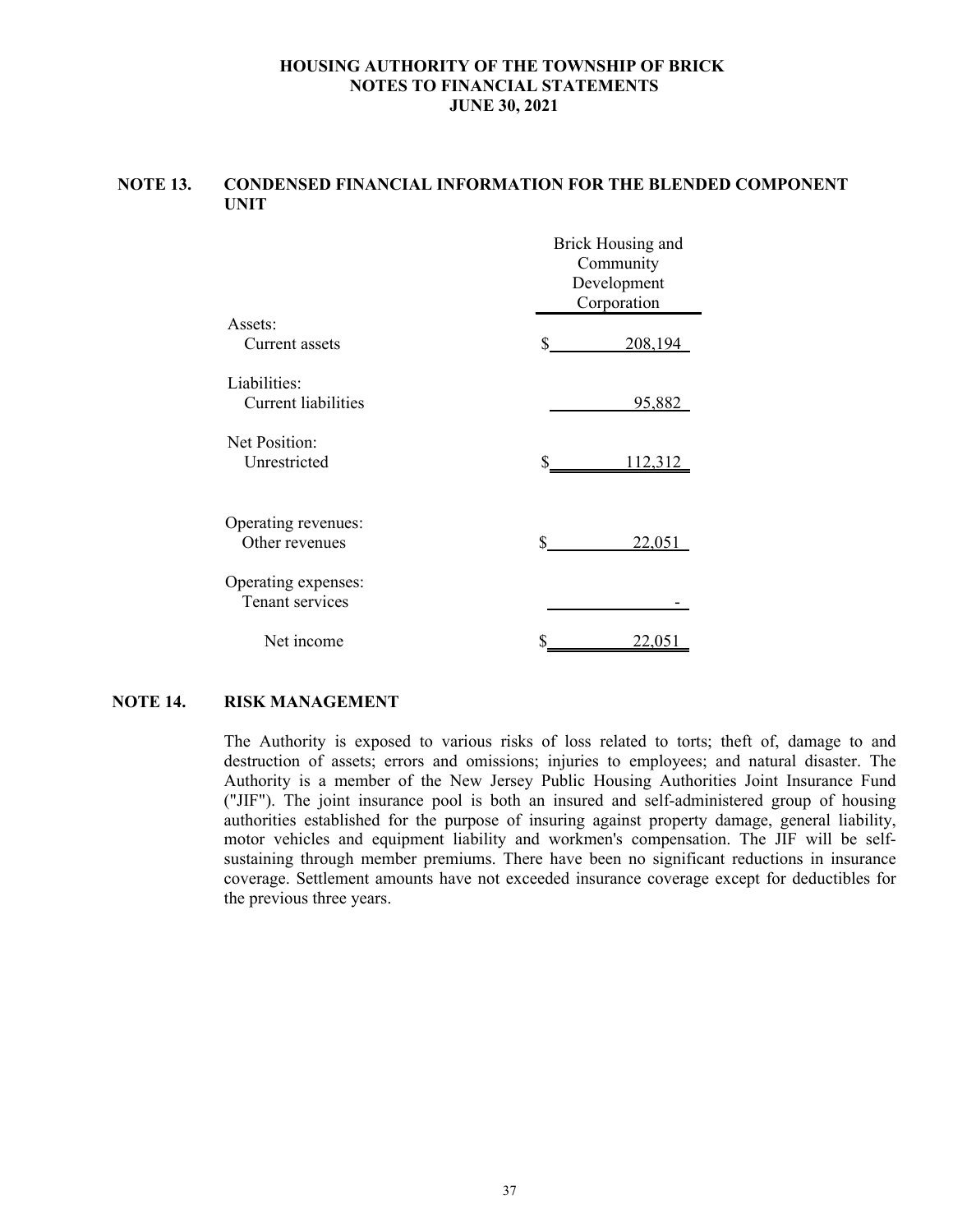# **NOTE 15. CONTINGENCIES**

The Authority receives financial assistance from HUD in the form of grants and subsidies. Entitlement to the funds is generally conditional upon compliance with terms and conditions of the grant agreements and applicable regulations, including the expenditure of funds for eligible purposes. Substantially all grants, entitlements and cost reimbursements are subject to financial and compliance audits by HUD. As a result of these audits, costs previously reimbursed could be disallowed and require payments to HUD. As of June 30, 2021, the Authority estimates that no material liabilities will result from such audits.

## **NOTE 16. VULNERABILITY - IMPACT OF COVID-19**

The severity of the impact of COVID-19 on the Authority's operations will depend on a number of factors, including, but not limited to, the duration and severity of the pandemic and the extent and severity of the impact on the Authority's tenants and borrowers, all of which are uncertain and cannot be predicted. The Authority's future results could be adversely impacted by delays in rent and loan payment collections. Management is unable to predict with absolute certainty the impact of COVID-19 on its financial condition, results of operations or cash flows.

# **NOTE 17. SUBSEQUENT EVENTS**

Events that occur after the financial statement date but before the financial statements were available to be issued must be evaluated for recognition or disclosure. The effects of subsequent events that provide evidence about conditions that existed at the financial statement date are recognized in the accompanying financial statements. Subsequent events which provide evidence about conditions that existed after the financial statement date require disclosure in the accompanying notes to the financial statements. Subsequent events have been evaluated through February 21, 2022, which is the date the financial statements were available to be issued, and concluded that no subsequent events have occurred that would require recognition in the financial statements or disclosures in the notes to the financial statements.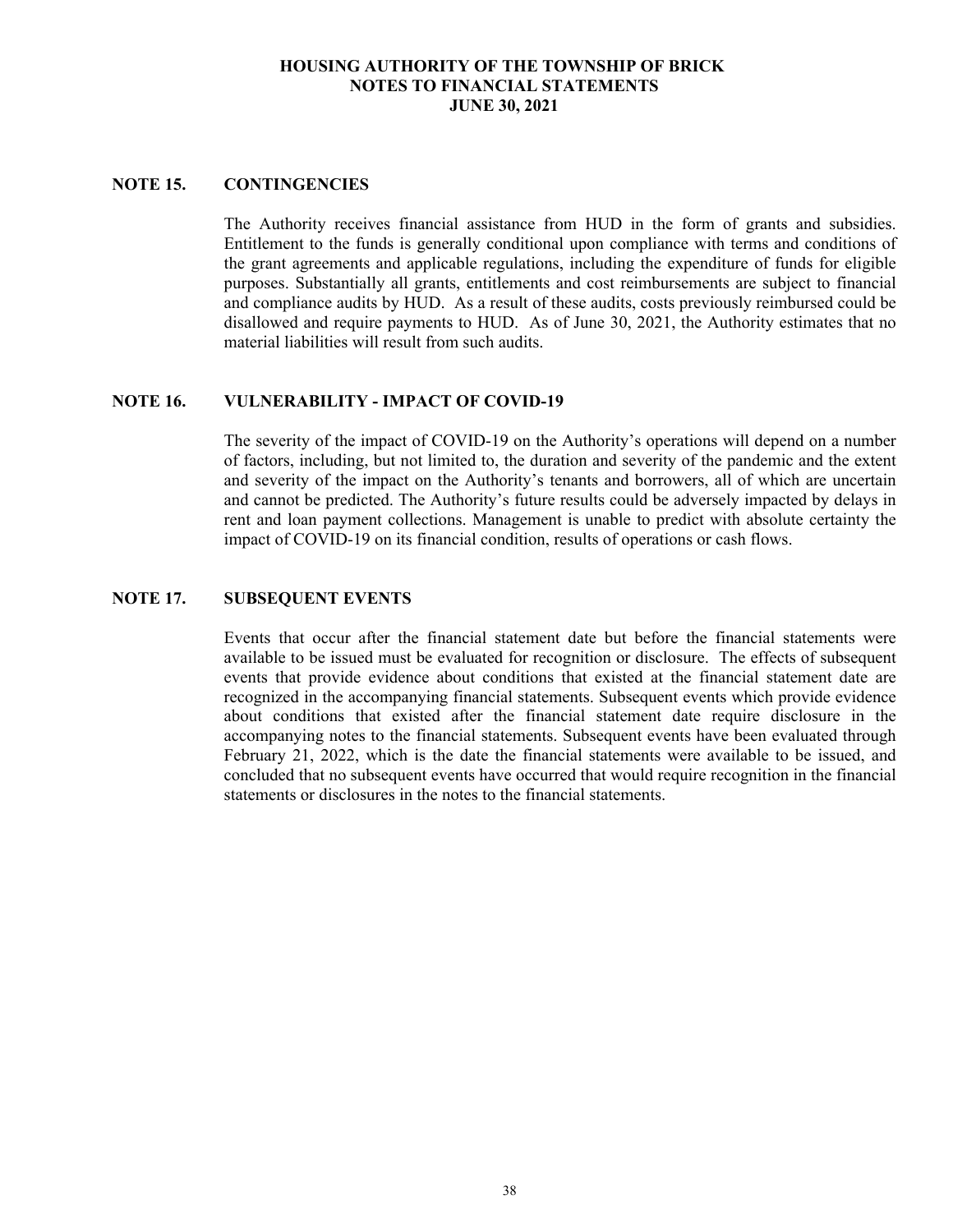

# **CERTIFIED PUBLIC ACCOUNTANTS**

# **INDEPENDENT AUDITORS' REPORT ON INTERNAL CONTROL OVER FINANCIAL REPORTING AND ON COMPLIANCE AND OTHER MATTERS BASED ON AN AUDIT OF FINANCIAL STATEMENTS PERFORMED IN ACCORDANCE WITH** *GOVERNMENT AUDITING STANDARDS*

To the Board of Commissioners of the Housing Authority of the Township of Brick:

We have audited, in accordance with the auditing standards generally accepted in the United States of America and the standards applicable to financial audits contained in *Government Auditing Standards* issued by the Comptroller General of the United States and audit requirements as prescribed by the Division of Local Government Services, Department of Community Affairs, State of New Jersey, the financial statements of the Housing Authority of the Township of Brick (the "Authority") as of and for the year ended June 30, 2021 and the related notes to the financial statements, which collectively comprise the Authority's basic financial statements, and have issued our report thereon dated February 21, 2022.

#### **Internal Control Over Financial Reporting**

In planning and performing our audit of the financial statements, we considered the Authority's internal control over financial reporting (internal control) to determine the audit procedures that are appropriate in the circumstances for the purpose of expressing our opinion on the financial statements, but not for the purpose of expressing an opinion on the effectiveness of the Authority's internal control. Accordingly, we do not express an opinion on the effectiveness of the Authority's internal control.

A *deficiency in internal control* exists when the design or operation of a control does not allow management or employees, in the normal course of performing their assigned functions, to prevent, or detect and correct, misstatements on a timely basis. A *material weakness* is a deficiency, or a combination of deficiencies, in internal control, such that there is a reasonable possibility that a material misstatement of the entity's financial statements will not be prevented, or detected and corrected on a timely basis. A *significant deficiency* is a deficiency, or a combination of deficiencies, in internal control that is less severe than a material weakness, yet important enough to merit attention by those charged with governance.

Our consideration of internal control was for the limited purpose described in the first paragraph of this section and was not designed to identify all deficiencies in internal control that might be material weaknesses or significant deficiencies. Given these limitations, during our audit we did not identify any deficiencies in internal control that we consider to be material weaknesses. However, material weaknesses may exist that have not been identified.

1433 Hooper Avenue, Suite 329, Toms River, New Jersey 08753 www.novoco.com | 732.503.4257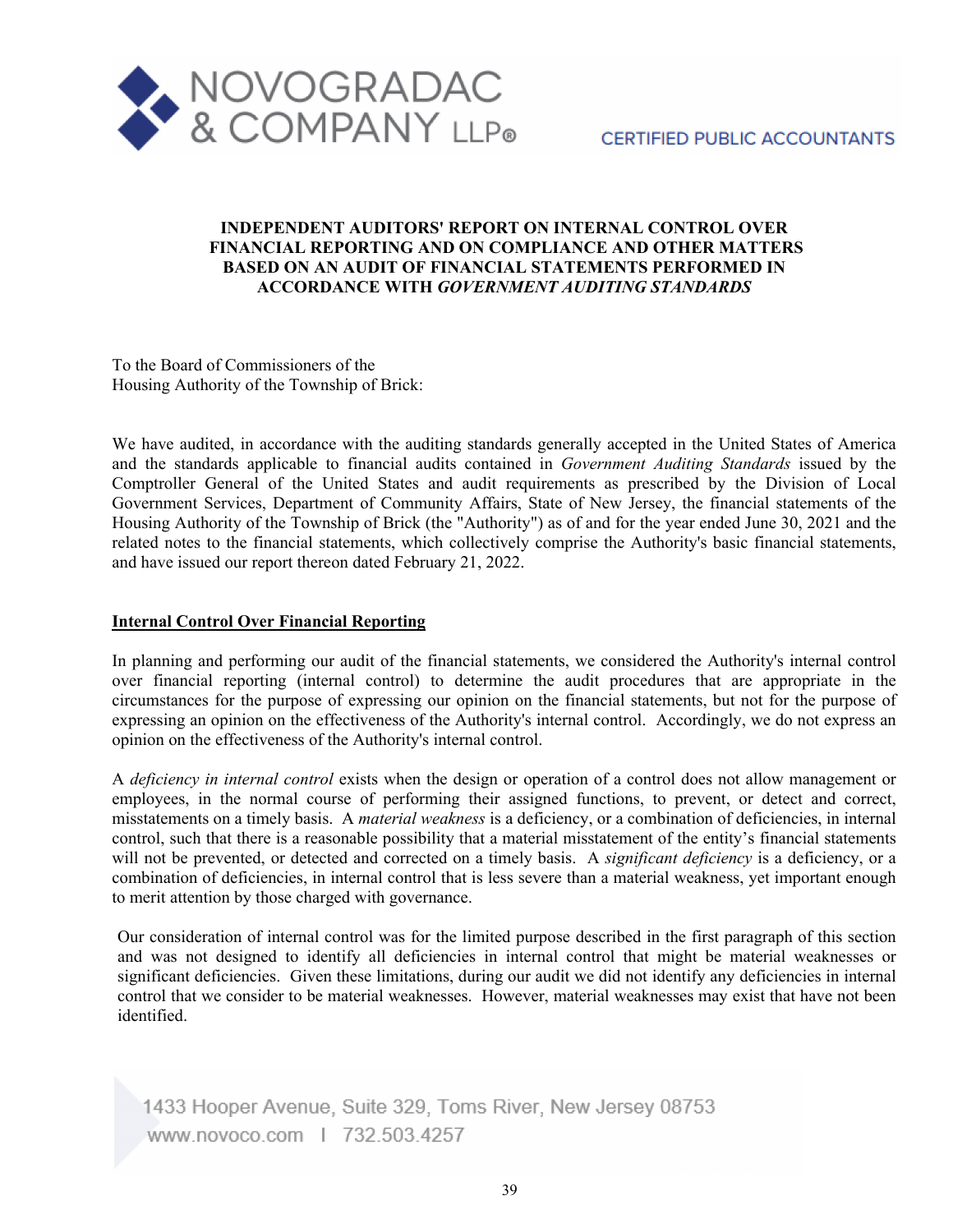#### **Compliance and Other Matters**

As part of obtaining reasonable assurance about whether the Authority's financial statements are free from material misstatement, we performed tests of its compliance with certain provisions of laws, regulations, contracts, and grant agreements, noncompliance with which could have a direct and material effect on the determination of financial statement amounts. However, providing an opinion on compliance with those provisions was not an objective of our audit, and accordingly, we do not express such an opinion. The results of our tests disclosed no instances of noncompliance or other matters that are required to be reported under *Government Auditing Standards*.

#### **Purpose of this Report**

The purpose of this report is solely to describe the scope of our testing of internal control and compliance and the results of that testing, and not to provide an opinion on the effectiveness of the Authority's internal control or on compliance. This report is an integral part of an audit performed in accordance with *Government Auditing Standards* in considering the entity's internal control and compliance. Accordingly, this communication is not suitable for any other purpose.

February 21, 2022 Toms River, New Jersey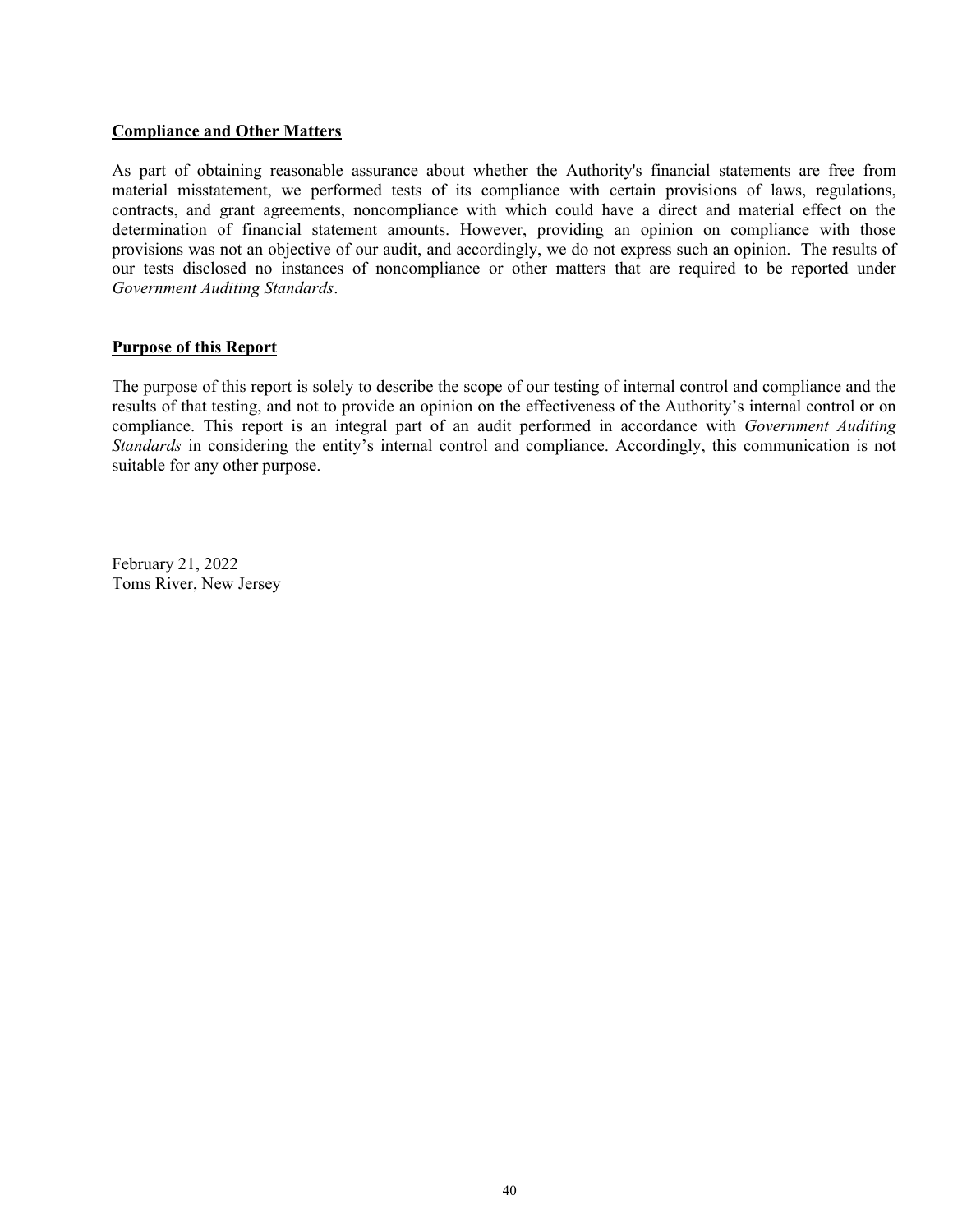

# **INDEPENDENT AUDITORS' REPORT ON COMPLIANCE FOR EACH MAJOR PROGRAM AND ON INTERNAL CONTROL OVER COMPLIANCE REQUIRED BY THE UNIFORM GUIDANCE AND STATE OF NEW JERSEY OMB CIRCULAR 15-08**

To the Board of Commissioners of the Housing Authority of the Township of Brick:

# **Report on Compliance for Each Major Federal Program**

We have audited the Housing Authority of the Township of Brick's (the "Authority") compliance with the types of compliance requirements described in the OMB Compliance Supplement and the State of New Jersey OMB Circular 15-08 that could have a direct and material effect on each of the Authority's major federal programs for the year ended June 30, 2021. The Authority's major federal programs are identified in the summary of auditors' results section of the accompanying schedule of findings and questioned costs.

## **Management's Responsibility**

Management is responsible for compliance with federal statutes, regulations, and the terms and conditions of its federal awards applicable to its federal programs.

## **Auditors' Responsibility**

Our responsibility is to express an opinion on compliance for each of the Authority's major federal programs based on our audit of the types of compliance requirements referred to above. We conducted our audit of compliance in accordance with auditing standards generally accepted in the United States of America; the standards applicable to financial audits contained in *Government Auditing Standards*, issued by the Comptroller General of the United States; and the audit requirements of Title 2 *U.S. Code of Federal Regulations* Part 200, *Uniform Administrative Requirements, Cost Principles, and Audit Requirements for Federal Awards* (Uniform Guidance), and the State of New Jersey OMB Circular 15-08, Single Audit Policy for Recipients of Federal Grants, State Grants and State Aid. Those standards and the Uniform Guidance require that we plan and perform the audit to obtain reasonable assurance about whether noncompliance with the types of compliance requirements referred to above that could have a direct and material effect on a major federal program occurred. An audit includes examining, on a test basis, evidence about the Authority's compliance with those requirements and performing such other procedures as we considered necessary in the circumstances.

We believe that our audit provides a reasonable basis for our opinion on compliance for each major federal program. However, our audit does not provide a legal determination of the Authority's compliance.

1433 Hooper Avenue, Suite 329, Toms River, New Jersey 08753 www.novoco.com | 732.503.4257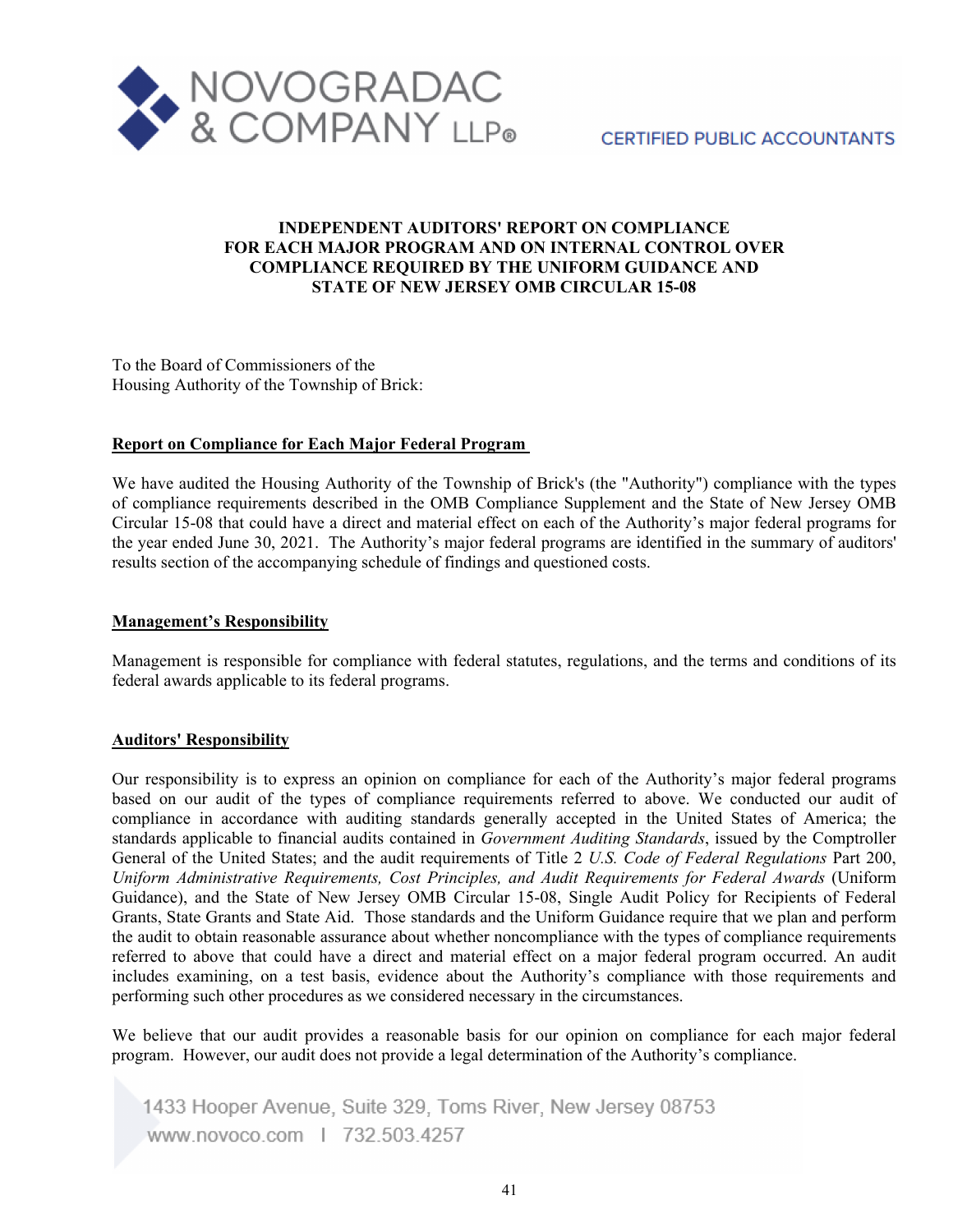### **Opinion on Each Major Federal Program**

In our opinion, the Authority complied, in all material respects, with the types of compliance requirements referred to above that could have a direct and material effect on each of its major federal programs for the year ended June 30, 2021.

#### **Report on Internal Control Over Compliance**

Management of the Authority is responsible for establishing and maintaining effective internal control over compliance with the types of compliance requirements referred to above. In planning and performing our audit of compliance, we considered the Authority's internal control over compliance with the types of requirements that could have a direct and material effect on each major federal program to determine the auditing procedures that are appropriate in the circumstances for the purpose of expressing an opinion on compliance for each major federal program and to test and report on internal control over compliance in accordance with the Uniform Guidance, but not for the purpose of expressing an opinion on the effectiveness of internal control over compliance. Accordingly, we do not express an opinion on the effectiveness of the Authority's internal control over compliance.

A *deficiency in internal control over compliance* exists when the design or operation of a control over compliance does not allow management or employees, in the normal course of performing their assigned functions, to prevent, or detect and correct, noncompliance with a type of compliance requirement of a federal program on a timely basis. A *material weakness in internal control over compliance* is a deficiency, or combination of deficiencies, in internal control over compliance, such that there is a reasonable possibility that material noncompliance with a type of compliance requirement of a federal program will not be prevented, or detected and corrected, on a timely basis. A *significant deficiency in internal control over compliance* is a deficiency, or a combination of deficiencies, in internal control over compliance with a type of compliance requirement of a federal program that is less severe than a material weakness in internal control over compliance, yet important enough to merit attention by those charged with governance.

Our consideration of internal control over compliance was for the limited purpose described in the first paragraph of this section and was not designed to identify all deficiencies in internal control over compliance that might be material weaknesses or significant deficiencies. We did not identify any deficiencies in internal control over compliance that we consider to be material weaknesses. However, material weaknesses may exist that have not been identified.

## **Purpose of this Report**

The purpose of this report on internal control over compliance is solely to describe the scope of our testing of internal control over compliance and the results of that testing based on the requirements of the Uniform Guidance and the State of New Jersey OMB Circular 15-08. Accordingly, this report is not suitable for any other purpose.

February 21, 2022 Toms River, New Jersey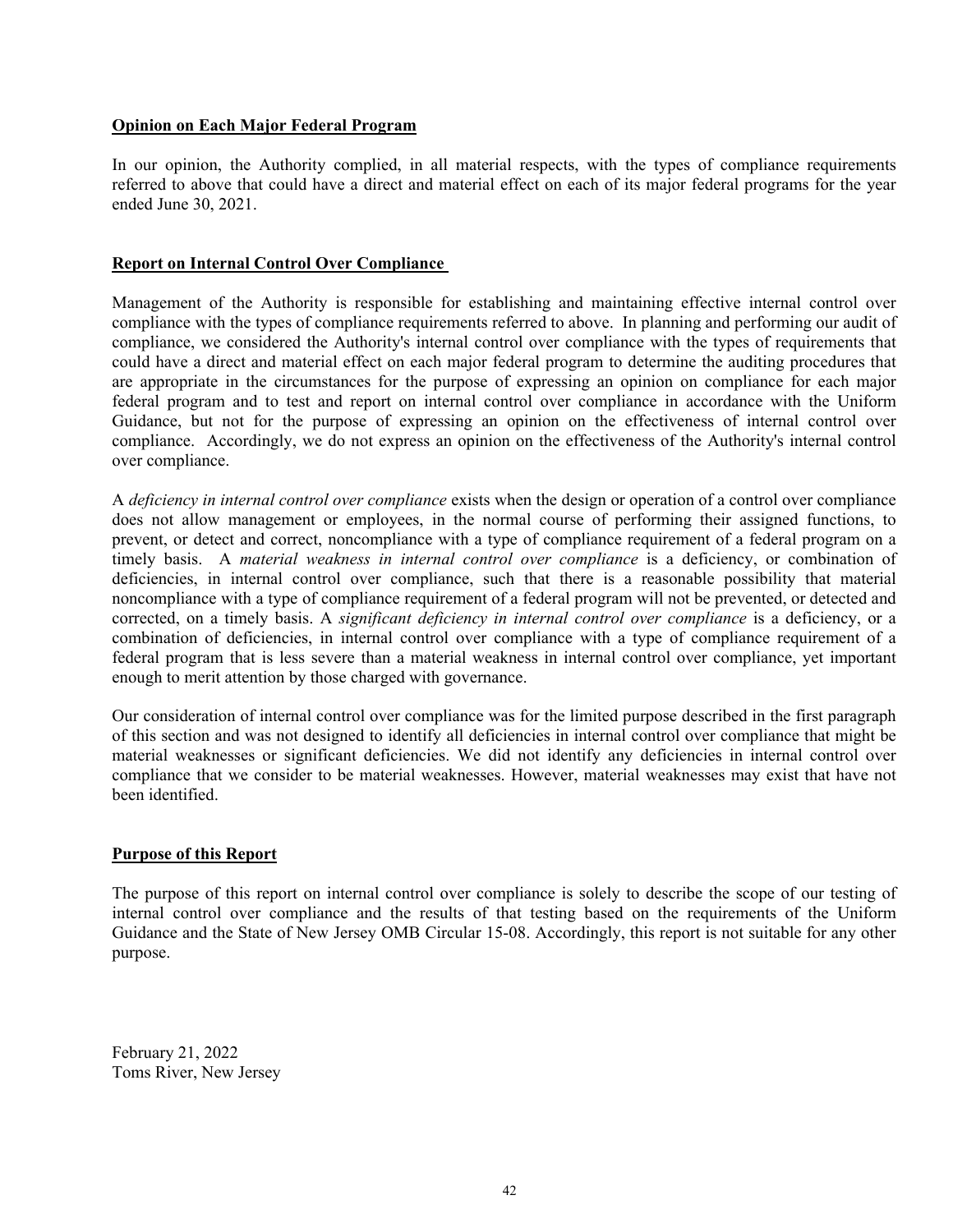# **HOUSING AUTHORITY OF THE TOWNSHIP OF BRICK SCHEDULE OF EXPENDITURES OF FEDERAL AWARDS FOR THE YEAR ENDED JUNE 30, 2021**

| Federal<br>Grantor/Program Title<br>U.S. Department of Housing and Urban Development                      | Federal<br><b>CFDA</b><br>Number | <b>State</b><br>Pass-<br>through<br>Number | From             | <b>Grant Period</b><br>Tо | Grant<br>Award             | <b>Fiscal Year</b><br>Expenditures | Cumulative<br><b>Expenditures</b> |
|-----------------------------------------------------------------------------------------------------------|----------------------------------|--------------------------------------------|------------------|---------------------------|----------------------------|------------------------------------|-----------------------------------|
| Housing Voucher Cluster<br>Section 8 Housing Choice Vouchers<br>Housing Choice Vouchers CARES Act Funding | 14.871<br>14.HCC                 | N/A<br>N/A                                 | 7/1/20<br>7/1/20 | 6/30/21<br>6/30/21        | 3.110.158<br>S.<br>110,246 | 3,329,421<br>S<br>108,531          | 3,329,421<br>110,246              |
| <b>Total Housing Voucher Cluster</b>                                                                      |                                  |                                            |                  |                           | 3,220,404                  | 3,437,952                          | 3,437,952                         |
| Total U.S. Department of Housing and Urban Development                                                    |                                  |                                            |                  |                           | 3,220,404                  | \$3,437,952                        | \$ 3,437,952                      |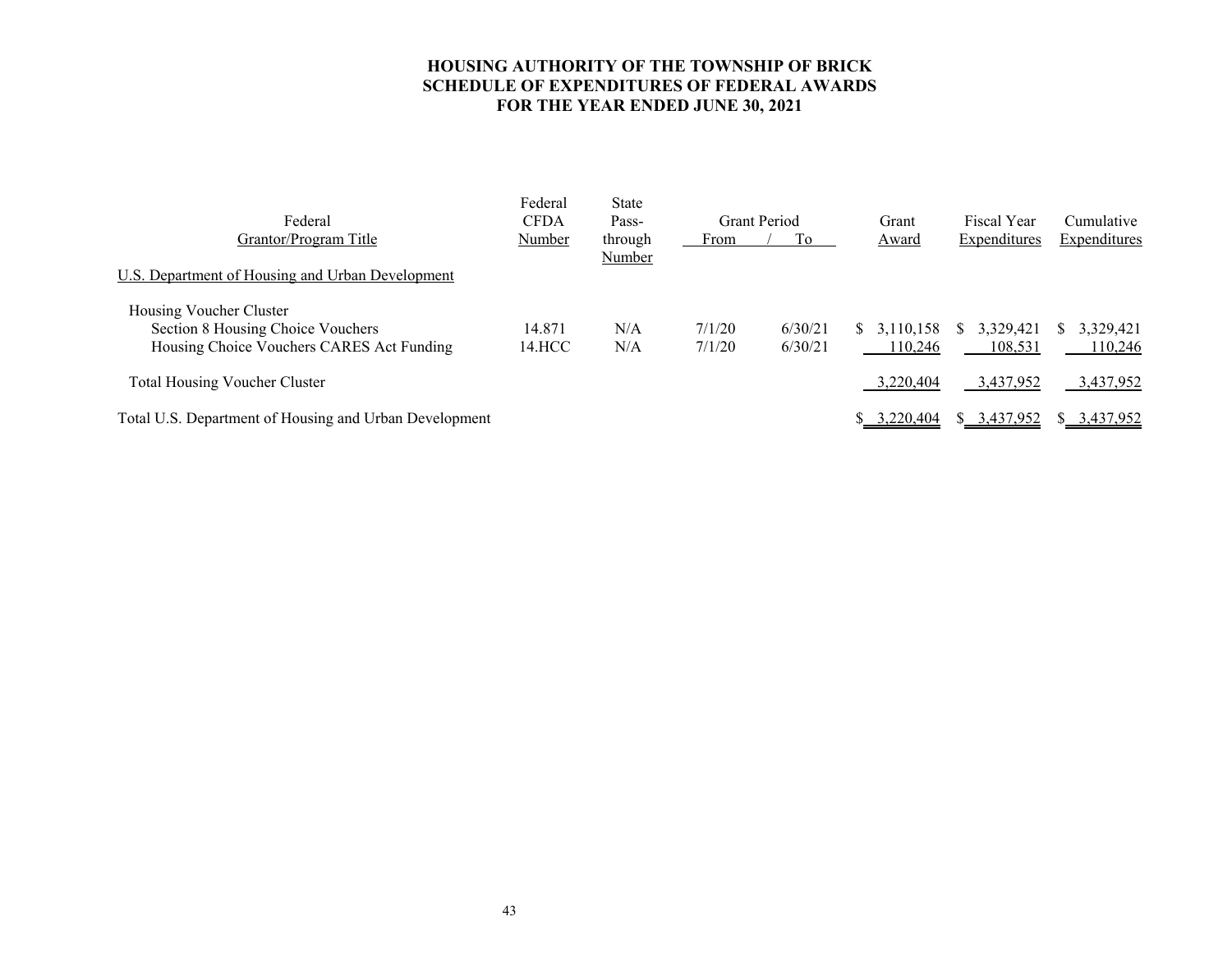# **HOUSING AUTHORITY OF THE TOWNSHIP OF BRICK NOTES TO SCHEDULE OF EXPENDITURES OF FEDERAL AWARDS FOR THE YEAR ENDED JUNE 30, 2021**

# **NOTE 1. BASIS OF PRESENTATION**

The accompanying Schedule of Expenditures of Federal Awards (the "Schedule") includes the federal grant activity of the Authority under programs of the federal government for the year ended June 30, 2021. The information in the Schedule is presented in accordance with the requirements of Title 2 *U.S. Code of Federal Regulations* Part 200, *Uniform Administrative Requirements, Cost Principles, and Audit Requirements for Federal Awards* (Uniform Guidance) and State of New Jersey OMB Circular 15-08. Because the Schedule presents only a selected portion of operations of the Authority, it is not intended to and does not present the net position, changes in net position or cash flows of the Authority. Therefore, some amounts presented in the Schedule may differ from amounts presented in, or used in the preparation of the financial statements.

# **NOTE 2. SUMMARY OF SIGNIFICANT ACCOUNTING POLICIES**

Expenditures reported on the Schedule are reported on the accrual basis of accounting. Such expenditures are recognized following the principles contained in the Uniform Guidance and the State of New Jersey OMB Circular 15-08, wherein certain types of expenditures are not allowable or are limited as to reimbursement. Pass-through entity identifying numbers are presented where available.

# **NOTE 3. INDIRECT COST RATE**

The Authority has not elected to use the ten percent de minimis indirect cost rate allowed under the Uniform Guidance.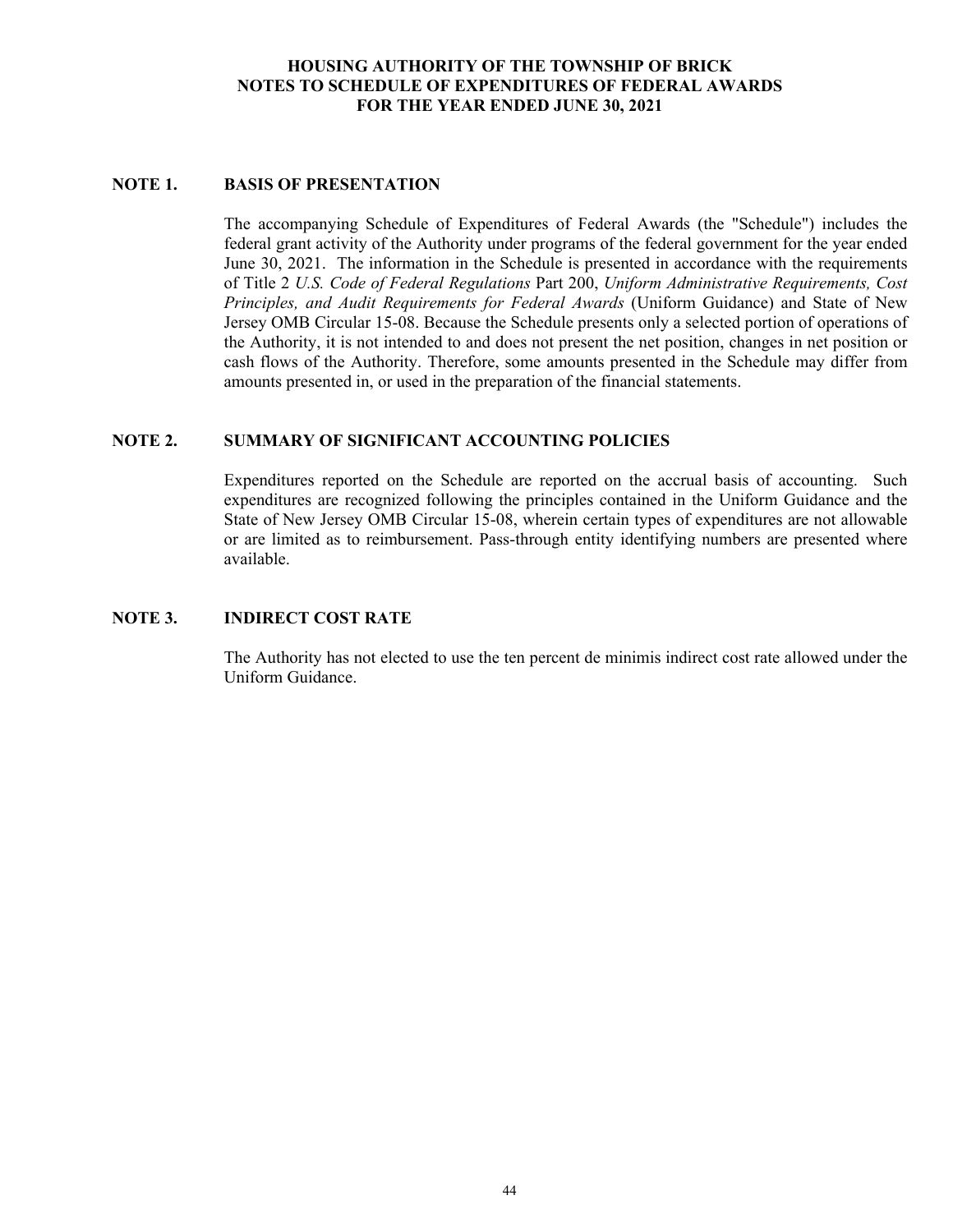# **HOUSING AUTHORITY OF THE TOWNSHIP OF BRICK SCHEDULE OF FINDINGS AND QUESTIONED COSTS FOR THE YEAR ENDED JUNE 30, 2021**

# I. Summary of Auditors' Results

# Financial Statement Section

| 1. | Type of auditors' report issued: | Unmodified                                                                                                 |                                                                        |                |
|----|----------------------------------|------------------------------------------------------------------------------------------------------------|------------------------------------------------------------------------|----------------|
| 2. |                                  | Internal control over financial reporting                                                                  |                                                                        |                |
|    | a.                               | Material weakness(es) identified?                                                                          |                                                                        | N <sub>o</sub> |
|    | b.                               | Significant deficiency(ies) identified?                                                                    |                                                                        | None reported  |
| 3. |                                  | Noncompliance material to the financial statements?                                                        |                                                                        | No             |
|    |                                  | <b>Federal Awards Section</b>                                                                              |                                                                        |                |
| 1. |                                  | Internal control over compliance:                                                                          |                                                                        |                |
|    | a.                               | Material weakness(es) identified?                                                                          |                                                                        | N <sub>o</sub> |
|    | b.                               | Significant deficiency(ies) identified?                                                                    |                                                                        | None reported  |
| 2. | for major programs:              | Type of auditors' report on compliance                                                                     | Unmodified                                                             |                |
| 3. |                                  | Any audit findings disclosed that are required<br>to be reported in accordance with $2$ CFR $200.516(a)$ ? |                                                                        | N <sub>o</sub> |
| 4. |                                  | Identification of major programs:                                                                          |                                                                        |                |
|    |                                  | CFDA Number                                                                                                | Name of Federal Program                                                |                |
|    | 14.871<br>14.HCC                 | Housing Voucher Cluster:                                                                                   | Section 8 Housing Choice Vouchers<br>Housing Choice Vouchers CARES Act |                |
| 5. |                                  | Dollar threshold used to distinguish between<br>Type A and Type B Programs:                                |                                                                        | \$750,000      |
| 6. |                                  | Auditee qualified as low-risk Auditee?                                                                     |                                                                        | Yes            |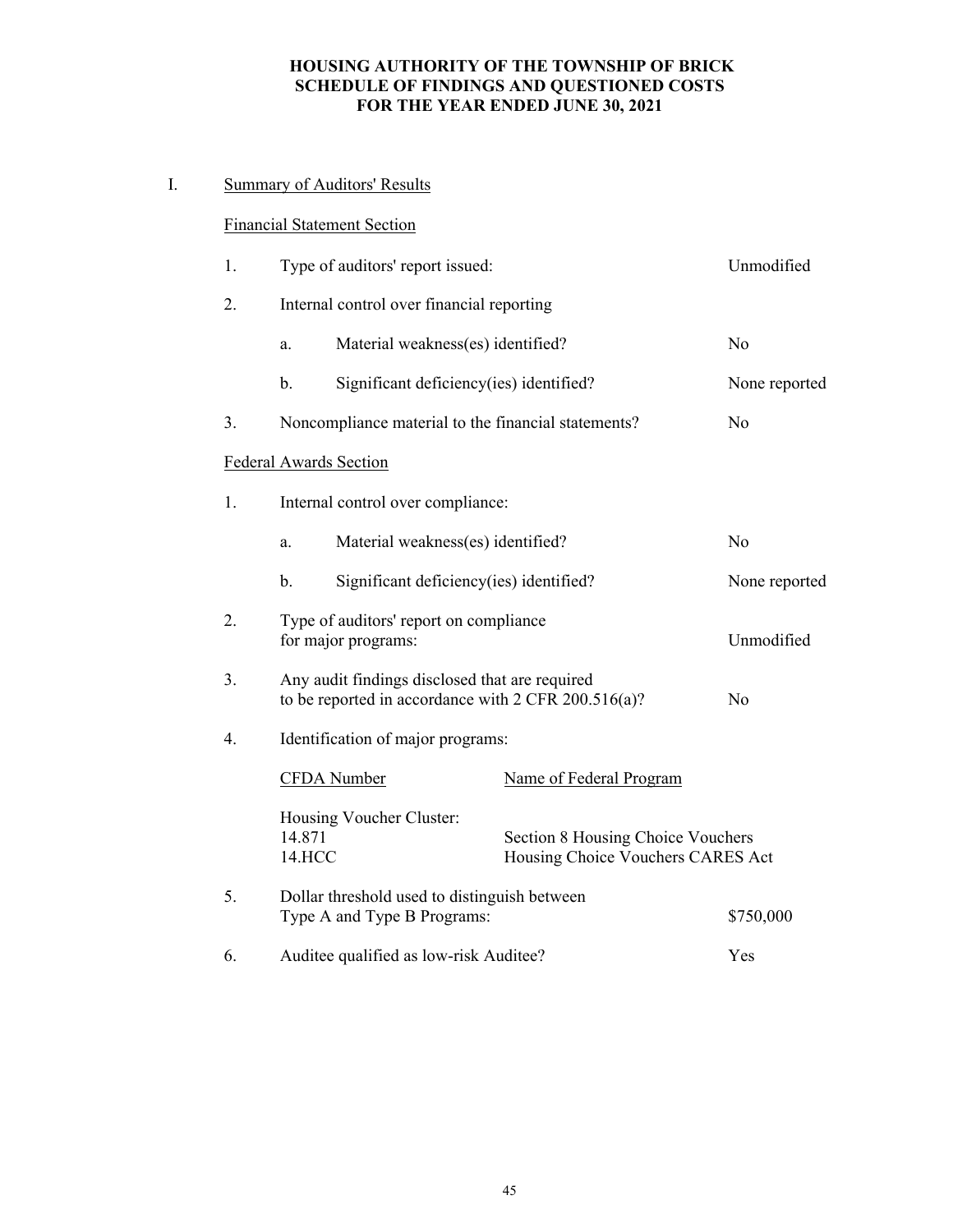# **HOUSING AUTHORITY OF THE TOWNSHIP OF BRICK SCHEDULE OF FINDINGS AND QUESTIONED COSTS (continued) FOR THE YEAR ENDED JUNE 30, 2021**

# II. Financial Statement Findings

There were no findings relating to the financial statements which are required to be reported in accordance with *Government Auditing Standards*.

## III. Federal Award Findings and Questioned Costs

There were no findings or questioned costs relating to federal awards.

# IV. Summary of Prior Audit Findings

There were no findings or questioned costs in the prior year.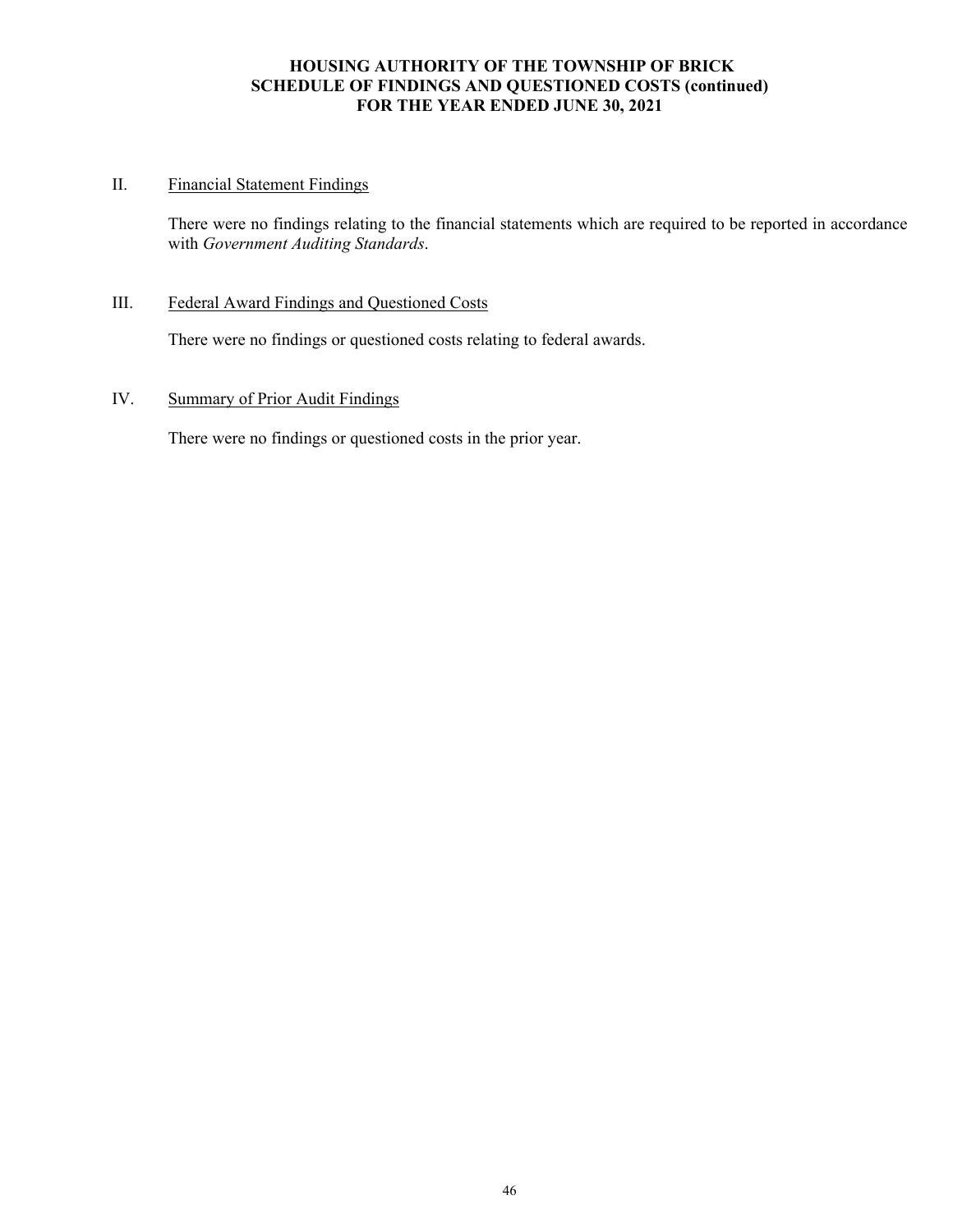# **HOUSING AUTHORITY OF THE TOWNSHIP OF BRICK REQUIRED PENSION INFORMATION YEAR ENDED JUNE 30, 2021**

# **SCHEDULE OF AUTHORITY CONTRIBUTIONS FOR THE LAST TEN FISCAL YEARS**\***\*\***

|                                                                         | June 30,<br>2014 | June 30,<br>2015 | June 30,<br>2016 | June $30$ ,<br><u>2017</u> | June $30$ ,<br><u>2018</u> | June $30$ ,<br><u>2019</u> | June 30,<br><u>2020</u> | June 30,<br>2021 |
|-------------------------------------------------------------------------|------------------|------------------|------------------|----------------------------|----------------------------|----------------------------|-------------------------|------------------|
| Contractually required contribution                                     | 60.130           | 58,403           | 53,366           | 46,025                     | 63,563                     | 56,776                     | 49,578                  | 59,546           |
| Contributions in relation to the<br>contractually required contribution | 60,130           | 58,403           | 53,366           | 46,025                     | 63,563                     | 56,776                     | 49,578                  | 59,546           |
| $(Over) /$ under funded                                                 |                  |                  |                  |                            |                            |                            |                         |                  |
| Authority's covered-employee payroll                                    | 487,811          | 469,583          | 394,584          | 474,649                    | 593,309                    | 526,898                    | 496,747                 | 527,378          |
| Contributions as a percentage of<br>covered-employee payroll            | 12.33 %          | $12.44\%$        | 13.52 %          | 9.70%                      | 11.29 %                    | 11.29 %                    | 11.29 %                 | 11.29%           |

#### **SCHEDULE OF THE AUTHORITY'S PROPORTIONATE SHARE OF THEIR NET PENSION LIABILITY FOR THE LAST TEN FISCAL YEARS**\***\*\***

|                                                                                                                               | June 30,<br><u>2014</u> | June 30,<br><u>2015</u> | June 30,<br><u>2016</u> | June 30,<br>2017 | June $30$ ,<br><u>2018</u> | June 30,<br><u>2019</u> | June 30,<br>2020 | June 30,<br>2021 |
|-------------------------------------------------------------------------------------------------------------------------------|-------------------------|-------------------------|-------------------------|------------------|----------------------------|-------------------------|------------------|------------------|
| Authority's proportion of the net<br>pension liability                                                                        | $0.0080 \%$             | $0.0080 \%$             | 0.0071%                 | 0.0062%          | 0.0069%                    | $0.0057 \%$             | $0.0057 \%$      | $0.0057 \%$      |
| Authority's proportionate share of the<br>net pension liability                                                               | \$1,525,196             | \$1,326,399             | \$1,393,411             | \$1,534,388      | \$1,597,211                | 887,646                 | 924,776          | 887,646<br>S.    |
| Authority's covered-employee payroll                                                                                          | 487,811                 | 469,583                 | 394,584                 | 474,649          | 593,309                    | 526,898                 | 496,747          | 527,378          |
| Authority's proportionate share of the<br>net pension liability (asset) as a<br>percentage of its covered-employee<br>payroll | 312.66 %                | 282.46 %                | 353.13 %                | 323.27 %         | 269.20%                    | 168.47 %                | 186.17 %         | 168.31 %         |
| Plan fiduciary net position as a<br>percentage of the total pension liability                                                 | 48.72 %                 | 52.08 %                 | 40.14 $%$               | 40.14 %          | 48.10 %                    | 53.60 %                 | $53.60\%$        | 53.60 %          |

\*\*\* = Until a full 10 year trend is compiled the Authority is presenting information for those years that are available.

See report of independent auditors.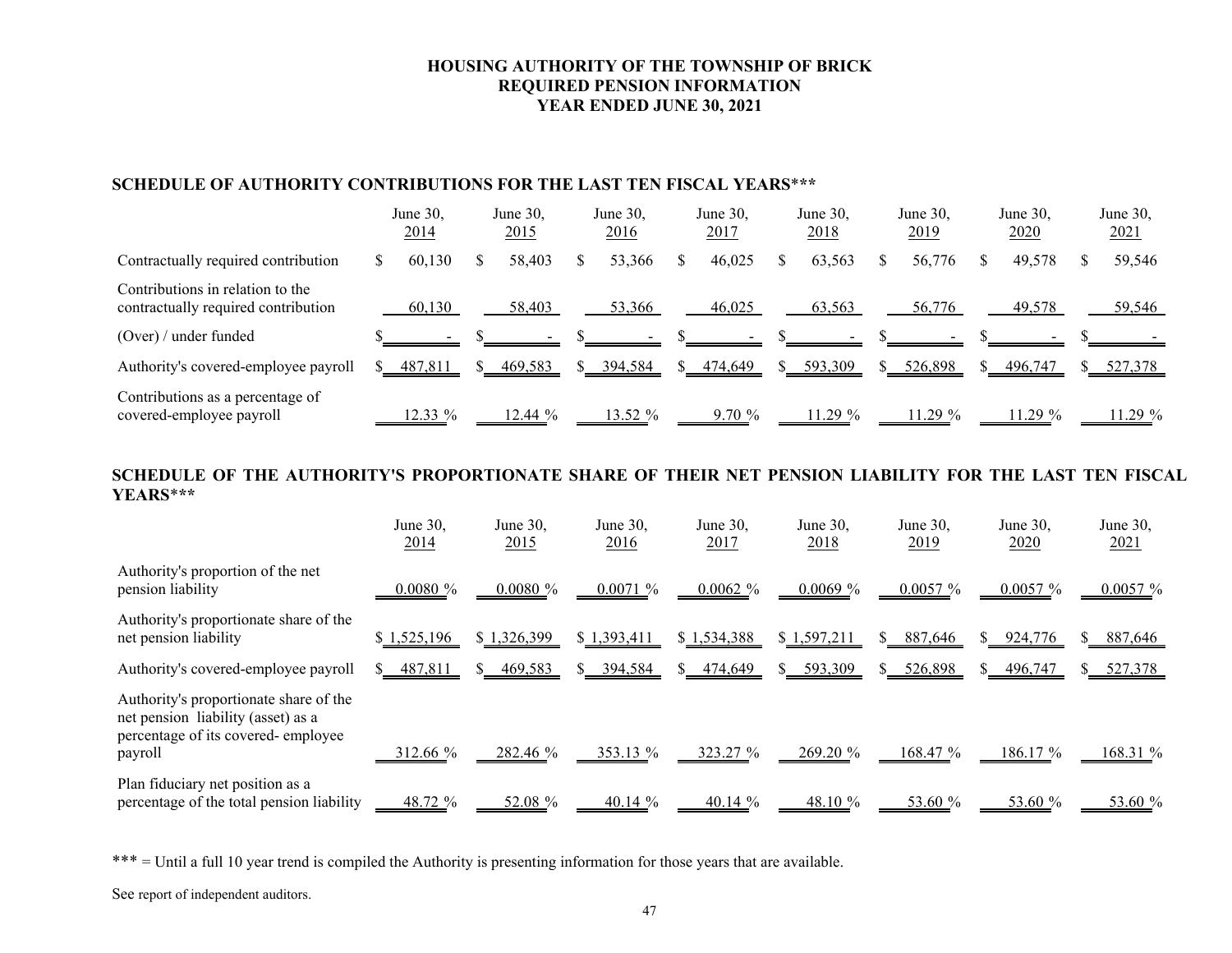# **HOUSING AUTHORITY OF THE TOWNSHIP OF BRICK REQUIRED OTHER POST EMPLOYMENT BENEFITS INFORMATION JUNE 30, 2021**

# **SCHEDULE OF AUTHORITY CONTRIBUTIONS FOR THE LAST TEN FISCAL YEARS**\***\*\***

|                                                                       | June 30,<br>2018 |          | June 30,<br>2019 |          | June 30,<br>2020 |          |   | June 30,<br>2021 |  |
|-----------------------------------------------------------------------|------------------|----------|------------------|----------|------------------|----------|---|------------------|--|
| Statutorily required contribution                                     | S                | 53,786   | S.               | 29,205   | S                | 19.771   | S | 21,104           |  |
| Contributions in relation to the<br>statutorily required contribution |                  | 53,786   |                  | 29,205   |                  | 19.771   |   | 21,104           |  |
| Contribution deficiency (excess)                                      |                  |          |                  |          |                  |          |   |                  |  |
| Authority's covered-employee payroll                                  |                  | 593,309  |                  | 526,898  |                  | 496,747  |   | 527,378          |  |
| Contributions as a percentage of<br>covered-employee payroll          |                  | $9.07\%$ |                  | 5.54 $%$ |                  | 3.98 $%$ |   | 4.00 $\%$        |  |

# **SCHEDULE OF THE AUTHORITY'S PROPORTIONATE SHARE OF NET OPEB LIABILITY FOR THE LAST TEN FISCAL YEARS**\***\*\***

|                                                                                                               | June 30,<br>2018 | June $30$ ,<br>2019 | June 30,<br>2020 | June $30$ ,<br>2021 |
|---------------------------------------------------------------------------------------------------------------|------------------|---------------------|------------------|---------------------|
| Authority's proportion of the net OPEB<br>liability                                                           | 0.0137%          | 0.0087%             | 0.0080%          | $0.0096\%$          |
| Authority's proportionate share of the<br>net OPEB liability                                                  | 2,973,772        | 1,361,429           | 1,090,188        | 1,722,336           |
| Authority's covered-employee payroll                                                                          | 593,309          | 526,898             | 496,747          | 527,378             |
| Authority's proportionate share of the<br>net OPEB liability asset as a<br>percentage of its covered-employee |                  |                     |                  |                     |
| payroll                                                                                                       | 501.22 %         | 258.39 %            | 219.47 %         | 326.58 %            |
| Plan fiduciary net position as a<br>percentage of the total OPEB liability                                    | $1.03\%$         | 1.97 %              | 1.98 %           | $0.91\%$            |

\*\*\* = Until a full 10 year trend is compiled the Authority is presenting information for those years that are available.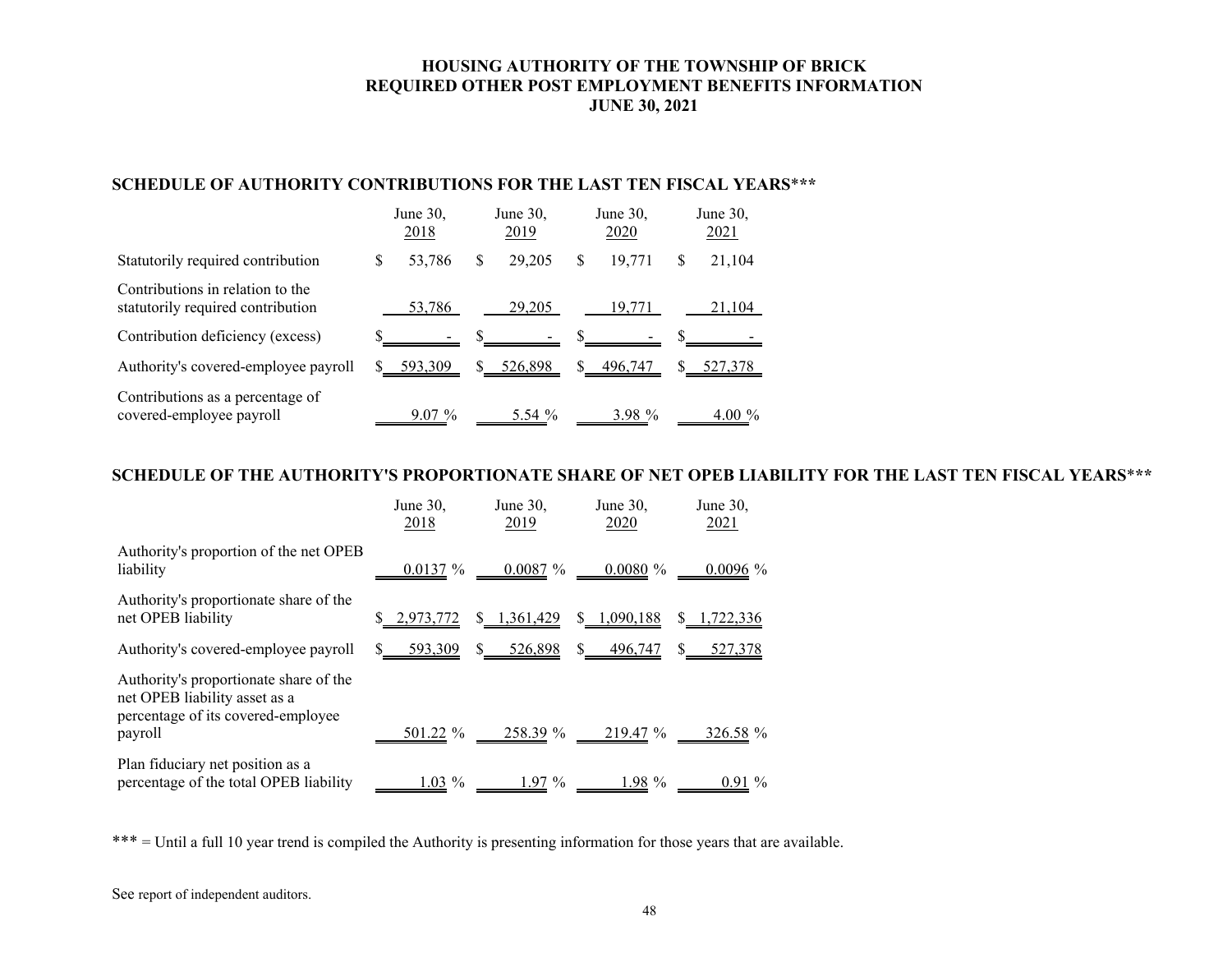|               |         |  |               | <b>Housing Authority of Township of Brick</b>                                            |                                   |                            |                                  |                          |                                                      |                          |
|---------------|---------|--|---------------|------------------------------------------------------------------------------------------|-----------------------------------|----------------------------|----------------------------------|--------------------------|------------------------------------------------------|--------------------------|
|               |         |  |               |                                                                                          |                                   |                            |                                  |                          |                                                      |                          |
|               |         |  |               | Financial Data Schedule (FDS)                                                            |                                   |                            |                                  |                          |                                                      |                          |
|               |         |  |               |                                                                                          |                                   |                            |                                  |                          |                                                      |                          |
| June 30, 2021 |         |  |               |                                                                                          |                                   |                            |                                  |                          |                                                      |                          |
|               |         |  |               | <b>Account Description</b>                                                               | 14.871 Housing Choice<br>Vouchers | <b>BUSINESS ACTIVITIES</b> | <b>Blended Compenent</b><br>Unit | <b>CARES ACT</b>         | <b>ELIM</b>                                          | <b>TOTAL</b>             |
| Line Item $#$ |         |  |               |                                                                                          |                                   |                            |                                  |                          |                                                      |                          |
|               | ASSETS: |  |               |                                                                                          |                                   |                            |                                  |                          |                                                      |                          |
|               |         |  | Cash:         | <b>CURRENT ASSETS:</b>                                                                   |                                   |                            |                                  |                          |                                                      |                          |
| 111           |         |  |               | Cash - unrestricted                                                                      | 843,782<br>s                      | 2,912,987<br>S             | 50,956<br>-8                     |                          |                                                      | 3,807,725                |
| 112           |         |  |               | Cash - restricted - modernization and developmer                                         |                                   |                            | $\sim$                           |                          | $\sim$                                               |                          |
| 113           |         |  |               | Cash - other restricted                                                                  | 6,710                             | 3,213,608                  | $\sim$                           | 76,925                   | $\sim$                                               | 3,297,243                |
| 114           |         |  |               | Cash - tenant security deposits                                                          | $\sim$                            | $\sim$                     | 94,918                           | $\overline{\phantom{a}}$ | $\sim$                                               | 94,918                   |
| 115           |         |  |               | Cash - restricted for payment of current liabilities                                     | $\overline{a}$                    | $\sim$                     | $\sim$                           | $\sim$                   | $\sim$                                               | $\sim$                   |
| 100           |         |  | Total cash    |                                                                                          | 850,492                           | 6,126,595                  | 145,874                          | 76,925                   | $\sim$                                               | 7,199,886                |
|               |         |  |               |                                                                                          |                                   |                            |                                  |                          |                                                      |                          |
| 121           |         |  |               | Accounts and notes receivables<br>Accounts receivable - PHA projects                     | $\sim$                            | τ                          | ÷.                               | $\sim$                   | ÷.                                                   | τ                        |
| 122           |         |  |               | Accounts receivable - HUD other project:                                                 |                                   | $\sim$                     | ÷.                               | $\sim$                   | $\sim$                                               | τ                        |
| 124           |         |  |               | Accounts receivable - other governmen                                                    | 9,295                             | $\sim$                     | 67                               | $\sim$                   | $\sim$                                               | 9,362                    |
| 125           |         |  |               | Accounts receivable - miscellaneou                                                       |                                   |                            | х.                               |                          |                                                      | $\sim$                   |
| 126           |         |  |               | Accounts receivable- tenants                                                             |                                   |                            | 3,288                            |                          |                                                      | 3,288                    |
| 126           |         |  |               | Allowance for doubtful accounts - tenants                                                | $\overline{\phantom{a}}$          |                            | ÷,                               |                          | $\overline{\phantom{a}}$                             | $\overline{\phantom{a}}$ |
| 126           |         |  |               | Allowance for doubtful accounts - other                                                  | $\overline{\phantom{a}}$          | $\sim$                     | $\sim$                           | $\overline{\phantom{a}}$ | $\overline{\phantom{a}}$                             | $\sim$                   |
| 127           |         |  |               | Notes and mortgages receivable- curren                                                   | $\sim$                            | $\sim$                     | $\sim$                           | $\sim$                   | $\sim$                                               | $\sim$                   |
| 128           |         |  |               | Fraud recovery                                                                           | 5,442                             | $\sim$                     | $\sim$                           | $\overline{\phantom{a}}$ | $\sim$                                               | 5,442                    |
| 128           |         |  |               | Allowance for doubtful accounts - fraud                                                  | (5, 442)                          | $\sim$                     | $\sim$                           | ÷.                       | $\sim$                                               | (5, 442)                 |
| 129<br>120    |         |  |               | Accrued interest receivable<br>Total receivables, net of allowances for doubtful account | 9,295                             | ÷<br>τ                     | ÷<br>3,355                       | $\sim$                   | ÷                                                    | $\sim$<br>12,650         |
|               |         |  |               |                                                                                          |                                   |                            |                                  |                          |                                                      |                          |
|               |         |  |               | Current investments                                                                      |                                   |                            |                                  |                          |                                                      |                          |
| 131           |         |  |               | Investments - unrestricted                                                               | $\overline{a}$                    | $\sim$                     | $\sim$                           | $\sim$                   | $\sim$                                               | $\sim$                   |
| 132           |         |  |               | Investments - restricted                                                                 |                                   |                            | ä,                               |                          |                                                      |                          |
| 135           |         |  |               | Investments - restricted for payment of current liability                                |                                   |                            |                                  |                          |                                                      |                          |
| 142           |         |  |               | Prepaid expenses and other assets                                                        |                                   | $\sim$                     | 58,965                           |                          |                                                      | 58,965                   |
| 143           |         |  | Inventories   |                                                                                          | $\overline{\phantom{a}}$          | $\sim$                     | $\overline{\phantom{a}}$         | $\sim$                   | $\overline{\phantom{a}}$                             | $\sim$                   |
| 143           |         |  |               | Allowance for obsolete inventorie                                                        | $\sim$                            | $\sim$                     | $\sim$                           | $\overline{\phantom{a}}$ | $\sim$                                               | $\sim$                   |
| 144<br>145    |         |  |               | Interprogram - due from<br>Assets held for sale                                          | $\overline{\phantom{a}}$          | $\sim$<br>$\sim$           | ÷.<br>$\overline{a}$             | $\sim$                   | $\sim$<br>$\sim$                                     | $\sim$<br>$\sim$         |
| 150           |         |  |               | TOTAL CURRENT ASSETS                                                                     | 859,787                           | 6,126,595                  | 208,194                          | 76,925                   | $\sim$                                               | 7,271,501                |
|               |         |  |               |                                                                                          |                                   |                            |                                  |                          |                                                      |                          |
|               |         |  |               | <b>NONCURRENT ASSETS:</b>                                                                |                                   |                            |                                  |                          |                                                      |                          |
|               |         |  | Fixed assets: |                                                                                          |                                   |                            |                                  |                          |                                                      |                          |
| 161           |         |  | Land          |                                                                                          | $\sim$                            | 108,250                    | $\sim$                           | $\sim$                   | $\sim$                                               | 108,250                  |
| 162           |         |  |               | <b>Buildings</b>                                                                         |                                   | 14,161,690                 | $\sim$                           |                          |                                                      | 14,161,690               |
| 163           |         |  |               | Furniture, equipment & machinery - dwelling                                              |                                   |                            |                                  |                          |                                                      |                          |
| 164<br>165    |         |  |               | Furniture, equipment & machinery - administration<br>Leasehold improvement:              | $\overline{\phantom{a}}$          | 665,740<br>1,318,311       | ٠<br>$\sim$                      |                          | $\overline{\phantom{a}}$<br>$\overline{\phantom{a}}$ | 665,740<br>1,318,311     |
| 166           |         |  |               | Accumulated depreciation                                                                 | $\overline{\phantom{a}}$          | (12, 516, 352)             | $\sim$                           | $\sim$                   | $\sim$                                               | (12,516,352)             |
| 167           |         |  |               | <b>Construction</b> in Progress                                                          | $\sim$                            | 59,426                     | $\sim$                           | $\overline{\phantom{a}}$ | $\sim$                                               | 59,426                   |
| 168           |         |  |               | Infrastructure                                                                           | $\sim$                            |                            | $\sim$                           | $\sim$                   | $\sim$                                               |                          |
| 160           |         |  |               | Total fixed assets, net of accumulated depreciation                                      | $\overline{\phantom{a}}$          | 3,797,065                  | $\sim$                           | $\overline{\phantom{a}}$ | ÷                                                    | 3,797,065                |
|               |         |  |               |                                                                                          |                                   |                            |                                  |                          |                                                      |                          |
|               |         |  |               | Other non-current assets:                                                                |                                   |                            |                                  |                          |                                                      |                          |
| 171           |         |  |               | Notes and mortgages receivable - non-curren                                              | $\sim$                            | $\sim$<br>$\sim$           | $\sim$<br>$\overline{a}$         | $\sim$                   | $\sim$<br>÷.                                         | ш.<br>$\sim$             |
| 172<br>173    |         |  |               | Notes and mortgages receivable-non-current - past du-<br>Grants Receivable Non Current   |                                   |                            |                                  |                          |                                                      |                          |
| 174           |         |  | Other assets  |                                                                                          |                                   |                            |                                  |                          |                                                      |                          |
| 175           |         |  |               | Undistributed debits                                                                     |                                   | ÷.                         | $\bar{a}$                        |                          |                                                      | $\sim$                   |
| 176           |         |  |               | Investment in joint venture:                                                             | $\overline{\phantom{a}}$          | $\sim$                     | $\sim$                           | $\sim$                   | $\sim$                                               | $\sim$                   |
|               |         |  |               |                                                                                          |                                   |                            |                                  |                          |                                                      |                          |
| 180           |         |  |               | TOTAL NONCURRENT ASSETS                                                                  | $\sim$                            | 3,797,065                  | $\sim$                           | $\sim$                   | $\sim$                                               | 3,797,065                |
|               |         |  |               |                                                                                          |                                   |                            |                                  |                          |                                                      |                          |
| 200           |         |  |               | Deferred Outflows of Resurces - Pension & OPEE                                           | 292,366                           | 621,275                    | ÷,                               |                          | $\sim$                                               | 913,641                  |
|               |         |  |               | 290 TOTAL ASSETS AND DEFERRED OUTFLOWS OF RESOURCES                                      | -S                                |                            |                                  | 76,925                   | -S                                                   | 11,982,207<br>$\sqrt{s}$ |
|               |         |  |               |                                                                                          |                                   |                            |                                  |                          |                                                      |                          |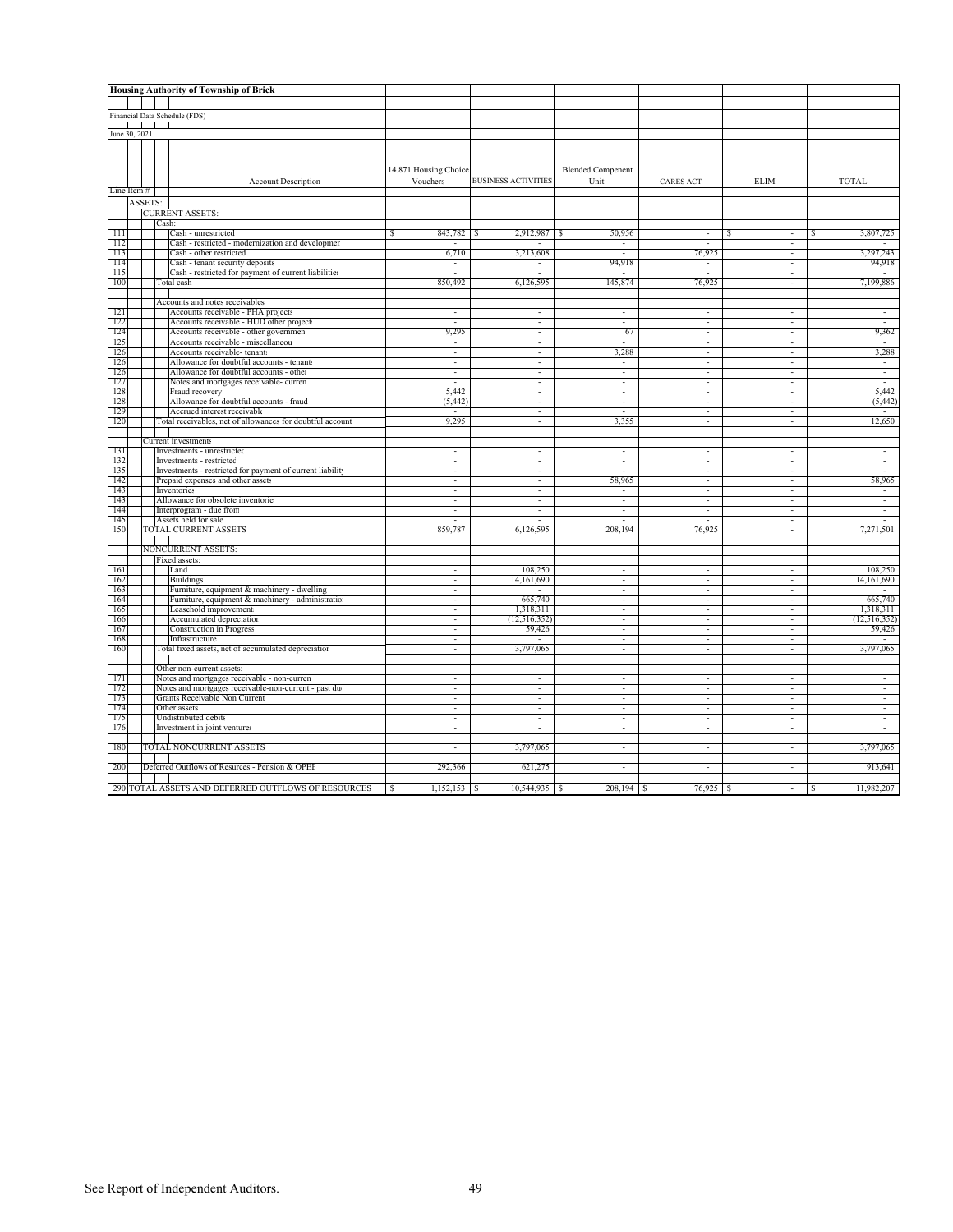|            |                               | <b>Housing Authority of Township of Brick</b>            |                          |                            |                          |                               |                     |                        |
|------------|-------------------------------|----------------------------------------------------------|--------------------------|----------------------------|--------------------------|-------------------------------|---------------------|------------------------|
|            |                               |                                                          |                          |                            |                          |                               |                     |                        |
|            |                               |                                                          |                          |                            |                          |                               |                     |                        |
|            | Financial Data Schedule (FDS) |                                                          |                          |                            |                          |                               |                     |                        |
|            | June 30, 2021                 |                                                          |                          |                            |                          |                               |                     |                        |
|            |                               |                                                          |                          |                            |                          |                               |                     |                        |
|            |                               |                                                          |                          |                            |                          |                               |                     |                        |
|            |                               |                                                          | 14.871 Housing Choice    |                            | <b>Blended Compenent</b> |                               |                     |                        |
|            |                               | <b>Account Description</b>                               | Vouchers                 | <b>BUSINESS ACTIVITIES</b> | Unit                     | <b>CARES ACT</b>              | <b>ELIM</b>         | TOTAL                  |
|            | Line Item#                    |                                                          |                          |                            |                          |                               |                     |                        |
|            |                               |                                                          |                          |                            |                          |                               |                     |                        |
|            |                               | <b>LIABILITIES AND EQUITY:</b>                           |                          |                            |                          |                               |                     |                        |
|            | Liabilities:                  | <b>Current Liabilities:</b>                              |                          |                            |                          |                               |                     |                        |
|            |                               | <b>Bank</b> overdraft                                    | $\omega$                 | ÷.                         | $\sim$                   | s<br>$\overline{\phantom{a}}$ | $\omega$            | -S<br>$\sim$           |
| 311<br>312 |                               | Accounts payable < 90 days                               | s<br>781                 | S<br>89,689                | 101                      | $\overline{\phantom{a}}$      | s<br>$\sim$         | 90,571                 |
| 313        |                               | Accounts payable > 90 days past due                      | $\overline{a}$           |                            | $\sim$                   | $\sim$                        | ÷                   |                        |
| 321        |                               | Accrued wage/payroll taxes payable                       | 3.041                    | 10,287                     | $\sim$                   | $\sim$                        | $\sim$              | 13,328                 |
| 322        |                               | Accrued compensated absences - current portion           | 31,415                   | 34,486                     | $\sim$                   | $\overline{\phantom{a}}$      | $\sim$              | 65,901                 |
| 324        |                               | Accrued contingency liability                            | $\bar{\phantom{a}}$      | $\sim$                     | $\omega$                 | $\blacksquare$                | $\bar{\phantom{a}}$ | $\sim$                 |
| 325        |                               | Accrued interest payable                                 | $\sim$                   | $\bar{\phantom{a}}$        | $\sim$                   | $\sim$                        | $\sim$              | $\sim$                 |
| 331        |                               | Accounts payable - HUD PHA programs                      | $\omega$                 | $\sim$                     | $\sim$                   | $\overline{\phantom{a}}$      | ÷.                  | $\sim$                 |
| 332        |                               | Accounts payable - PHA projects                          | $\bar{\phantom{a}}$      | $\sim$                     | $\omega$                 | $\sim$                        | $\sim$              | $\sim$                 |
| 333        |                               | Accounts payable - other governmen                       | $\sim$                   | 33,492                     | $\overline{a}$           | $\sim$                        | ÷.                  | 33,492                 |
| 341        |                               | Tenant security deposits                                 | $\sim$                   | $\sim$                     | 94,918                   | $\overline{\phantom{a}}$      | $\sim$              | 94,918                 |
| 342        |                               | Unearned revenue                                         | ÷                        | 16,253                     | 863                      | 76,925                        | ÷.                  | 94,041                 |
| 343        |                               | Current portion of L-T debt - capital projects           | $\overline{\phantom{a}}$ | 56,202                     | $\omega$                 | $\overline{\phantom{a}}$      | $\sim$              | 56,202                 |
| 344        |                               | Current portion of L-T debt - operating borrowings       | $\overline{\phantom{a}}$ | $\bar{\phantom{a}}$        | $\sim$                   | $\overline{\phantom{a}}$      | $\sim$              | $\sim$                 |
| 345        |                               | Other current liabilities                                | $\overline{\phantom{a}}$ | $\sim$                     | $\sim$                   | $\overline{\phantom{a}}$      | $\sim$              | $\sim$                 |
| 346<br>347 |                               | Accrued liabilities - other<br>Interprogram - due to     | $\blacksquare$<br>$\sim$ | $\sim$<br>$\sim$           | $\sim$<br>$\sim$         | $\sim$<br>$\sim$              | $\bar{a}$<br>$\sim$ | $\sim$<br>$\sim$       |
| 348        |                               | Loan liability - Current                                 |                          |                            |                          |                               | ٠                   |                        |
| 310        |                               | TOTAL CURRENT LIABILITIES                                | 35,237                   | 240,409                    | 95,882                   | 76,925                        | ÷.                  | 448,453                |
|            |                               |                                                          |                          |                            |                          |                               |                     |                        |
|            |                               | NONCURRENT LIABILITIES:                                  |                          |                            |                          |                               |                     |                        |
| 351        |                               | Long-term debt, net of current - capital projects        | $\overline{\phantom{a}}$ | 2,112,153                  | $\sim$                   | $\overline{\phantom{a}}$      | $\blacksquare$      | 2,112,153              |
| 352        |                               | Long-term debt, net of current - operating borrowing     | $\sim$                   | $\equiv$                   | $\sim$                   | $\overline{\phantom{a}}$      | $\sim$              | $\sim$                 |
| 353        |                               | Non-current liabilities- other                           | $\overline{\phantom{a}}$ | $\sim$                     | $\sim$                   | $\sim$                        | $\sim$              | $\sim$                 |
| 354        |                               | Accrued compensated absences - noncurren                 | 11.017                   | 41,751                     |                          | ٠                             | $\overline{a}$      | 52,768                 |
| 355        |                               | Loan Liability - Non Current                             | $\overline{\phantom{a}}$ | $\sim$                     | $\sim$                   | $\overline{\phantom{a}}$      | $\sim$              | $\sim$                 |
| 356        |                               | <b>FASB 5 Liabilities</b>                                | $\blacksquare$           | $\sim$                     | $\sim$                   | $\sim$                        | $\sim$              |                        |
| 357        |                               | Accrued pension and OPEB liabilitie:                     | 835,195                  | 1,774,787                  | $\sim$                   | $\sim$                        | ÷.                  | 2,609,982              |
| 350<br>300 |                               | TOTAL NONCURRENT LIABILITIES<br><b>TOTAL LIABILITIES</b> | 846,212<br>881,449       | 3,928,691<br>4,169,100     | $\sim$<br>95,882         | $\sim$<br>76,925              | $\sim$<br>$\sim$    | 4,774,903<br>5,223,356 |
|            |                               |                                                          |                          |                            |                          |                               |                     |                        |
| 400        |                               | Deferred Inflows of Resources                            | 647,497                  | 1,375,931                  | $\blacksquare$           | $\sim$                        | ÷,                  | 2,023,428              |
|            |                               |                                                          |                          |                            |                          |                               |                     |                        |
|            | EOUITY:                       |                                                          |                          |                            |                          |                               |                     |                        |
| 508        |                               | Invested in Capital Assets, Net of Related Deb           | ÷.                       | 1,628,710                  | $\sim$                   | $\sim$                        | $\omega$            | 1,628,710              |
| 511        |                               | <b>Restricted Net Assets</b>                             | 6,710                    | 3,213,608                  |                          | $\sim$                        | $\bar{a}$           | 3.220.318              |
| 512        |                               | <b>Unrestricted Net Assets</b>                           | (383, 503)               | 157,586                    | 112,312                  | $\sim$                        | ÷.                  | (113,605)              |
|            |                               |                                                          |                          |                            |                          |                               |                     |                        |
| 513        |                               | <b>TOTAL EQUITY</b>                                      | (376, 793)               | 4,999,904                  | 112,312                  |                               | $\sim$              | 4,735,423              |
| -600       |                               | TOTAL LIABILITIES, DEFERRED INFLOWS AND EQUITY           | 1,152,153  <br>-8        | 10,544,935<br>-5           | -S                       | 76,925 S                      | $\sim$              | 11,982,207<br>-S       |
|            |                               |                                                          |                          |                            |                          |                               |                     |                        |
|            |                               | Proof of concept                                         | $\overline{\phantom{a}}$ | $\sim$                     | $\sim$                   | $\overline{\phantom{a}}$      | $\blacksquare$      | $\sim$                 |
|            |                               |                                                          |                          |                            |                          |                               |                     |                        |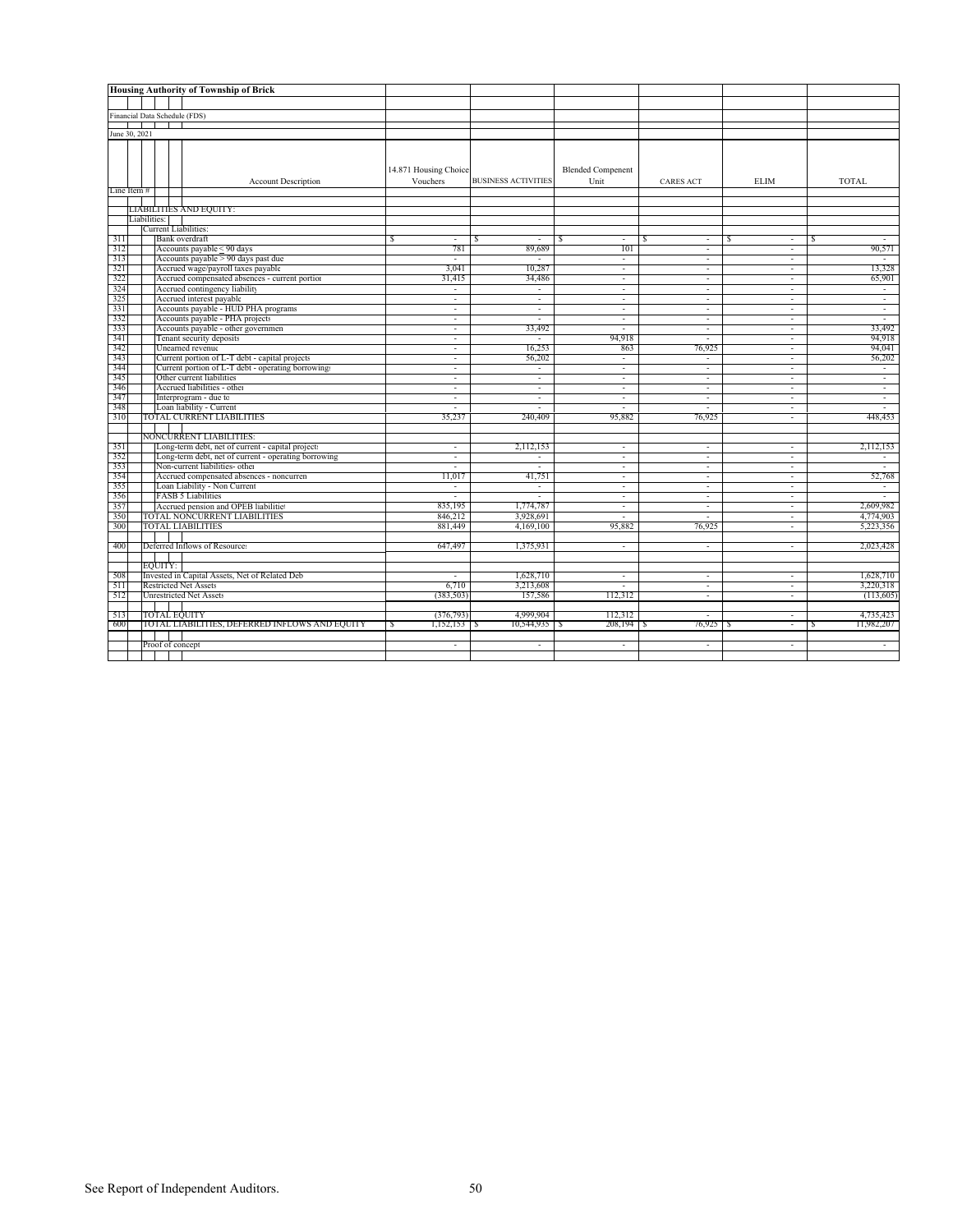|                               |                | <b>Housing Authority of Township of Brick</b>                                                                                                                                                                                                                                                                                                                                                                                                               |                          |                            |                          |                                                         |                               |                          |
|-------------------------------|----------------|-------------------------------------------------------------------------------------------------------------------------------------------------------------------------------------------------------------------------------------------------------------------------------------------------------------------------------------------------------------------------------------------------------------------------------------------------------------|--------------------------|----------------------------|--------------------------|---------------------------------------------------------|-------------------------------|--------------------------|
|                               | $\blacksquare$ |                                                                                                                                                                                                                                                                                                                                                                                                                                                             |                          |                            |                          |                                                         |                               |                          |
| Financial Data Schedule (FDS) |                |                                                                                                                                                                                                                                                                                                                                                                                                                                                             |                          |                            |                          |                                                         |                               |                          |
|                               |                | ТШ                                                                                                                                                                                                                                                                                                                                                                                                                                                          |                          |                            |                          |                                                         |                               |                          |
| June 30, 2021                 |                |                                                                                                                                                                                                                                                                                                                                                                                                                                                             |                          |                            |                          |                                                         |                               |                          |
|                               |                |                                                                                                                                                                                                                                                                                                                                                                                                                                                             | 14.871 Housing Choice    |                            | <b>Blended Component</b> |                                                         |                               |                          |
| Line Item $\#$                |                | <b>Account Description</b>                                                                                                                                                                                                                                                                                                                                                                                                                                  | Vouchers                 | <b>Business Activities</b> | Unit                     | <b>CARES ACT</b>                                        | ELIM                          | TOTAL                    |
|                               |                | <b>REVENUE:</b>                                                                                                                                                                                                                                                                                                                                                                                                                                             |                          |                            |                          |                                                         |                               |                          |
|                               |                | 70300 Net tenant rental revenue                                                                                                                                                                                                                                                                                                                                                                                                                             | s<br>٠                   | 970,684<br>S               | S<br>٠                   | S<br>×,                                                 | S<br>$\overline{\phantom{a}}$ | 970,684<br>S             |
|                               |                | 70400 Tenant revenue - other                                                                                                                                                                                                                                                                                                                                                                                                                                | $\overline{\phantom{a}}$ |                            | $\overline{\phantom{a}}$ | ٠                                                       | ٠                             |                          |
|                               |                | 70500 Total tenant revenue                                                                                                                                                                                                                                                                                                                                                                                                                                  | ٠                        | 970,684                    | ٠                        | $\overline{\phantom{a}}$                                | ٠                             | 970,684                  |
|                               |                | ЩП                                                                                                                                                                                                                                                                                                                                                                                                                                                          |                          |                            |                          |                                                         |                               |                          |
|                               |                | 70600 HUD PHA grants                                                                                                                                                                                                                                                                                                                                                                                                                                        | 3,110,158                |                            | ٠                        | 108,531                                                 | ٠                             | 3,218,689                |
|                               |                | 70610 Capital grants                                                                                                                                                                                                                                                                                                                                                                                                                                        |                          | $\overline{\phantom{a}}$   | ٠                        |                                                         | $\overline{\phantom{a}}$      |                          |
|                               |                | 70710 Management fee                                                                                                                                                                                                                                                                                                                                                                                                                                        | ×,                       | $\overline{\phantom{a}}$   | ٠                        | $\overline{\phantom{a}}$                                | $\overline{\phantom{a}}$      | $\overline{\phantom{a}}$ |
|                               |                | 70720 Asset management fee                                                                                                                                                                                                                                                                                                                                                                                                                                  | $\sim$                   | $\sim$                     | $\sim$                   | $\sim$                                                  | $\sim$                        | $\sim$                   |
|                               |                | 70730 Book keeping fee                                                                                                                                                                                                                                                                                                                                                                                                                                      | ٠                        | $\overline{\phantom{a}}$   | ٠                        | $\overline{\phantom{a}}$                                | ٠                             | $\overline{\phantom{a}}$ |
|                               |                | 70740 Front line service fee                                                                                                                                                                                                                                                                                                                                                                                                                                | ×                        | Ξ                          |                          | τ                                                       | τ                             | ÷                        |
|                               |                | 70750 Other fees                                                                                                                                                                                                                                                                                                                                                                                                                                            | $\sim$                   | a.                         | $\sim$                   | $\sim$                                                  |                               | $\overline{\phantom{a}}$ |
|                               |                | 70800 Other government grants                                                                                                                                                                                                                                                                                                                                                                                                                               | ×                        | 1,205,566                  | ×.                       | τ                                                       | (1,205,566)                   | τ                        |
|                               |                | 71100 Investment income - unrestricted                                                                                                                                                                                                                                                                                                                                                                                                                      | 767                      | 5,536                      | τ                        | τ                                                       |                               | 6,303                    |
|                               |                | 71200 Mortgage interest income                                                                                                                                                                                                                                                                                                                                                                                                                              | $\sim$                   | Ξ                          | τ                        | ٠                                                       | τ                             | ÷                        |
|                               |                | 71300 Proceeds from disposition of asseets held for sal-                                                                                                                                                                                                                                                                                                                                                                                                    | $\overline{\phantom{a}}$ | $\sim$                     | ٠                        | $\overline{\phantom{a}}$                                | ٠                             | $\overline{\phantom{a}}$ |
|                               |                | 71301 Cost of sale of assets                                                                                                                                                                                                                                                                                                                                                                                                                                |                          | ٠                          | ٠                        | $\overline{\phantom{a}}$                                | ٠                             |                          |
|                               |                | 71400 Fraud recovery                                                                                                                                                                                                                                                                                                                                                                                                                                        | 1,325                    |                            |                          |                                                         |                               | 1,325<br>607,559         |
|                               |                | 71500 Other revenue                                                                                                                                                                                                                                                                                                                                                                                                                                         | 525,029                  | 60,479                     | 22,051                   |                                                         |                               |                          |
|                               |                | 71600 Gain or loss on sale of fixed asset:                                                                                                                                                                                                                                                                                                                                                                                                                  | ٠                        |                            |                          | $\overline{\phantom{a}}$<br>$\mathcal{L}_{\mathcal{A}}$ | ٠                             | 19,134                   |
|                               |                | 72000 Investment income - restricted                                                                                                                                                                                                                                                                                                                                                                                                                        | ٠                        | 19,134                     | ٠                        |                                                         | $\overline{\phantom{a}}$      |                          |
|                               |                | $\mathbf{1}$<br>70000 TOTAL REVENUE                                                                                                                                                                                                                                                                                                                                                                                                                         | 3,637,279                | 2,261,399                  | 22,051                   | 108,531                                                 | (1,205,566)                   | 4,823,694                |
|                               |                |                                                                                                                                                                                                                                                                                                                                                                                                                                                             |                          |                            |                          |                                                         |                               |                          |
|                               |                | $\perp$<br><b>EXPENSES:</b>                                                                                                                                                                                                                                                                                                                                                                                                                                 |                          |                            |                          |                                                         |                               |                          |
|                               |                | lπ∐                                                                                                                                                                                                                                                                                                                                                                                                                                                         |                          |                            |                          |                                                         |                               |                          |
|                               |                | Administrative                                                                                                                                                                                                                                                                                                                                                                                                                                              |                          |                            |                          |                                                         |                               |                          |
|                               | $\blacksquare$ |                                                                                                                                                                                                                                                                                                                                                                                                                                                             |                          |                            |                          |                                                         |                               |                          |
|                               |                | 91100     Administrative salaries                                                                                                                                                                                                                                                                                                                                                                                                                           | 178,316                  | 85,381                     | $\sim$                   | $\sim$                                                  | $\sim$                        | 263,697                  |
|                               |                | 91200 Auditing fees                                                                                                                                                                                                                                                                                                                                                                                                                                         | 3,130                    | 8,724                      | ٠                        | $\overline{\phantom{a}}$                                | ٠                             | 11,854                   |
|                               |                | 91300 Outside management fees                                                                                                                                                                                                                                                                                                                                                                                                                               | 27,272                   | 66,559                     | ٠                        | ä,                                                      | ٠                             | 93,831                   |
|                               |                | 91310 Book-keeping fee                                                                                                                                                                                                                                                                                                                                                                                                                                      |                          | ٠                          | ×.                       | τ                                                       | ×.                            |                          |
|                               |                | 91400   Advertising and marketing                                                                                                                                                                                                                                                                                                                                                                                                                           |                          |                            | ٠                        | ٠                                                       | ٠                             | τ                        |
|                               |                | 91500 Employee benefit contributions-administrative                                                                                                                                                                                                                                                                                                                                                                                                         | 33,873                   | 49,844                     | ٠                        |                                                         | ٠                             | 83,717                   |
|                               |                | 91600 Office expenses                                                                                                                                                                                                                                                                                                                                                                                                                                       | 2,201                    | 61,533                     | $\overline{\phantom{a}}$ | 12,441                                                  | $\overline{\phantom{a}}$      | 76,175                   |
|                               |                | 91700   Legal expenses                                                                                                                                                                                                                                                                                                                                                                                                                                      | $\sim$                   | 11,187                     | ×.                       | $\sim$                                                  | $\sim$                        | 11,187                   |
| 91800 Travel                  |                |                                                                                                                                                                                                                                                                                                                                                                                                                                                             | 497                      | $\sim$                     | ٠                        | ٠                                                       | ٠                             | 497                      |
|                               |                | 91810     Allocated overhead                                                                                                                                                                                                                                                                                                                                                                                                                                |                          |                            |                          | ÷,                                                      |                               |                          |
| 91900 Other                   |                |                                                                                                                                                                                                                                                                                                                                                                                                                                                             |                          | 26,375                     |                          |                                                         |                               | 26,375                   |
|                               |                | Total administrative                                                                                                                                                                                                                                                                                                                                                                                                                                        | 245.289                  | 309,603                    | τ                        | 12,441                                                  | ×.                            | 567,333                  |
|                               | ا Π            |                                                                                                                                                                                                                                                                                                                                                                                                                                                             |                          |                            |                          |                                                         |                               |                          |
|                               |                | 92000 Asset Management Fee                                                                                                                                                                                                                                                                                                                                                                                                                                  | ×                        | $\sim$                     | $\sim$                   | $\sim$                                                  | $\sim$                        | $\sim$                   |
|                               |                | '''''                                                                                                                                                                                                                                                                                                                                                                                                                                                       |                          |                            |                          |                                                         |                               |                          |
|                               |                | Tenant services                                                                                                                                                                                                                                                                                                                                                                                                                                             |                          |                            |                          |                                                         |                               |                          |
|                               |                |                                                                                                                                                                                                                                                                                                                                                                                                                                                             |                          |                            |                          |                                                         |                               |                          |
|                               |                | 92100 Tenant services - salaries                                                                                                                                                                                                                                                                                                                                                                                                                            | ٠                        | 21,074                     | ٠                        | ٠                                                       | ٠                             | 21,074                   |
|                               |                | 92200 Relocation costs                                                                                                                                                                                                                                                                                                                                                                                                                                      | ×,                       |                            | ٠                        | τ                                                       | ٠                             |                          |
|                               |                | 92300 Employee benefit contributions- tenant service                                                                                                                                                                                                                                                                                                                                                                                                        | ٠                        | 5,409                      | ×.                       |                                                         | ٠                             | 5,409                    |
|                               |                | 92400 Tenant services - other                                                                                                                                                                                                                                                                                                                                                                                                                               | ×.                       | 90                         | $\overline{\phantom{a}}$ | 36,664                                                  | $\overline{\phantom{a}}$      | 36,754                   |
|                               |                | Total tenant services                                                                                                                                                                                                                                                                                                                                                                                                                                       | $\sim$                   | 26,573                     | ٠                        | 36,664                                                  | ٠                             | 63,237                   |
|                               |                | $\frac{1}{\sqrt{\frac{1}{1}}}{\sqrt{\frac{1}{1}}}{\sqrt{\frac{1}{1}}}{\sqrt{\frac{1}{1}}}{\sqrt{\frac{1}{1}}}{\sqrt{\frac{1}{1}}}{\sqrt{\frac{1}{1}}}{\sqrt{\frac{1}{1}}}{\sqrt{\frac{1}{1}}}{\sqrt{\frac{1}{1}}}{\sqrt{\frac{1}{1}}}{\sqrt{\frac{1}{1}}}{\sqrt{\frac{1}{1}}}{\sqrt{\frac{1}{1}}}{\sqrt{\frac{1}{1}}}{\sqrt{\frac{1}{1}}}{\sqrt{\frac{1}{1}}}{\sqrt{\frac{1}{1}}}{\sqrt{\frac{1}{1}}}{\sqrt{\frac{1}{1}}}{\sqrt{\frac{1}{1}}}{\sqrt{\frac{$ |                          |                            |                          |                                                         |                               |                          |
|                               |                |                                                                                                                                                                                                                                                                                                                                                                                                                                                             |                          |                            |                          |                                                         |                               |                          |
|                               |                | Ш                                                                                                                                                                                                                                                                                                                                                                                                                                                           |                          |                            |                          |                                                         |                               |                          |
|                               |                | 93100 Water                                                                                                                                                                                                                                                                                                                                                                                                                                                 | $\overline{\phantom{a}}$ | 57,646                     | ٠                        | $\overline{\phantom{a}}$                                | ٠                             | 57,646                   |
|                               |                | 93200 Electricity                                                                                                                                                                                                                                                                                                                                                                                                                                           | ٠                        | 128,072                    | $\overline{\phantom{a}}$ | $\overline{\phantom{a}}$                                | $\overline{\phantom{a}}$      | 128,072                  |
| 93300 Gas                     |                |                                                                                                                                                                                                                                                                                                                                                                                                                                                             | $\sim$                   | 94,505                     | $\sim$                   | $\sim$                                                  | $\sim$                        | 94,505                   |
| 93400 Fuel                    |                |                                                                                                                                                                                                                                                                                                                                                                                                                                                             | ٠                        | ٠                          | ٠                        | ٠                                                       | ٠                             | $\overline{\phantom{a}}$ |
| 93500 Labor                   |                |                                                                                                                                                                                                                                                                                                                                                                                                                                                             | ×.                       |                            | $\sim$                   | ÷.                                                      | $\sim$                        |                          |
|                               |                | 93600 Sewer<br>93700 Employee benefit contributions- utilitie                                                                                                                                                                                                                                                                                                                                                                                               | ×.                       | 117,555<br>×.              | ×.                       | τ                                                       | ×.                            | 117,555                  |
|                               |                | 93800 Other utilities expense                                                                                                                                                                                                                                                                                                                                                                                                                               | τ                        |                            | τ                        | τ                                                       | ٠                             |                          |
|                               |                | Total utilities                                                                                                                                                                                                                                                                                                                                                                                                                                             | ٠                        | 397,778                    | $\sim$                   | $\sim$                                                  | ٠                             | 397,778                  |
|                               |                |                                                                                                                                                                                                                                                                                                                                                                                                                                                             |                          |                            |                          |                                                         |                               |                          |
|                               |                | Ordinary maintenance & operation                                                                                                                                                                                                                                                                                                                                                                                                                            |                          |                            |                          |                                                         |                               |                          |
|                               | $\blacksquare$ |                                                                                                                                                                                                                                                                                                                                                                                                                                                             |                          |                            |                          |                                                         |                               |                          |
|                               |                | 94100     Ordinary maintenance and operations - labor                                                                                                                                                                                                                                                                                                                                                                                                       |                          | 276,244                    |                          |                                                         |                               | 276,244                  |
|                               |                | 94200 Ordinary maintenance and operations - materials & other                                                                                                                                                                                                                                                                                                                                                                                               | ×,                       | 44,764                     | ×.                       | ٠                                                       | ٠                             | 44,764                   |
|                               |                | 94300       Ordinary maintenance and operations - contract cost                                                                                                                                                                                                                                                                                                                                                                                             | ٠                        | 285,896                    | $\sim$                   | ٠                                                       | $\overline{\phantom{a}}$      | 285,896                  |
|                               |                | 94500 Employee benefit contributions- ordinary maintenanc                                                                                                                                                                                                                                                                                                                                                                                                   | $\sim$                   | 93,797                     | $\sim$                   | $\sim$                                                  | ٠                             | 93,797                   |
|                               |                | Total ordinary maintenance                                                                                                                                                                                                                                                                                                                                                                                                                                  |                          | 700.701                    |                          |                                                         |                               | 700.701                  |